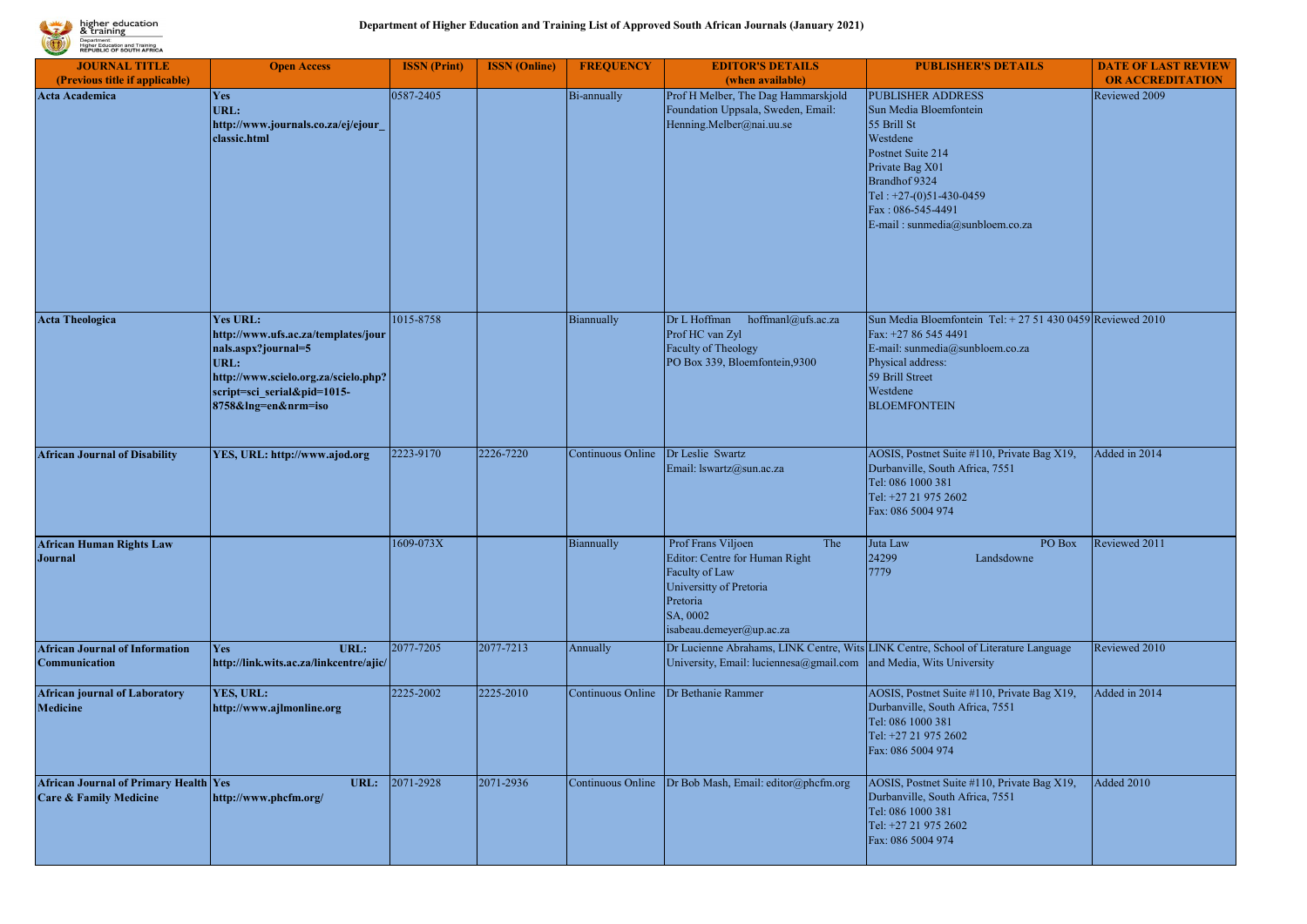| <b>JOURNAL TITLE</b><br>(Previous title if applicable)                                                  | <b>Open Access</b>                                                                                                                              | <b>ISSN</b> (Print) | <b>ISSN</b> (Online) | <b>FREQUENCY</b>   | <b>EDITOR'S DETAILS</b><br>(when available)                                                                                                                 | <b>PUBLISHER'S DETAILS</b>                                                                                                                                                          | <b>DATE OF LAST REVIEW</b><br><b>OR ACCREDITATION</b> |
|---------------------------------------------------------------------------------------------------------|-------------------------------------------------------------------------------------------------------------------------------------------------|---------------------|----------------------|--------------------|-------------------------------------------------------------------------------------------------------------------------------------------------------------|-------------------------------------------------------------------------------------------------------------------------------------------------------------------------------------|-------------------------------------------------------|
| <b>Curationis: Research Journal of</b><br>the Democratic Nursing<br><b>Organisation of South Africa</b> | YES, URL: http://curationis.org.za/ 0379-8577                                                                                                   |                     | 2223-6279            | Continuous Online  | Prof. Fhumulani Mavis Mulaudzi, Email:<br>Mavis.Mulaudzi@up.ac.za                                                                                           | AOSIS, Postnet Suite #110, Private Bag X19,<br>Durbanville, South Africa, 7551<br>Tel: 086 1000 381<br>Tel: +27 21 975 2602<br>Fax: 086 5004 974                                    | Reviewed 2011                                         |
| <b>Education As Change</b>                                                                              | http://www.unisa.ac.za/default.asp?<br>Cmd=ViewContent&ContentID=24                                                                             | 1682-3206           | 1947-9417            | Three times a year | Prof Dirk Postma, College of Education,<br>UNISA. Email: postmdj@unisa.ac.za                                                                                | UNISA Press, PO Box 382, Unisa, Pretoria,<br>0003. Contact: Mr Pieter Rall: email<br>rallpb@unisa.ac.za                                                                             |                                                       |
| <b>Education Research for Social</b><br><b>Change (ERSC)</b>                                            | http://ersc.nmmu.ac.za                                                                                                                          | 2221-4070           |                      | Bi-annually        | Prof N de Lange. Email:<br>naydene.delange@nmmu.ac.za                                                                                                       | NNMU Education Faculty, PO Box 7700, Port<br>Elizabeth, 6000                                                                                                                        | Added in 2016                                         |
| <b>Fundamina: a Journal of Legal</b><br><b>History</b>                                                  | YesURL:<br>http://www.journals.co.za/ej/ejour_<br>funda.html URL:<br>http://www.unisa.ac.za/default.asp?<br>Cmd=ViewContent&ContentID=20<br>119 | 1021-545X           |                      | Biannually         | Prof SV Hoctor. Email:<br>HoctorS@ukzn.ac.za>                                                                                                               | <b>UNISA</b><br>Southern African Society of Legal Historians c/o<br>School                                                                                                          | Reviewed 2010                                         |
| <b>Health SA Gesondheid: Journal of</b><br><b>Interdisciplinary Health Sciences</b>                     | YES, URL: http://www.hsag.co.za                                                                                                                 | 1025-9848           | 2071-9736            | Continuous Online  | Prof Marie Poggenpoel<br>email:editor@hsag.co.za                                                                                                            | University of Johannesburg                                                                                                                                                          | Reviewed 2011                                         |
| Historia: Journal of the Historical<br><b>Association of South Africa</b>                               |                                                                                                                                                 | 0018-229X           |                      | Biannually         | Porf Johan Wassermann, History<br>Education, Faculty of Education,<br>University of KwaZulu-Natal, Durban,<br>South Africa,<br>Email:wassermannj@ukzn.ac.za | The Historical Association of South Africa<br>c/o Department of Historical and Heritage<br><b>Studies</b><br>University of Pretoria<br>Private bag X20 Hatfield<br>Pretoria<br>0028 | Reviewed 2011                                         |
| <b>HTS Theological Studies/</b><br><b>Teologiese Studies</b>                                            | URL:<br>Yes<br>http://www.hts.org.za/                                                                                                           | 0259-9422           | 2072-8050            | Continuous Online  | Prof AG van Aarde<br>email:editor@hts.org.za<br>University of Pretoria<br>Hillcrest<br>Pretoria 0002                                                        | AOSIS, Postnet Suite #110, Private Bag X19,<br>Durbanville, South Africa, 7551<br>Tel: 086 1000 381<br>Tel: +27 21 975 2602<br>Fax: 086 5004 974                                    | Reviewed 2011                                         |
| In die Skriflig/In Luce Verbi                                                                           | YES, URL:<br>http://www.indieskriflig.org.za                                                                                                    | 1018-6441           | 2305-0853            | Continuous Online  | Prof. J.M. Vorster                                                                                                                                          | AOSIS, Postnet Suite #110, Private Bag X19,<br>Durbanville, South Africa, 7551<br>Tel: 086 1000 381<br>Tel: +27 21 975 2602<br>Fax: 086 5004 974                                    |                                                       |
| <b>Indo-Pacific Journal of</b><br>Phenomenology                                                         |                                                                                                                                                 | 1445-7377           |                      | Biannually         | Prof CR Stones<br>University of Johannesburg<br>editor@ipjp.org                                                                                             | c/o Department of Psychology<br>University of Johannesburg<br><b>Auckland Park</b><br>Johannesburg<br>2006                                                                          |                                                       |
| <b>Jamba: Journal of Disaster Risk</b><br><b>Studies</b>                                                | YES, URL:<br>http://www.jamba.org.za                                                                                                            | 1996-1421           | 2072-845x            | Continuous Online  | Prof Dewald van Niekerk                                                                                                                                     | AOSIS, Postnet Suite #110, Private Bag X19,<br>Durbanville, South Africa, 7551<br>Tel: 086 1000 381<br>Tel: +27 21 975 2602<br>Fax: 086 5004 974                                    | <b>Added 2012</b>                                     |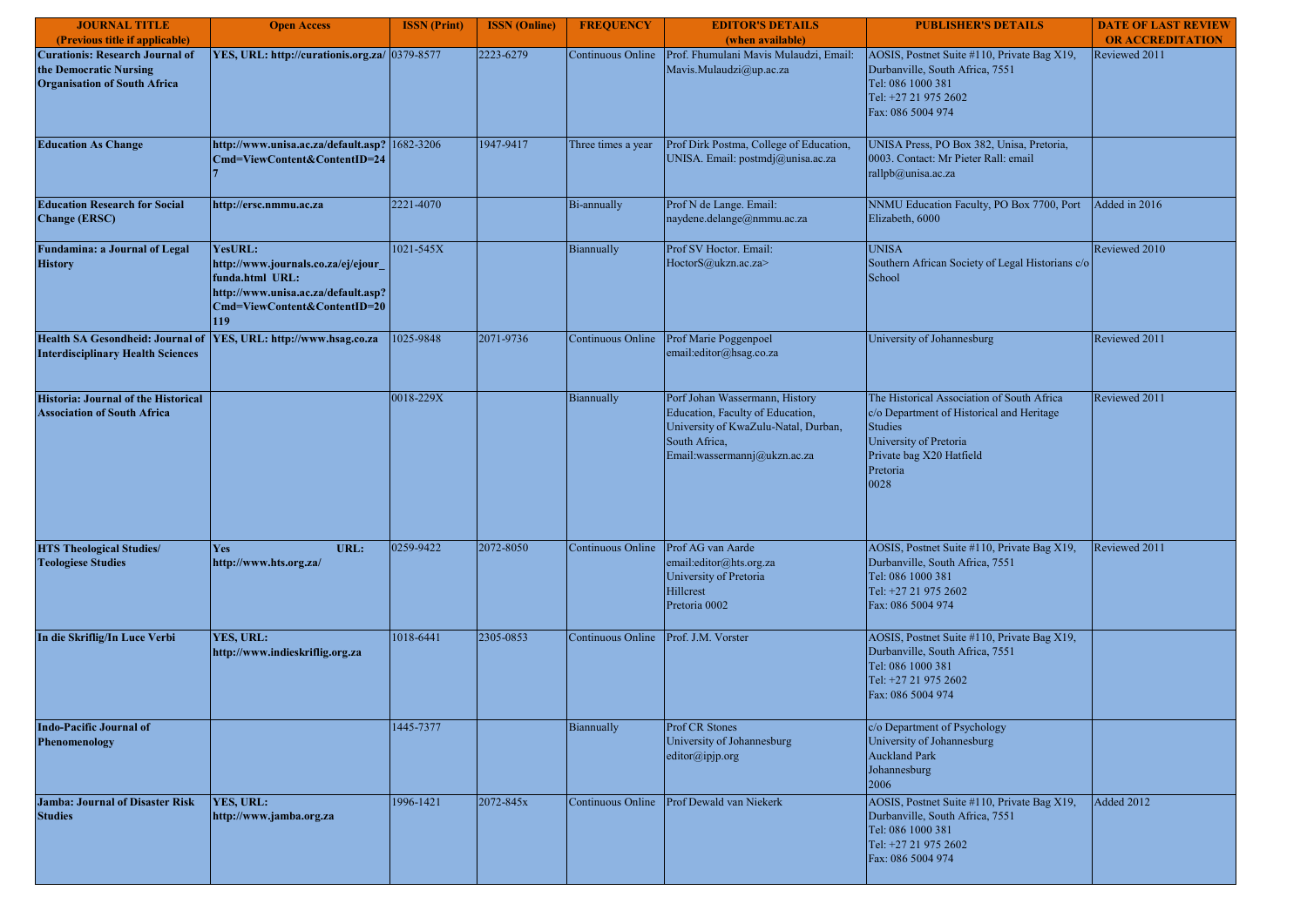| <b>JOURNAL TITLE</b>                                                                                                            | <b>Open Access</b>                                                                                   | <b>ISSN</b> (Print) | <b>ISSN</b> (Online) | <b>FREQUENCY</b>  | <b>EDITOR'S DETAILS</b>                                                                                                                                                                                                                                                        | <b>PUBLISHER'S DETAILS</b>                                                                                                                                                                | <b>DATE OF LAST REVIEW</b> |
|---------------------------------------------------------------------------------------------------------------------------------|------------------------------------------------------------------------------------------------------|---------------------|----------------------|-------------------|--------------------------------------------------------------------------------------------------------------------------------------------------------------------------------------------------------------------------------------------------------------------------------|-------------------------------------------------------------------------------------------------------------------------------------------------------------------------------------------|----------------------------|
| (Previous title if applicable)                                                                                                  |                                                                                                      |                     |                      |                   | (when available)                                                                                                                                                                                                                                                               |                                                                                                                                                                                           | <b>OR ACCREDITATION</b>    |
| Journal for the Study of Religion<br>(Religion in Southern Africa)                                                              |                                                                                                      | 1011-7601           |                      | Biannually        | David Chidester davidc@iafrica.com                                                                                                                                                                                                                                             | Department of Religious Studies<br><b>UCT</b><br>Private Bag<br>Rondebosch<br>7701                                                                                                        | Reviewed 2011              |
| <b>Journal of Education</b>                                                                                                     | Yes<br>http://joe.ukzn.ac.za/download.aspx                                                           | 0259-479X           |                      | Triannually       |                                                                                                                                                                                                                                                                                | School of Education, Training and<br>Development,<br>University of KwaZulu-Natal<br>Private BagX 01, Scottsville, 3209<br>Tel: 033 260 5368<br>Fax: 033 260 5080<br>E-mail:Joe@ukzn.ac.za |                            |
| <b>Koers: Bulletin for Christian</b><br>Scholarship                                                                             | YES, URL:<br>http://www.koersjournal.org.za                                                          | 0023-270X           | 2304-8557            | Continuous Online | Prof. H. Hoogstad                                                                                                                                                                                                                                                              | Koers Society of SA                                                                                                                                                                       | Reviewed 2011              |
| Koedoe: Research Journal of the<br><b>South African National Parks</b>                                                          | YES, URL:<br>http://www.koedoe.co.za                                                                 | 0075-6458           | 2071-0771            | Continuous Online | Dr Lyllwellyn C Foxcroft<br>email:editor@hsag.co.za<br>The Editor: Koedoe<br>Private Bag X22<br>Tygervalley<br>7536; Fax: 021 914 5100                                                                                                                                         | AOSIS, Postnet Suite #110, Private Bag X19,<br>Durbanville, South Africa, 7551<br>Tel: 086 1000 381<br>Tel: +27 21 975 2602<br>Fax: 086 5004 974                                          | Reviewed 2009              |
| <b>Kronos: Southern African</b><br><b>Histories (Kronos: Journal of Cape</b><br><b>History</b> )                                |                                                                                                      | 0259-0190           |                      | Annually          | Prof A Bank (UWC)                                                                                                                                                                                                                                                              | Department of History and Centre for<br>Humanities Research (UWC)                                                                                                                         | Reviewed 2011              |
| Law, Democracy and Development Yes                                                                                              | URL:<br>http://lexikos.journals.ac.za/<br>URL:<br>http://www.journals.co.za/ej/ejour<br>lexikos.html | 1028-1055           | 2077-4907            | Biannually        | Dr. Jamil D. Mujuzi<br>Department of Criminal Justice and<br>Procedure<br>Faculty of Law<br>University of the Western Cape<br>Private Bag X 17<br>Bellville<br>7535<br>South Africa<br>Tel: +27 (0)21 959 3286 / 3299<br>Fax: +27 (0)21 959 2493<br>E mail: jdmujuzi@uwc.ac.za | Faculty of Law, University of the Western Cape,<br>Private Bag X 17, Bellville 7535                                                                                                       |                            |
| <b>Lexikos</b>                                                                                                                  |                                                                                                      | 1684-4904           |                      | Annually          | J.C.M.D. du Plessis                                                                                                                                                                                                                                                            | Bureau of the Woordeboek van die Afrikaanse<br>Taal, PO Box 245, Stellenbosch, 7599, Tel: 021<br>887 3113, Fax: 021 883 9492, email:<br>marietta@pansalb.org.za                           |                            |
| <b>Literator: Journal of Literary</b><br>Criticism, Comparative Linguistics http://www.literator.org.za<br>and Literary Studies | YES, URL:                                                                                            | 0258-2279           | 2219-8237            |                   | Continuous Online Phil van Schalkwyk and IAN Bekker                                                                                                                                                                                                                            | AOSIS, Postnet Suite #110, Private Bag X19,<br>Durbanville, South Africa, 7551<br>Tel: 086 1000 381<br>Tel: +27 21 975 2602<br>Fax: 086 5004 974                                          |                            |
| <b>Missionalia: Journal of the</b><br><b>Southern African Missiological</b><br><b>Society</b>                                   |                                                                                                      | 0256-9507           |                      | Triannually       | Prof NJ Kritzinger<br>editor@missionalia.org.za                                                                                                                                                                                                                                | AcadSA<br>P.O. Box<br>35704<br>Menlo Park<br>0102                                                                                                                                         | Reviewed 2011              |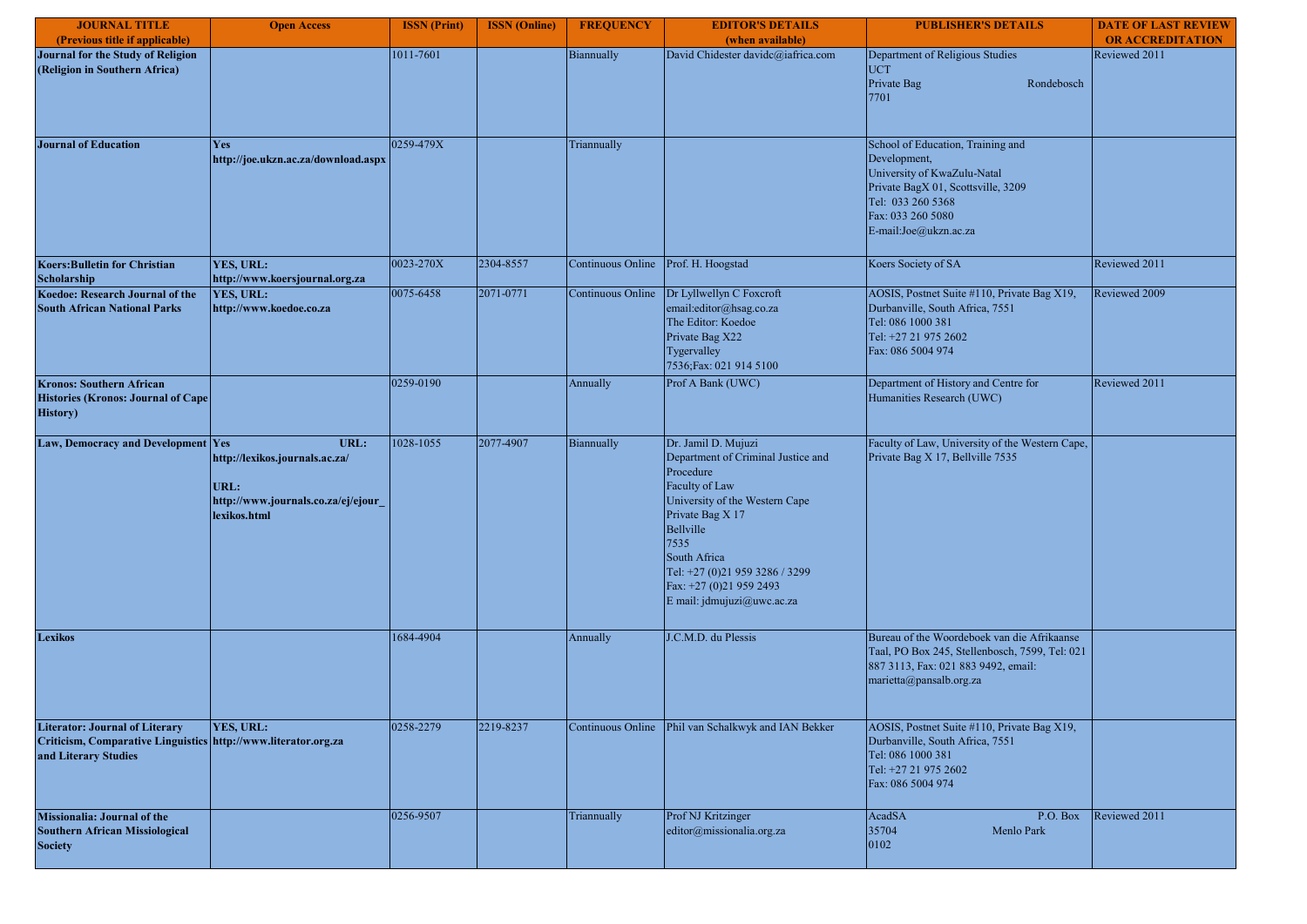| <b>JOURNAL TITLE</b>                                                                                               | <b>Open Access</b>                                                                                        | <b>ISSN</b> (Print) | <b>ISSN</b> (Online) | <b>FREQUENCY</b>  | <b>EDITOR'S DETAILS</b>                                        | <b>PUBLISHER'S DETAILS</b>                                                                                                                                                                 | <b>DATE OF LAST REVIEW</b> |
|--------------------------------------------------------------------------------------------------------------------|-----------------------------------------------------------------------------------------------------------|---------------------|----------------------|-------------------|----------------------------------------------------------------|--------------------------------------------------------------------------------------------------------------------------------------------------------------------------------------------|----------------------------|
| (Previous title if applicable)                                                                                     |                                                                                                           |                     |                      |                   | (when available)                                               |                                                                                                                                                                                            | <b>OR ACCREDITATION</b>    |
| <b>Old Testament Essays (New Series)</b>                                                                           |                                                                                                           | 1010-9919           |                      | Triannually       | Prof GF Snyman (UNISA)                                         | Department of Old Testament Society in<br>Southern Africa                                                                                                                                  | Reviewed 2011              |
| <b>Phronimon: Journal of the South</b><br><b>African Society for Greek</b><br><b>Philosophy and the Humanities</b> | https://upjournals.co.za/index.php/<br><b>Phronimon</b>                                                   | 1561-4018           |                      | Annually          | Prof M Cloete, UNISA (Email:<br>cloetm@unisa.ac.za)            | SA Society for Greek Philosophy and<br>Humanities; UNISA<br>Ladika@unisa.ac.za\phronimon.com<br>Tel: 012 429 6837<br>cell: 082 449 1307                                                    |                            |
| <b>R&amp;D Journal</b>                                                                                             | URL:<br><b>Yes</b><br>http://www.saimeche.org.za/?page=<br><b>RDJournal</b>                               | 0257-9669           |                      | Annually          |                                                                | Ms. A. Rotteglia, Promech Publishing, 22<br>Mackay Avenue, Blairgowrie, 2194, Tel: 011 781<br>1401, Fax: 011 781 1403; E-<br>mail:editorial@promech.co.za                                  |                            |
| <b>Reading and Writing</b>                                                                                         | YES, URL: http:///www.rw.org.za                                                                           | 2079-8245           | 2308-1422            | Continuous Online | Dr Naomi Boakye                                                | AOSIS, Postnet Suite #110, Private Bag X19,<br>Durbanville, South Africa, 7551<br>Tel: 086 1000 381<br>Tel: +27 21 975 2602<br>Fax: 086 5004 974                                           | Added in 2014              |
| <b>SA Journal of Industrial</b><br><b>Psychology (Journal of Industrial</b><br><b>Psychology</b> )                 | YES, URL: http://www.sajip.co.za                                                                          | 0258-5200           | 2071-0763            | Continuous Online | Prof Melinde Coetzee                                           | AOSIS, Postnet Suite #110, Private Bag X19,<br>Durbanville, South Africa, 7551<br>Tel: 086 1000 381<br>Tel: +27 21 975 2602<br>Fax: 086 5004 974                                           |                            |
| <b>SA Orthopaedic Journal</b>                                                                                      | URL:<br>Yes<br>http://www.scielo.org.za/scielo.php?<br>script=sci_serial&pid=1681-<br>150X&Ing=en&nrm=iso | 1681-150X           |                      | Quarterly         | Prof RP Grabe<br>012<br>335 3696<br>henriette.Strydom@up.ac.za | Department of Orthopedics<br>Private Bag X169,<br>Pretoria,<br>0001<br>Tel: 012 354<br>6274,<br>Fax: 012 354 6164                                                                          | Reviewed 2011              |
| Scriptura: INTERNATIONAL<br><b>JOURNAL OF BIBLE,</b><br><b>RELIGION AND THEOLOGY IN</b><br><b>SOUTHERN AFRICA</b>  |                                                                                                           | 0254-1807           |                      | Quarterly         | ProfHendrik Bosman (University of<br>Stellenbosch)             | <b>US Printing</b><br>Private Bag X1, Matieland, 7602<br>Tel: 021 808 3941<br>E-mail:usprint@sun.ac.za                                                                                     | Reviewed 2010              |
| <b>Social Work: A Professional</b><br><b>Journal for the Social Worker</b>                                         |                                                                                                           | 0037-8054           |                      | Quarterly         |                                                                | Department of Social Work<br>University of Stellenbosch<br>P.O.Box 223, Stellenbosch, 7599<br>Tel: 021 808 2070/2069<br>Fax: 021 808 3765                                                  |                            |
| <b>South African Computer Journal</b>                                                                              | Yes <br>URL:<br>http://www.journals.co.za/ej/ejour<br>comp.html<br>URL: http://sacj.cs.uct.ac.za/         | 1015-7999           | 2313-7835            | Biannually        | Philip Machanick<br>Email: sacj.editor@gmail.com               | South African Institute of Computer Scientists<br>The Head of Department; Floor8; Theo van<br>Wyk; Room42; School of Computing; Pretoria<br>Tel:012 429 6817<br>E-mail:kotzep@unisa.ac.za; |                            |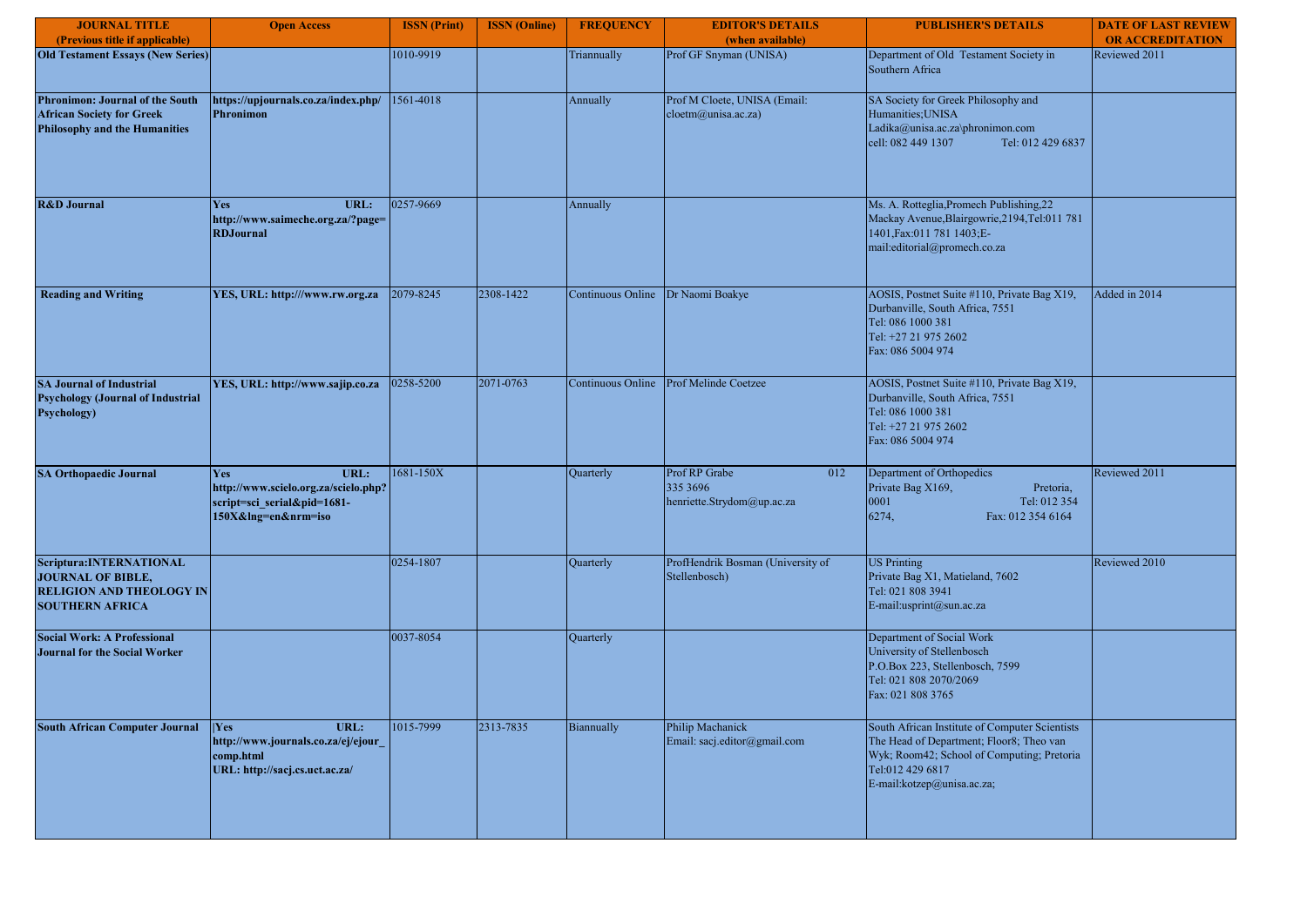| <b>JOURNAL TITLE</b>                                                                                                   | <b>Open Access</b>                                                                           | <b>ISSN</b> (Print) | <b>ISSN</b> (Online) | <b>FREQUENCY</b>    | <b>EDITOR'S DETAILS</b>                               | <b>PUBLISHER'S DETAILS</b>                                                                                                                                                                | <b>DATE OF LAST REVIEW</b> |
|------------------------------------------------------------------------------------------------------------------------|----------------------------------------------------------------------------------------------|---------------------|----------------------|---------------------|-------------------------------------------------------|-------------------------------------------------------------------------------------------------------------------------------------------------------------------------------------------|----------------------------|
| (Previous title if applicable)                                                                                         |                                                                                              |                     |                      |                     | (when available)                                      |                                                                                                                                                                                           | <b>OR ACCREDITATION</b>    |
| <b>South African Crime Quarterly</b>                                                                                   |                                                                                              | 1991-3877           |                      | Quarterly           | Dr Chandré Gould (ISS)                                | Institute for Security Studies<br>PO Box 1787<br><b>Brooklyn Square</b><br>0075<br>Fax: 012 460 0998                                                                                      | Added 2011                 |
| <b>South African Dental Journal</b><br>(Journal of the Dental Association<br>of South Africa)                          | Yes URL: http://www.satnt.ac.za/<br>URL:<br>http://www.journals.co.za/ej/ejour<br>aknat.html | 1029-4864           |                      | Ten issues per year |                                                       | Electronic Doctor (E-Doc) Publishers<br>1175 Lara Street; Moreleta Park, Pretoria<br>P.O Box 37545<br>Faeri Glen; 0043<br>Tel: 012 997 6531<br>Fax:012 997 6532<br>Email:johan@edoc.co.za |                            |
| <b>SAIEE Africa Research Journal</b><br>(Transactions of the South African<br><b>Insitute of Electrical Engineers)</b> | <b>Yes</b><br>URL:<br>http://www.saiee.org.za//content.ph<br>p?pageID=200#                   | 1991-1696           |                      | Quarterly           | Prof B M Lacquet (Wits)<br>beatrys.lacquet@wits.ac.za | <b>Crown Publications</b><br>Ms Karen Grant<br><b>PO Box 140</b><br>Bedfordview, 2008.                                                                                                    |                            |
| <b>South African Journal of</b><br><b>Agricultural Extension</b>                                                       |                                                                                              | 0301-603X           |                      | Annually            | S.E. Terblanché                                       | South African Society for Agricultural<br>Extension(SASAE)<br>Department of Agriculture, Ecomomics,<br><b>Extensions and Rural,</b><br>University of Pretoria, 0002,<br>Tel: 012 420 3246 |                            |
| <b>South African Journal of Child</b><br><b>Health</b>                                                                 |                                                                                              | 1994-3032           |                      | Quarterly           | Prof John Pettifor                                    | Health & Medical Publishing Group<br>Private Bag X1<br>Pinelands, 7430. Contact person:<br>Claudian@hmpg.co.za                                                                            | Added 2011                 |
| <b>South African Journal of</b><br><b>Childhood Education</b>                                                          | http://www.sajce.co.za                                                                       | 2223-7674           | 2223-7682            | Biannually          | <b>Elizabeth Henning</b><br>ehenning@uj.ac.za         | AOSIS OpenJournals, Postnet Suite #110,<br>Email:<br>Private Bag X19, Durbanville, South Africa,<br>7551<br>Tel: 086 1000 381<br>Tel: +27 21 975 2602<br>Fax: 086 5004 974                | Added in 2014              |
| <b>South African Journal of</b><br><b>Communication Disorders</b>                                                      | YES, URL:<br>http:///www.sajcd.org.za                                                        | 0379-8046           | 2225-4765            | Continuous Online   | Dr Anita Edwards                                      | AOSIS, Postnet Suite #110, Private Bag X19,<br>Durbanville, South Africa, 7551<br>Tel: 086 1000 381<br>Tel: +27 21 975 2602<br>Fax: 086 5004 974                                          | Reviewed 2011              |
| <b>South African Journal of</b><br><b>Economic and Management</b><br><b>Sciences</b>                                   | http://www.sajems.org                                                                        | 1015-8812           | 2222-3436            | Quarterly           | Prof Pieter Buys                                      | AOSIS OpenJournals, Postnet Suite #110,<br>Private Bag X19, Durbanville, South Africa,<br>7551<br>Tel: 086 1000 381<br>Tel: +27 21 975 2602<br>Fax: 086 5004 974                          |                            |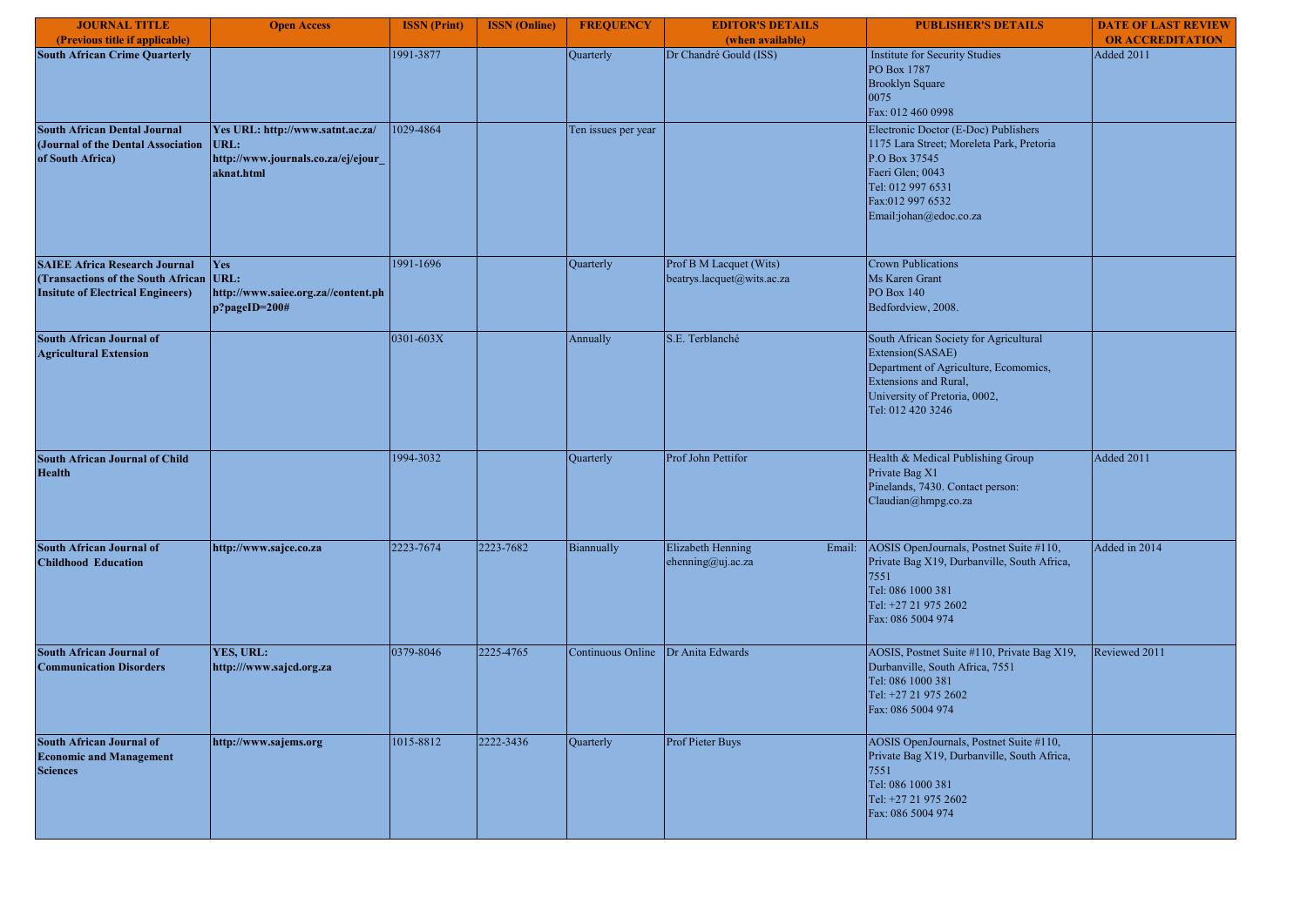| <b>JOURNAL TITLE</b>                                                     | <b>Open Access</b>                                                                                                                                         | <b>ISSN</b> (Print) | <b>ISSN</b> (Online) | <b>FREQUENCY</b>  | <b>EDITOR'S DETAILS</b>                                                                                                                  | <b>PUBLISHER'S DETAILS</b>                                                                                                                                          | <b>DATE OF LAST REVIEW</b> |
|--------------------------------------------------------------------------|------------------------------------------------------------------------------------------------------------------------------------------------------------|---------------------|----------------------|-------------------|------------------------------------------------------------------------------------------------------------------------------------------|---------------------------------------------------------------------------------------------------------------------------------------------------------------------|----------------------------|
| (Previous title if applicable)                                           |                                                                                                                                                            |                     |                      |                   | (when available)                                                                                                                         |                                                                                                                                                                     | <b>OR ACCREDITATION</b>    |
| <b>South African Journal of</b><br><b>Education</b>                      | <b>Yes</b><br>URL:<br>http://www.scielo.org.za/scielo.php?<br>script=sci_serial&pid=0256-<br>0100&Ing=en&nrm=iso                                           | 0256-0100           |                      | Quarterly         | Prof PC van der Westhuizen<br>North-West University<br>Science Africa<br>PO Box 11890<br>Silver Lakes, 0054<br>nsopcvdw@puknet.puk.ac.za | Education Association of SA; Science Africa,<br>PO Box 11890, Silver Lakes, 0054, Fax:<br>0865113379, Email: sci-af@silverlakes.co.za                               |                            |
| <b>South African Journal of Enology</b><br>and Viticulture               |                                                                                                                                                            | 0253-939x           |                      | Biannually        | Prof LMT Dicks lmtd@sun.ac.za                                                                                                            | South African Society of Enology & Viticulture-Reviewed 2010<br>SASEV, Dennesig, P O Box 2092, Stellenbosch                                                         |                            |
| <b>South African Journal of</b><br><b>Industrial Engineering</b>         |                                                                                                                                                            | 1012-277X           |                      | Biannually        | Prof CSL Schutte. Email: corne@sun.ac.za PO Box 431,                                                                                     | Bedfordview: 2008<br>Tel:011 607 9557; Fax:011 616 8410<br>E-mail:admin@saiie.co.za                                                                                 |                            |
| <b>South African Journal of</b><br><b>Information Management</b>         | YES, URL: http://www.sajim.co.za 2078-1865                                                                                                                 |                     | 1560-683X            |                   | Continuous Online Dr Chris Rensleigh                                                                                                     | AOSIS, Postnet Suite #110, Private Bag X19,<br>Durbanville, South Africa, 7551<br>Tel: 086 1000 381<br>Tel: +27 21 975 2602<br>Fax: 086 5004 974                    |                            |
| <b>South African Journal of Libraries Yes</b><br>and Information Science | URL:<br>http://sajlis.journals.ac.za                                                                                                                       | 0256-8861           | 2304-8263            | Semiannually      | Prof Jaya Raju.<br>Email:<br>jaya.raju@uct.ac.za                                                                                         | Library and Information Studies Centre,<br>University of Cape Town, Private Bag X 3,<br>Rondebosch.7701                                                             |                            |
| <b>South African Journal of</b><br><b>Occupational Therapy</b>           |                                                                                                                                                            | 0038-2337           |                      | Triannually       | Marj Concha<br>email sajot@mweb.co.za                                                                                                    | PO Box 11695<br>Hatfield, 0028<br>Tel/Fax: 012 365 1327                                                                                                             |                            |
| <b>South African Journal of</b><br>Psychiatry                            | Yes URL: http://www.sajp.org.za                                                                                                                            | 1608-9685           | 2078-6786            | Quarterly         | Prof Werdie van Staden                                                                                                                   | AOSIS OpenJournals, Postnet Suite #110,<br>Private Bag X19, Durbanville, South Africa,<br>7551<br>Tel: 086 1000 381<br>Tel: +27 21 975 2602<br>Fax: 086 5004 974    |                            |
| <b>SA Journal of Radiology</b>                                           | YES, URL: http://www.sajr.org.za                                                                                                                           | 1027-202X           | 2078-6778            | Continuous Online | Dr Maya Patel                                                                                                                            | AOSIS, Postnet Suite #110, Private Bag X19,<br>Durbanville, South Africa, 7551<br>Tel: 086 1000 381<br>Tel: +27 21 975 2602<br>Fax: 086 5004 974                    |                            |
| <b>South African Journal of Science</b>                                  | URL:<br>http://www.scielo.org.za/scielo.php?<br>script=sci_serial&pid=0038-<br>2353&lng=en&nrm=iso URL:<br>http://www.sajs.co.za/index.php/SA<br><b>JS</b> | 0038-2353           |                      | Quarterly         | sajs@assaf.org.za                                                                                                                        | Academy of Science of SA, PO Box 72135,<br>Lynnwood Ridge, 0040, Tel. 012 843 6482/95                                                                               |                            |
| <b>South African Journal of Sport</b><br><b>Medicine</b>                 | URL:<br>Yes<br>http://www.sajsm.org.za                                                                                                                     | 1015-5163           |                      | Annually          | Prof M Lambert, Email:<br>Mike.Lambert@uct.ac.za                                                                                         | SAMA, Health and Medical Publishing Group<br>4th floor, SanClare Building, 21 Dreyer Street,<br>Claremont, 7700 or<br>Pbag X1, Pinelands, 7430<br>Tel: 021-657 8200 | Reviewed 2010              |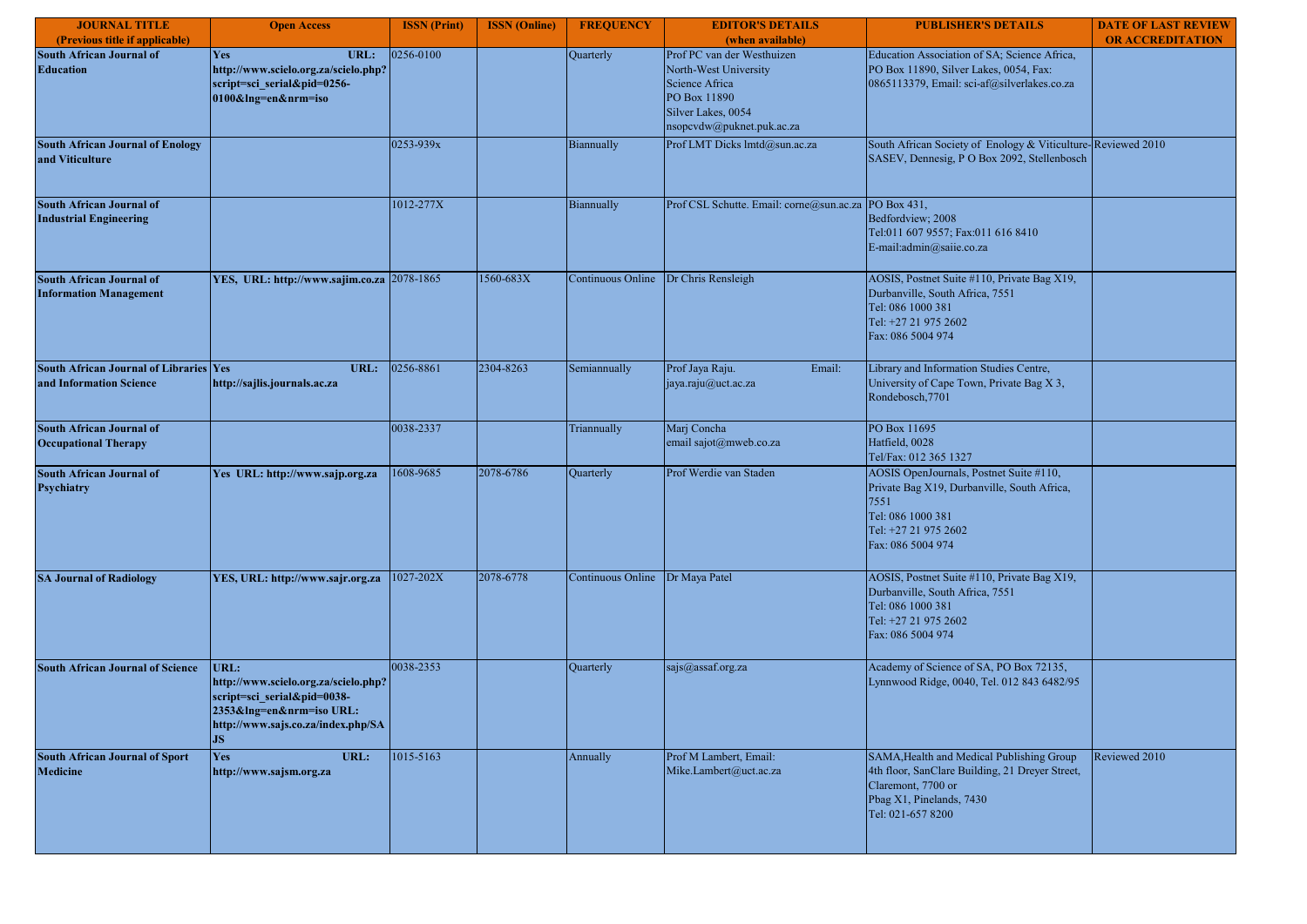| <b>JOURNAL TITLE</b>                                                                                                 | <b>Open Access</b>                                                                                               | <b>ISSN</b> (Print) | <b>ISSN</b> (Online) | <b>FREQUENCY</b>  | <b>EDITOR'S DETAILS</b>                                                                                                                                                                              | <b>PUBLISHER'S DETAILS</b>                                                                                                                                      | <b>DATE OF LAST REVIEW</b> |
|----------------------------------------------------------------------------------------------------------------------|------------------------------------------------------------------------------------------------------------------|---------------------|----------------------|-------------------|------------------------------------------------------------------------------------------------------------------------------------------------------------------------------------------------------|-----------------------------------------------------------------------------------------------------------------------------------------------------------------|----------------------------|
| (Previous title if applicable)                                                                                       |                                                                                                                  |                     |                      |                   | (when available)                                                                                                                                                                                     |                                                                                                                                                                 | <b>OR ACCREDITATION</b>    |
| <b>SAMJ - South African Medicine</b><br>Journal                                                                      | URL: http://www.samj.org.za                                                                                      | 0256-9574           |                      | Monthly           | Dr Bridget Farham                                                                                                                                                                                    | Health & Medical Publishing Group Private Bag Reviewed 2011<br>X1, Pinelands, 7430. Contact person:<br>Claudian@hmpg.co.za                                      |                            |
| <b>Southern African Journal of</b><br><b>Critical Care</b>                                                           | Yes<br>URL:<br>http://www.sajcc.org.za                                                                           | 1562-8264           |                      | Biannually        | Prof WL Michell Private Bag X1,<br>Pinelands, 7430                                                                                                                                                   | Health & Medical Publishing Group Private Bag<br>X1, Pinelands, 7430<br>Tel: 021 657 8212;<br>Fax: 021<br>683 4509                                              |                            |
| <b>Spil:Stellenbosch Papers in</b><br>Linguistics                                                                    | <b>Yes</b><br>http://spil.journals.ac.za/                                                                        | URL: 1027-3417      |                      | Annually          |                                                                                                                                                                                                      | Department of General Linguistics<br>University of Stellenbosch<br>Private Bag X1<br>Matieland, 7602,<br>Stellenbosch                                           |                            |
| <b>Studia Historiae Ecclesiasticae:</b><br><b>Journal of the Church History</b><br><b>Society of Southern Africa</b> |                                                                                                                  | 1017-0499           |                      | Biannually        | Prof Christina Landman<br>Research Institute for Theology and<br>Religion<br>University of South Africa,<br>P O Box 392<br><b>UNISA 0003</b><br>Pretoria, South Africa<br>E-mail: landmc@unisa.ac.za | <b>School of Ecclesiastical Sciences</b><br>PU for CHE<br>P.O.Box 20004<br>Noordburg, 2522                                                                      |                            |
| <b>Tydskrif vir Geesteswetenskappe</b>                                                                               | URL:<br><b>Yes</b><br>http://www.scielo.org.za/scielo.php?<br>script=sci_serial&pid=0041-<br>4751&lng=en&nrm=iso | 0041-4751           |                      | Quarterly         | RC (Ina) Gräbe (Theory of Literature)                                                                                                                                                                | South african Academy for Science and Arts,<br>574 Ziervogel Street<br>Arcadia,0007<br>Tel: 012 328 5082<br>Fax: 012 328 5091<br>E-mail:akademie@akademie.co.za |                            |
| <b>Tydskrif Vir Letterkunde</b>                                                                                      | URL:<br><b>Yes</b><br>http://www.scielo.org.za/scielo.php?<br>script=sci serial&pid=0041-<br>476X&Ing=en&nrm=iso | 0041-476x           |                      | Biannually        | Hein Willemse (UP)                                                                                                                                                                                   | University of Pretoria, Faculty of Economic &<br>Management Sciences, Pretoria, 0002                                                                            |                            |
| Verbum et Ecclesia (Skrif en Kerk)                                                                                   | http://verbumetecclesia.org.za                                                                                   | 1609-9982           | 2074-7705            | Continuous Online | Prof D J Human                                                                                                                                                                                       | AOSIS, Postnet Suite #110, Private Bag X19,<br>Durbanville, South Africa, 7551<br>Tel: 086 1000 381<br>Tel: +27 21 975 2602<br>Fax: 086 5004 974                | Reviewed 2011              |
| <b>Yesterday &amp; Today</b>                                                                                         | URL:<br><b>Yes</b><br>http://www.scielo.org.za/scielo.php?<br>script=sci serial&pid=2223-<br>0386&lng=en&nrm=iso | 2223-0386           |                      | Bi-annual         | Dr Pieter Warnich: Email<br>pieter.warnich@nwu.ac.za                                                                                                                                                 | School of Basic<br>Yesterday & Today,<br>Sciences<br>North West University<br>P.O.Box 1174<br>Vanderbijlpark<br>1900                                            | added 2012                 |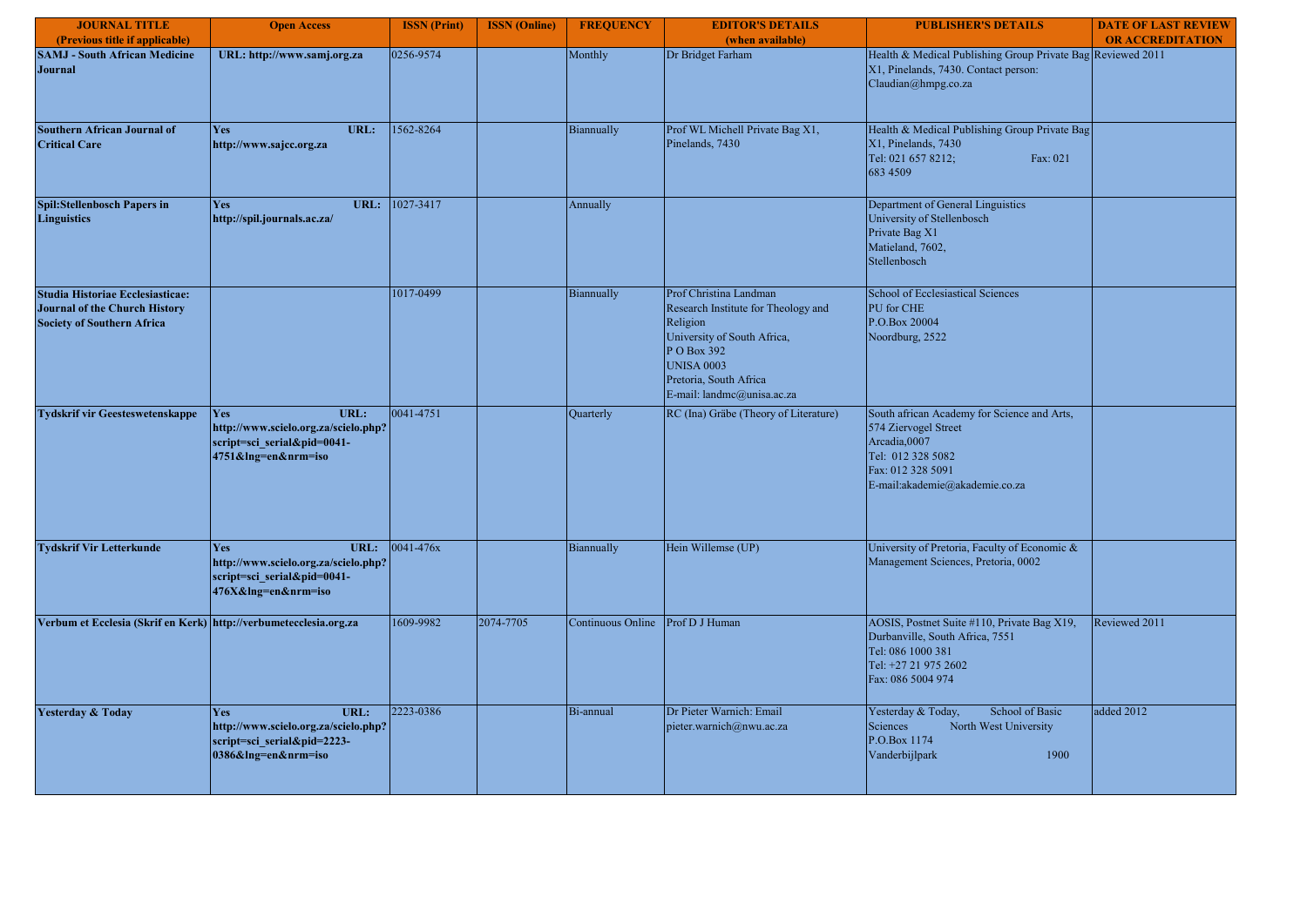| <b>JOURNAL TITLE</b>                                                                                         | <b>Open Access</b>                                           | <b>ISSN</b> (Print) | <b>ISSN</b> (Online) | <b>FREQUENCY</b>   | <b>EDITOR'S DETAILS</b>                                                                                                            | <b>PUBLISHER'S DETAILS</b>                                                                                                                                                     | <b>DATE OF LAST REVIEW</b> |
|--------------------------------------------------------------------------------------------------------------|--------------------------------------------------------------|---------------------|----------------------|--------------------|------------------------------------------------------------------------------------------------------------------------------------|--------------------------------------------------------------------------------------------------------------------------------------------------------------------------------|----------------------------|
| (Previous title if applicable)                                                                               |                                                              |                     |                      |                    | (when available)                                                                                                                   |                                                                                                                                                                                | <b>OR ACCREDITATION</b>    |
| <b>Acta Classica</b>                                                                                         | URL:<br>http://journals.sabinet.co.za/ej/ejou<br>r acom.html | 0065-1141           |                      | Annually           | Prof John Hilton, University of KwaZulu<br>Natal. Email: HILTON@ukzn.ac.za                                                         | Classical Association of SA<br>Department of Ancient Language<br>University of Stellenbosch<br>PrivateBag X<br>Matieland 7602<br>Tel:021 808 3137<br>E-mail:jct@akad.sun.ac.za | Reviewed 2010              |
| <b>African Entomology</b>                                                                                    |                                                              | 1021-3589           | 2224-8854            | Biannually         | Dr B.W Blair. Email:<br>blairbh@telkomsa.net                                                                                       | Entomological Society of Southern Africa, PO<br>Box 13162 Hatfield, Pretoria, 0028<br>http://www.entosocsa.co.za                                                               |                            |
| <b>African Finance Journal</b>                                                                               |                                                              | 1605-9786           |                      | Biannually         | Prof Nicholas Biekpe<br>Africagrowth Academy&<br>University of Cape Town                                                           | Africagrowth Institute<br>Canal Edge 2<br><b>Tyger Waterfront</b><br>Carl Cronje Drive<br>Bellville, 7535<br>Cape Town, South Africa                                           |                            |
| <b>African Invertebrates</b>                                                                                 |                                                              | 1618-5556           |                      | Annually           | Dr M.B. Mostovski<br>editor@nmsa.org.za                                                                                            | Council Natal Museum, Private Bag 9070,<br>Pietermaritzburg, Kwazulu-Natal                                                                                                     | Reviewed 2010              |
| <b>African Journal of AIDS Research</b><br>(AJAR)                                                            |                                                              | 1608-5906           | 1727-9445            | Quarterly          | Alan Whiteside, University of Kwazulu<br>Natal, Email: ajar.editor@nisc.co.za                                                      | Co-published by National Inquiry Service<br>Centre, Pty Ltd and Taylor and Francis                                                                                             | Reviewed 2010              |
| <b>African Journal of Marine Science</b>                                                                     |                                                              | 1814-232X           | 1814-2338            | Quarterly          | Dr Sheldon Dudley, Department of<br>Agriculture, Forestry and Fishers, Cape<br>Town, South Africa                                  | Co-published by National Inquiry Service<br>Centre, Pty Ltd and Taylor and Francis                                                                                             |                            |
| <b>African Journal of Range and</b><br><b>Forage Science</b>                                                 |                                                              | 1022-0119           | 1727-9380            | Triannually        | James Bennett, Conventry University, UK                                                                                            | Co-published by National Inquiry Service<br>Centre, Pty Ltd and Taylor and Francis                                                                                             |                            |
| <b>Cardiovascular Journal of Africa</b>                                                                      |                                                              | 1995-1892           | 1680-0745            | Bimonthly          | Prof AJ Brink                                                                                                                      | Clinics Cardiv Publishing Company (Pty)Ltd;<br>PO Box 1013; Durbanville; 7550; Tel: 021 976<br>8129 Fax: 021 976 8129,<br>email:cvjsa@cvjsa.co.za                              |                            |
| <b>Critical Arts: A Journal of South-</b><br>North Cultural and Media Studies   http://www.curationis.org.za | <b>Yes</b><br>URL:                                           | 0256-0046           | 1992-6049            | Six times a year   | Prof Keyan Tomaselli, University of<br>Kwazulu Natal                                                                               | Co-published by Routledge and UNISA Press                                                                                                                                      |                            |
| <b>African Journalism Studies</b><br>(Fromerly Ecquid Novi - African<br><b>Journalism Studies</b> )          |                                                              | 2374-3670           | 2374-3689            | 4 issues per annum | Prof Arnold S de Beer<br>Institute for Media Analysis in South<br>Africa<br>P.O.Box 106<br>Stellenbosch<br>7599; Fax: 021 886 8675 | Co-published by Routledge and UNISA Press                                                                                                                                      | Reviewed 2009              |
| <b>English in Africa</b>                                                                                     |                                                              | 0376-8902           |                      | Biannually         | Prof M Marais; e-mail: m.marais@ru.ac.za Institute for the Study of English in Africa                                              | (ISEA) - SA                                                                                                                                                                    | Reviewed 2011              |
| <b>International Journal of African</b><br><b>Renaissance Studies</b>                                        |                                                              | 1818-6874           | 1753-7274            | Biannually         | Prof Shadrack B. O. Gutto, University of<br>South Africa                                                                           | Co-published by UNISA Press and Routledge                                                                                                                                      | Added 2008                 |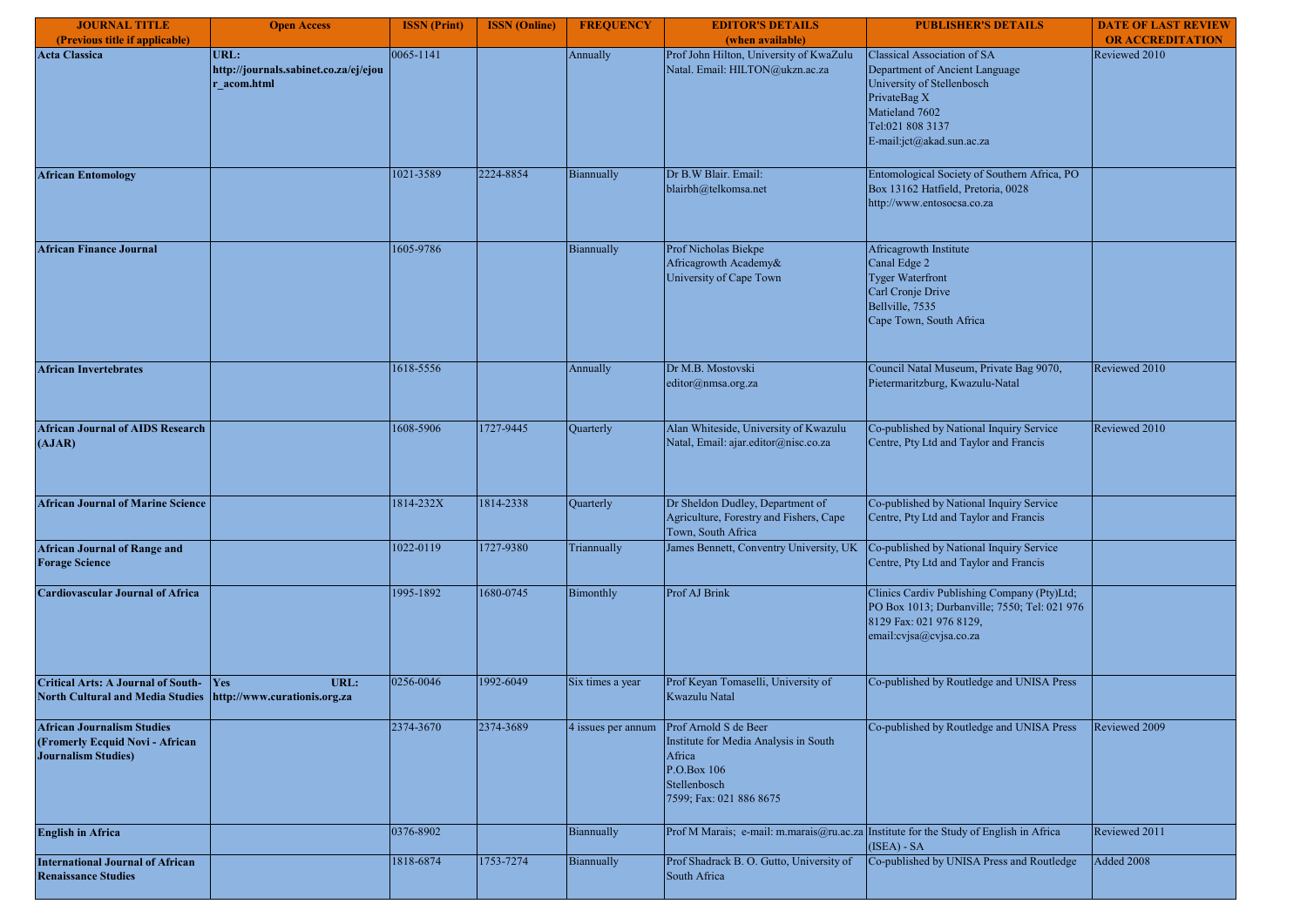| <b>JOURNAL TITLE</b><br>(Previous title if applicable)                                                                                          | <b>Open Access</b>                                                                                                                                                                      | <b>ISSN</b> (Print) | <b>ISSN</b> (Online) | <b>FREQUENCY</b>  | <b>EDITOR'S DETAILS</b><br>(when available)                                                                                                     | <b>PUBLISHER'S DETAILS</b>                                                                                                                       | <b>DATE OF LAST REVIEW</b><br><b>OR ACCREDITATION</b> |
|-------------------------------------------------------------------------------------------------------------------------------------------------|-----------------------------------------------------------------------------------------------------------------------------------------------------------------------------------------|---------------------|----------------------|-------------------|-------------------------------------------------------------------------------------------------------------------------------------------------|--------------------------------------------------------------------------------------------------------------------------------------------------|-------------------------------------------------------|
| <b>Journal of Psychology in Africa</b>                                                                                                          |                                                                                                                                                                                         | 1433-0237           | 1815-5626            | Six times a year  | Dr Elias Mpofu                                                                                                                                  | Routledge                                                                                                                                        |                                                       |
| <b>Journal of the South African</b><br><b>Institution of Civil Engineering</b>                                                                  | Yes<br>URL:<br>http://www.scielo.org.za/scielo.php?<br>script=sci serial&pid=1021-<br>2019&Ing=en&nrm=iso                                                                               | 1021-2019           |                      | <b>Biannually</b> | Prof Eben Rust (UP)                                                                                                                             | <b>SAICE</b><br>P/Bag X200<br>Halfway House, 1685<br>Tel: 011 805 5947/8<br>Fax: 011 805 5971<br>E-mail:civilinfo@saice.org.za www.civils.org.za |                                                       |
| Language Matters: Studies in the<br><b>Languages of Africa (Language</b><br><b>Matters:Studies in the Languages</b><br>of Southern Africa)      |                                                                                                                                                                                         | 1022-8195           | 1753-5395            | Triannually       | Prof Lawrie Barnes (UNISA)                                                                                                                      | Co-published by UNISA Press and Routledge                                                                                                        | Reviewed 2011                                         |
| Neotestamentica: Journal of the<br><b>New Testament Society of</b><br><b>Southern Africa (NTSSA)</b>                                            | http://mst01mw.muse.jhu.edu/journ 0254-8356<br>al/707#<br>http://journals.co.za/content/journa<br>l/neotest<br>http://www.journals.co.za/contant/c<br>ollection/efrican-journal-archive |                     | 2518-4628            | Biannually        | Petra Dijkhuizen, PO Box 11217,<br>Queenswood 0121, South Africa. Tell:<br>(012) 527 0010, Email:<br>neotestamentica@telkomsa.net               | New Testament Society of Southern Africa, P.O.<br>Box 11217, Queenswood 0121, South Africa.<br>Email: neotestamentica@telkomsa.net               |                                                       |
| Stellenbosch Theological Journal/<br><b>Stellenbosch Teologiese Joernaal</b><br>(STJ). (Formelry NGTT: Ned<br><b>Geref Teologiese Tydskrif)</b> | URL:<br><b>Yes</b><br>http://ngtt.journals.ac.za/                                                                                                                                       | 0028-2006           | 2226-2385            | Quarterly         | Prof R Vosloo. Email: nvosloo@sun.ac.za                                                                                                         | NGTT, Theology Faculty<br>University of Stellenbosch<br>Private Bag X1<br>Matieland<br>7602                                                      | Reviewed 2011                                         |
| <b>Perspectives in Education</b>                                                                                                                | http://scholar.ufs.ac.za:8080/xmlui/ 0258-2236<br>handle/11660/2428                                                                                                                     |                     | 2519-593x            | Biannully         | Prof L.C Jita, SANRAL Chair in<br>Mathematics, Natural Sciences and<br>Technology Education, Faculty of<br>Education, UFS. Email: Pie@ufs.ac.za | Faculty of Education, University of the Free<br>State, Bloemfontein Campus. 015 401 2029                                                         |                                                       |
| <b>Philosophical Papers</b>                                                                                                                     |                                                                                                                                                                                         | 0556-8641           | 1996-8523            | Triannually       | Dr. Ward E Jones<br>Dept. of Philosophy, Rhodes University<br>P.O Box 94<br>Grahamstown, 6140<br>Tel: 046 603 8350/1<br>Fax: 046 622 6460       | Routledge                                                                                                                                        |                                                       |
| <b>Ouaestiones Mathematicae</b>                                                                                                                 |                                                                                                                                                                                         | 1607-3606           | 1727-933x            | Quarterly         | BW Green, Dept of Mathematics,<br>University of Stellenbosch, 7602,<br>qm@sun.ac.za                                                             | Co-published by National Inquiry Services<br>Centre, Pty Ltd and Taylor and Francis                                                              |                                                       |
| <b>SAHARA J: Journal of Social</b><br><b>Aspects of HIV/AIDS Research</b><br><b>Alliance</b>                                                    | URL:<br><b>Yes</b><br>http://www.sahara.org.za/journal/j<br>ournal-of-social-aspects-of-hiv-aids-<br>a-sahara-j                                                                         | 1729-0376           | 1813-4424            | Annually          | Prof Thoko Mayekiso, Prof Nancy<br>Phaswanea-Mafuya, Dr Dimitri<br>Tassiopoulus                                                                 | Routledge (Taylor and Fancis Group)                                                                                                              |                                                       |
| Social Dynamics - A Journal of the<br><b>Centre for African Studies,</b><br><b>University of Cape Town</b>                                      |                                                                                                                                                                                         | 0253-3952           | 1940-7874            | Triannually       | Dr Louise Green, Dr Kylie Thomas                                                                                                                | Routledge                                                                                                                                        |                                                       |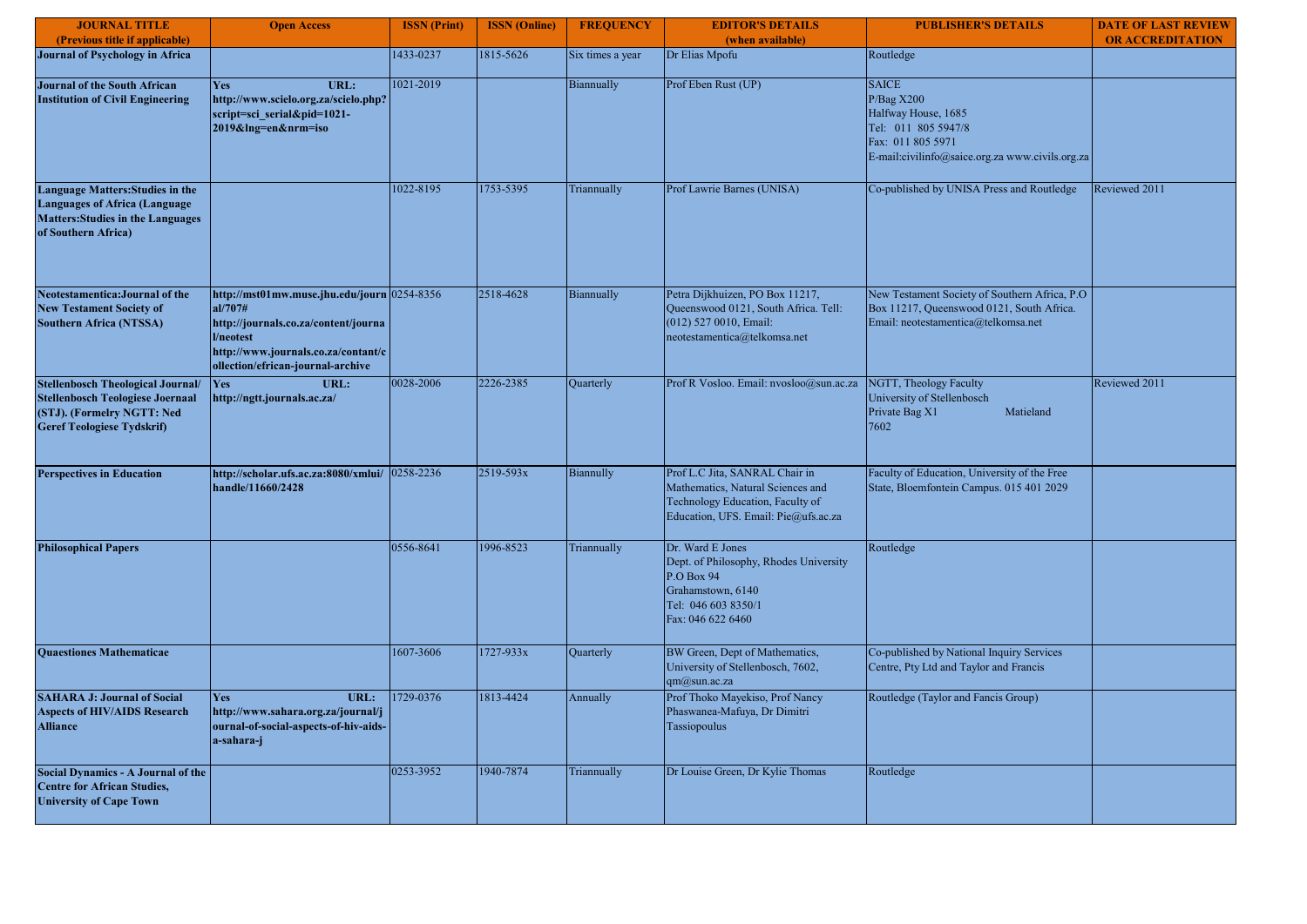| <b>JOURNAL TITLE</b>                                                                                            | <b>Open Access</b>                                                                                                                        | <b>ISSN</b> (Print) | <b>ISSN</b> (Online) | <b>FREQUENCY</b>  | <b>EDITOR'S DETAILS</b>                                                                                                    | <b>PUBLISHER'S DETAILS</b>                                                                                                                                                                                   | <b>DATE OF LAST REVIEW</b> |
|-----------------------------------------------------------------------------------------------------------------|-------------------------------------------------------------------------------------------------------------------------------------------|---------------------|----------------------|-------------------|----------------------------------------------------------------------------------------------------------------------------|--------------------------------------------------------------------------------------------------------------------------------------------------------------------------------------------------------------|----------------------------|
| (Previous title if applicable)                                                                                  |                                                                                                                                           |                     |                      |                   | (when available)                                                                                                           |                                                                                                                                                                                                              | <b>OR ACCREDITATION</b>    |
| South African Archaeological<br><b>Bulletin</b>                                                                 | URL:<br>Yes<br>http://www.actuarialsociety.org.za/<br>News-and-<br>Publications/Publications/South-<br>African-Actuarial-Journal-671.aspx | 0038-1969           |                      | Biannually        |                                                                                                                            | South African Archeoalogical Society; PO Box<br>15700; Vlaeberg, 8018, Tel: 021 481-3886 Fax:<br>021 481-3993, Email: archsoc@iziko.org.za                                                                   |                            |
| <b>South African Journal for</b><br><b>Research in Sport, Physical</b><br><b>Education &amp; Recreation</b>     |                                                                                                                                           | 0379-9069           |                      | Biannually        | Prof. Floris J.G. Van Der Merwe                                                                                            | Department of Sport Science, University of<br>Stellenbosch, Private Bag X1, Matieland,<br>7602Tel021 808 4915; Fax: 021 808 4817,<br>Email: floris@sun.ac.za                                                 |                            |
| <b>South African Journal of Business</b><br>Management                                                          |                                                                                                                                           | 2078-5585           |                      | Quarterly         | E.v.d.M. Smit, Graduate School of<br>Business, University of Stellenbosch, PO<br>Box 610, Bellville 7535, South Africa     | Associatopn of Professional Managers SA, PO<br>Box 11937, Centurion, 0046                                                                                                                                    |                            |
| <b>South African Journal on Human</b><br><b>Rights</b>                                                          |                                                                                                                                           | 0258-7203           |                      | Triannually       | Iain Currie                                                                                                                | Juta Law, PO Box 24299, Landsdowne, 7779,<br>Tel: 021 763 3500, Fax: 021 761 5861, Email:<br>cserv@juta.co.za                                                                                                |                            |
| <b>Southern Forests: A Journal of</b><br><b>Forest Science (Southern</b><br><b>Hemisphere Forestry Journal)</b> |                                                                                                                                           | 2070-2620           | 2070-2639            | Quarterly         | Dr Andrew Morris<br>Tel: (033) 330.2455<br>Fax: (033) 330.4938<br>Cell: (083) 661.7062<br>andrew.morris@sappi.com<br>Email | Co-published by National Inquiry Services<br>Centre, Pty Ltd and Taylor and Francis                                                                                                                          | Reviewed 2010              |
| <b>Strategic Review for Southern</b><br>Africa (ISSUP Strategic Review)                                         |                                                                                                                                           | 1013-1108           |                      | Biannually        |                                                                                                                            | Institute for Strategic Studies, University of<br>Pretoria, Pretoria, 0002; Email:<br>wilma.martin@up.ac.za; Tel: 012 420<br>2407/2034; Fax: 012 420 2693                                                    |                            |
| Theoria: A Journal of Social and<br><b>Political Theory</b>                                                     |                                                                                                                                           | 0040-5817           |                      | Biannually        |                                                                                                                            | PO Box 50324, Randjesfontein, 1683, email:<br>deacon@ukzn.ac.za                                                                                                                                              |                            |
| <b>Management Dynamics /</b><br><b>Bestuursdinamika: Kontemorere</b><br><b>Navorsing</b>                        | URL:<br>Yes<br>http://www.marineornithology.org/                                                                                          | 1019-567X           |                      | Quarterly         | Prof Christo Boshoff (NMMU)                                                                                                | Prof Christo Boschoff<br>Editor: Management Dynamics<br>Dpartment of<br><b>Business Management</b><br>Stellenbosch University<br>Private Bag<br>X1<br><b>MATIELAND</b><br>7600<br>E-mail: cboshoff@sun.ac.za | added to IBSS in 2011      |
| <b>African Journal of Hospitality,</b><br>tourism and Leisure (AJHTL)                                           | www.ajhtl.com                                                                                                                             | 2223-814x           |                      | Quartely          | Dr Willem Coetze, University of Otago,<br>New Zealand                                                                      | P O Box 21357, Helderkruin, 1733<br>082 267 052                                                                                                                                                              | Added in 2014              |
| De Jure                                                                                                         |                                                                                                                                           | 2225-7160           |                      | Biannually        | Prof CA Maimela. Email:<br>Charles.maimela@up.ac.za                                                                        | Lexis Nexis                                                                                                                                                                                                  | Reviewed 2010              |
| <b>Acta Commercii</b>                                                                                           | YES, URL:<br>http://www.actacommercii.co.za/                                                                                              | 2413-1903           | 1684-1999            | Continuous Online | Dr Geoff Goldman<br>ggoldman@uj.ac.za                                                                                      | AOSIS, Postnet Suite #110, Private Bag X19,<br>Durbanville, South Africa, 7551<br>Tel: 086 1000 381<br>Tel: +27 21 975 2602<br>Fax: 086 5004 974                                                             | Reviewed in 2012           |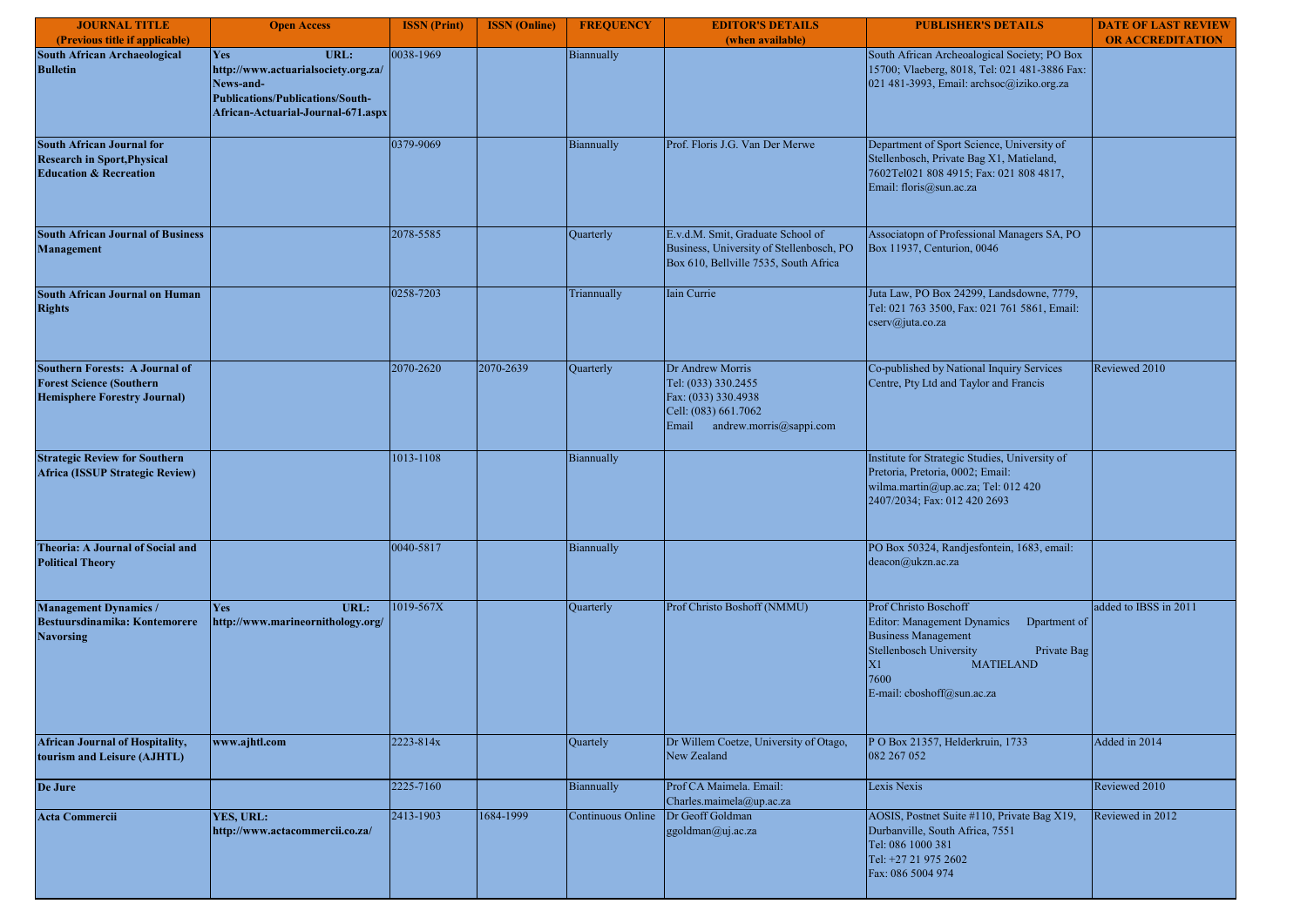| <b>JOURNAL TITLE</b>                                                                                                                         | <b>Open Access</b>                                                                          | <b>ISSN</b> (Print) | <b>ISSN</b> (Online) | <b>FREQUENCY</b>   | <b>EDITOR'S DETAILS</b>                                                                  | <b>PUBLISHER'S DETAILS</b>                                                                                                                                                                                                                  | <b>DATE OF LAST REVIEW</b> |
|----------------------------------------------------------------------------------------------------------------------------------------------|---------------------------------------------------------------------------------------------|---------------------|----------------------|--------------------|------------------------------------------------------------------------------------------|---------------------------------------------------------------------------------------------------------------------------------------------------------------------------------------------------------------------------------------------|----------------------------|
| (Previous title if applicable)                                                                                                               |                                                                                             |                     |                      |                    | (when available)                                                                         |                                                                                                                                                                                                                                             | <b>OR ACCREDITATION</b>    |
| <b>African Journal of Thoracic and</b><br><b>Critical Care Medicine (</b><br><b>Previously South African</b><br><b>Respiratory Journal).</b> | www.ajtccm.org.za                                                                           | 2304-0017           |                      | Quarterly          | Prof Keertan Dheda.<br>Email:Keerta.dheda@uct.ac.za                                      | Health and Medical Publishing Group (pty) Ltd.<br>Co.registration 2004/0220 32/07,a subsidiary of<br>SAMA.<br>Head Office: Block F, Castle Walk Corporate<br>Park, Nossob Street, Erasmuskloof Ext.<br>3, Pretoria, 0181                    | Added in 2020              |
| Governance(AJDG)                                                                                                                             | African Journal of Democracy And https;//journals.co.za/content/journ 2313-6529<br>als/ajdg |                     |                      | Quarterly          |                                                                                          | Prof A Mangu; Email: amangu@idgpa.org  Institute for Democracy and Governance, Peace<br>& Development in Africa<br>PO Box 4320<br>The Reeds 0158 , South Africa,<br>Tell/Fax: +27 (012) 661 9774<br>Email :info@idgpa.org Web:www.idgpa.org | Added in 2019              |
| <b>African Human Mobility Review</b><br>(AHMR)                                                                                               | www.sihma.org                                                                               | 2411-6955           |                      | Triannually        | Dr M Dinbabo; Email:<br>mdinbabo@uwc.ac.za                                               | Scalabrini Insittute For Human Mobility in<br>Africa<br>47, Commercial St, 8001 Cape Town-South<br>Africa<br>Tel: 0027 021 461 4741<br>E-mail :editor@sihma.org.za                                                                          | Added in 2019              |
| Journal of Law, Society and<br><b>Development</b>                                                                                            | https;//upjournals.co.za/index.php/J 2313-8289<br><b>LSD</b>                                |                     | 2520-9515            | Annually           | Prof Lindiwe Zungu, University of South<br>Africa.                                       | University of South Africa Press<br>P O Box 392<br>Pretoria<br>0003<br>Tel: 012 429 6149<br>$E-$<br>mail: rallpb@unisa.ac.za                                                                                                                | Added in 2019              |
| <b>Imbizo: International Journal of</b><br>African Literary and Comparative mbizo<br><b>Studies</b>                                          | https://upjournals.co.za/index.php/I 2078-9785                                              |                     | 2663-6565            | Biannualy          | Dr Naomi Nkealah, University of the<br>Witwatersrand, Email:<br>naomi.nkealah@wits.ac.za | University of South Africa Press<br>P O Box 392<br>Pretoria<br>0003<br>Tell: 012 429 6149                                                                                                                                                   | Added in 2019              |
| <b>Critical Studies In Teaching and</b><br><b>Learning (CriSTal)</b>                                                                         | http://cristal.epubs.ac.za                                                                  | 2310-7103           |                      | Bi-annually        | Prof V Bozalek; Email:<br>vbozalek@gmail.com                                             | University of the Western Cape , Private Bag<br>X17, Belville, Cape Town, 7535. Allison<br>Fullard, Deputy Director: UWC Library Service,<br>0129592923                                                                                     | Added in 2019              |
| Africa's Public Service Delivery &<br><b>Performance Review</b>                                                                              | https://apsdpr.org                                                                          | 2310-2195           |                      | Continously Online | Prof E Ijeoma; Email: editor@apsdpr.org                                                  | <b>AOSIS (PTY) Ltd</b><br>Postnet Suite #110<br>Private Bag X19<br>Durbanville, Cape Town<br>South Africa ,7550                                                                                                                             | Added in 2019              |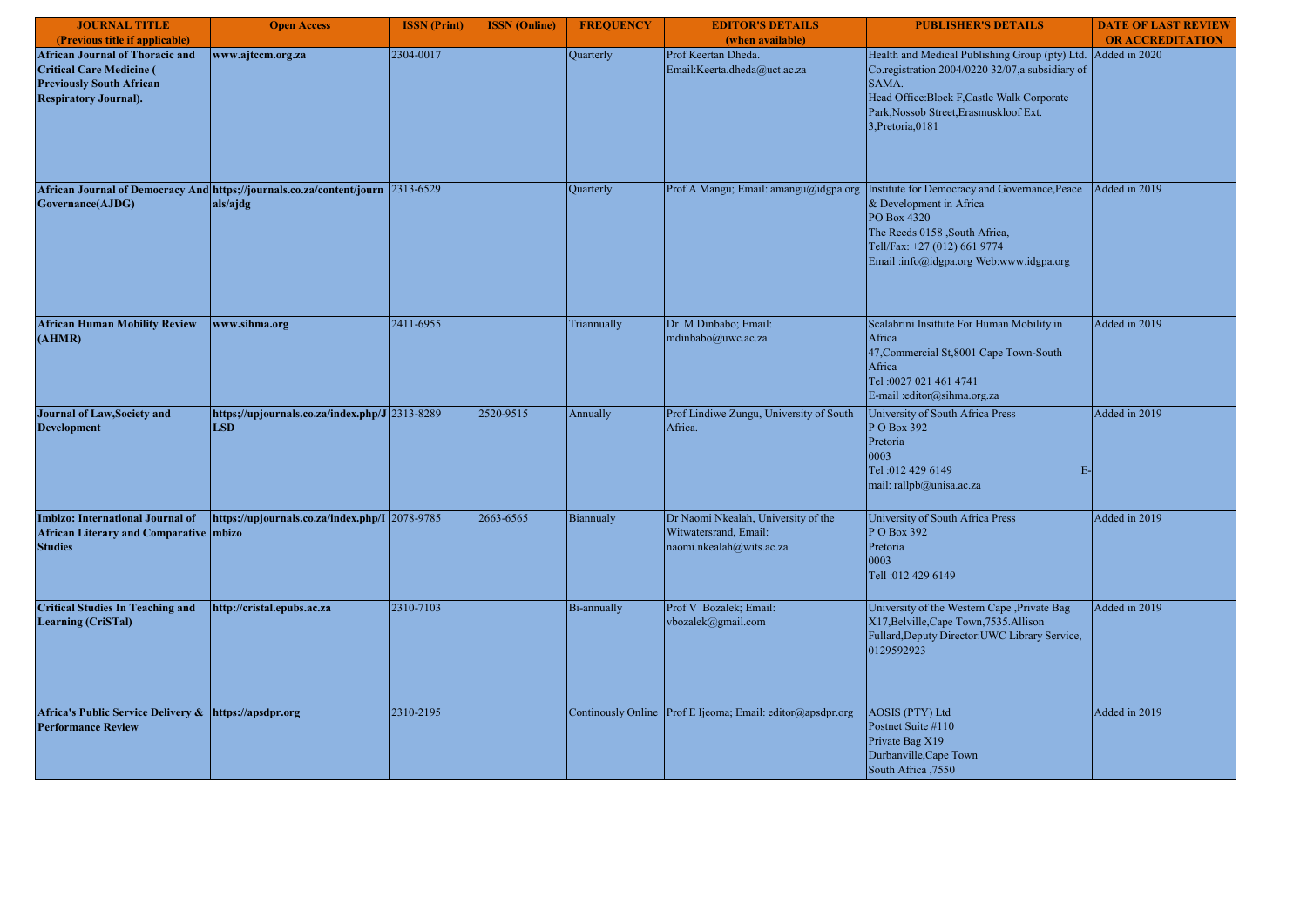| <b>JOURNAL TITLE</b>                                                                                                                                                       | <b>Open Access</b>                                                             | <b>ISSN</b> (Print) | <b>ISSN</b> (Online) | <b>FREQUENCY</b>          | <b>EDITOR'S DETAILS</b>                                                                                                                 | <b>PUBLISHER'S DETAILS</b>                                                                                                                                                                                                                      | <b>DATE OF LAST REVIEW</b> |
|----------------------------------------------------------------------------------------------------------------------------------------------------------------------------|--------------------------------------------------------------------------------|---------------------|----------------------|---------------------------|-----------------------------------------------------------------------------------------------------------------------------------------|-------------------------------------------------------------------------------------------------------------------------------------------------------------------------------------------------------------------------------------------------|----------------------------|
| (Previous title if applicable)                                                                                                                                             |                                                                                |                     |                      |                           | (when available)                                                                                                                        |                                                                                                                                                                                                                                                 | <b>OR ACCREDITATION</b>    |
| Journal of the South African<br><b>Society of Archivists (previously</b><br><b>SA Archives Journal)</b>                                                                    | https://ajol.info/index.phpjsasa                                               | 1012-2796           |                      | Annually                  | Prof M Ngoepe; Email:<br>ngoepms@unisa.ac.za                                                                                            | The South African Society of Archivist<br>National Archives and Records Service of South<br>Africa, Pretoria, Gauteng<br>Telephone 1:+27 (0)11 298 0763<br>Fax:+27 (0)86 529 7019<br>Email:VirginiaH@tdw.co.za<br>Website:www.saarchivist.co.za | Added in 2019              |
| <b>Acta Germanica, German Studies</b><br>in Africa                                                                                                                         | http://journals.sabinet.co.za/ej/ejou<br>r german.html                         | 0065-1273           |                      | Annually                  | Prof CH von Maltzan, Steelenbosch<br>University, Private Bag X1, 7602. Email:<br>vmaltzan@sun.ac.za                                     | Sun Media Bloemfotein, Private Bag X 01,<br>Brandhof 9324                                                                                                                                                                                       | Added in 2013              |
| Acta Criminologica: African<br><b>Journal of Criminology and</b><br><b>Victimology (Formelry Acta</b><br>Criminologica: Southern African<br><b>Journal of Criminology)</b> |                                                                                | 1012-8093           |                      | Triannually               | Prof. Anthony Minnaar. Email:<br>aminaar@unisa.ac.za. Prof Lillian Artz.<br>Email: lillian.artz@uct.ac.za                               | Criminological Society of South Africa,                                                                                                                                                                                                         | Reviewed 2010              |
| <b>Acta Juridica</b>                                                                                                                                                       |                                                                                | 0065-1346           |                      | Annually                  | Porf Graham Bradfield                                                                                                                   | Faculty of Law, UCT<br>Juta&Company<br>P.O. Box 14363<br>Cape Town, 8000<br>Email:<br>pvanaardt@juta.co.za                                                                                                                                      | Reviewed 2011              |
| <b>Acta Structilia</b>                                                                                                                                                     | URL:<br>Yes<br>http://www.ufs.ac.za/kovsiejournals<br>/default.aspx?journal=12 | 1023-0564           |                      | Biannually                | Professor JJP Verster (UFS)<br>Email:beukesa@ufs.ac.za. University of<br>the Free State, PO Box 339, Bloemfontein<br>9300               | SUN Media, Bloemfontein.<br>Email:admin@sunbloem.co.za                                                                                                                                                                                          | Reviewed 2010              |
| Administratio Publica                                                                                                                                                      |                                                                                | 1015-4833           |                      | Biannually                | Prof Vain Jarbandhan. Head: Department<br>of Public Management and Governmance,<br>University of Johannebusrg. Email:<br>vainj@uj.ac.za |                                                                                                                                                                                                                                                 | Reviewed 2009              |
| <b>Africa Education Review</b><br>(Educare)                                                                                                                                |                                                                                | 1814-6627           | 1753-5921            | Quarterly                 | Prof M. Letseka - University of South<br>Africa, Email: Letsem@unisa.ac.za                                                              | Co-published by: Unisa Press & Routledge                                                                                                                                                                                                        | Reviwed 2012               |
| <b>African Evaluation Journal</b>                                                                                                                                          | ww.aejonline.org                                                               | 2310-4988           | 2306-5133            | <b>Continously Online</b> | Dr Mark Abrahams                                                                                                                        | AOSIS (Pty) Ltd, Postnet Suite #110, Private<br>Bag X19, Durbanville, Cape Twon, 750. Email:<br>publishing@aosis.co.za                                                                                                                          | Added 2017                 |
| <b>African Journal of Health</b><br><b>Professions Education</b>                                                                                                           | www.ajhpe.org.za                                                               | 2078-5127           |                      | Biannually                | Prof V Burch, Email:<br>vanessa.burch@uct.ac.za                                                                                         | Health and Medical Publishing Group, Private<br>Bag X 1, Pinelands 7430                                                                                                                                                                         | Added in 2013              |
| African Disability Rights Yearbook http://pulp.up.ac.za                                                                                                                    |                                                                                | 2311-8970           |                      | Annaully                  | Prof C Ngwena<br>Email: charles.ngwena@up.ac.za                                                                                         | Pretoria University Law Press (PULP), Faculty<br>of Law, University of Pretoria, South<br>Africa,0002                                                                                                                                           | Added in 2015              |
| <b>African Journal of Science,</b><br><b>Technology, Innovation and</b><br><b>Development</b>                                                                              | http://www.tandfonline.com/rajs                                                | 2042-1338           | 2042-1346            | 7 Issues per annum        | Prof M Muchie<br>Email: mammo@ihis.aau.dk                                                                                               | Co-published by Routledge and the National<br>Inquiry Service Centre (NISC), North Tower,<br>First Floor 160 Jan Smuts Avenue, Rosebank,<br>2196                                                                                                | Added in 2015              |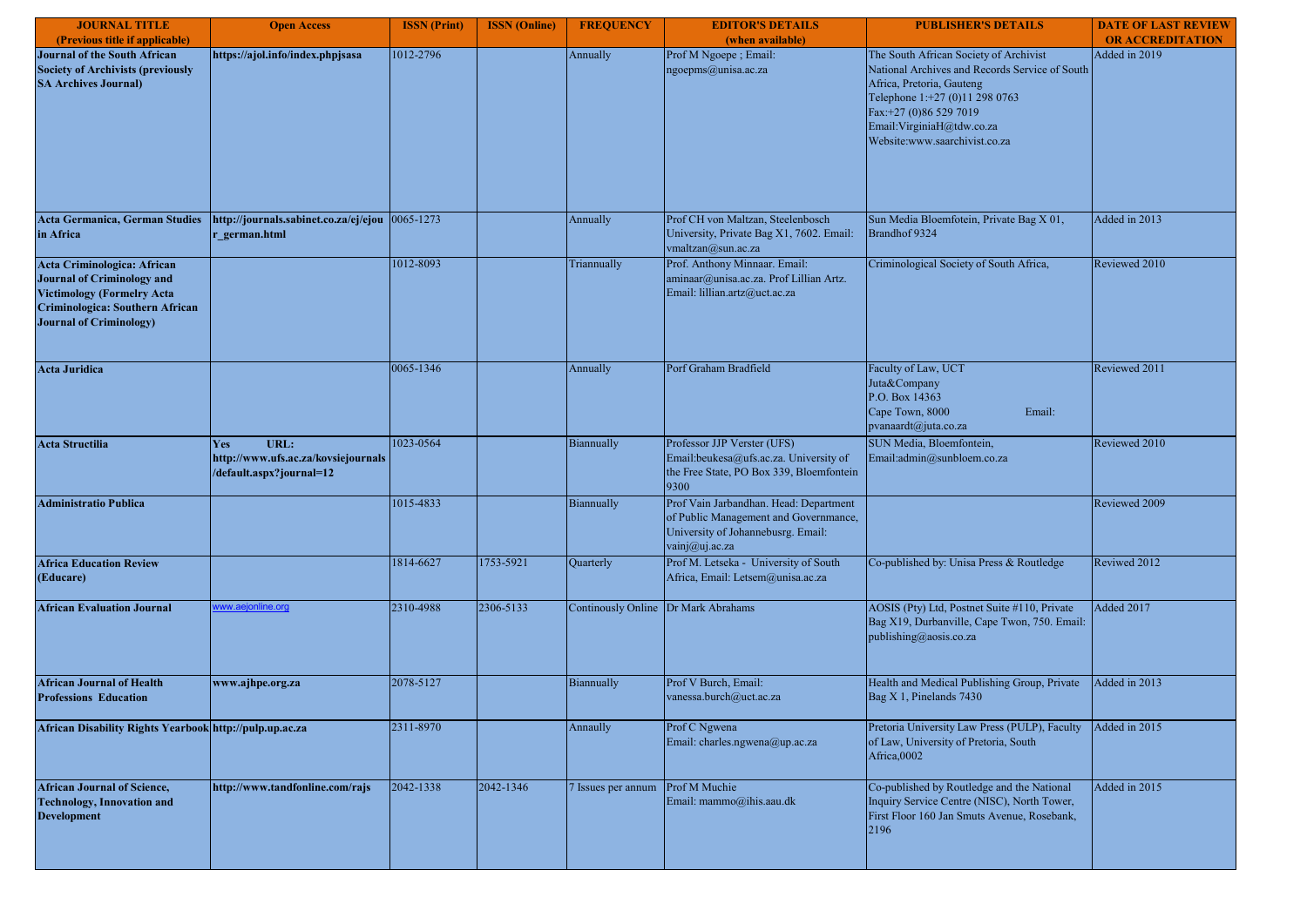| <b>JOURNAL TITLE</b>                                                                                                                                                                                   | <b>Open Access</b>                                              | <b>ISSN</b> (Print) | <b>ISSN</b> (Online) | <b>FREQUENCY</b> | <b>EDITOR'S DETAILS</b>                                                                                                                                                                                                                  | <b>PUBLISHER'S DETAILS</b>                                                                                                 | <b>DATE OF LAST REVIEW</b> |
|--------------------------------------------------------------------------------------------------------------------------------------------------------------------------------------------------------|-----------------------------------------------------------------|---------------------|----------------------|------------------|------------------------------------------------------------------------------------------------------------------------------------------------------------------------------------------------------------------------------------------|----------------------------------------------------------------------------------------------------------------------------|----------------------------|
| (Previous title if applicable)                                                                                                                                                                         |                                                                 |                     |                      |                  | (when available)                                                                                                                                                                                                                         |                                                                                                                            | <b>OR ACCREDITATION</b>    |
| <b>African journal of Rhetoric</b>                                                                                                                                                                     | http://reference.sabinet.co.za/sa ep<br>ublication/aar rhetoric | 1998-2054           |                      | Annually         | Segun Igen Email: ige.segun@gmail.com                                                                                                                                                                                                    | The African Association for Rhetoric, University Added in 2014<br>of KwaZulu-Natal, Durban, South Africa                   |                            |
| <b>Africa Insight</b>                                                                                                                                                                                  |                                                                 | 0256-2804           |                      | Quarterly        | Professor Vusi Gumede.<br>Email:gumedvt@unisa.ac.za                                                                                                                                                                                      | Human Sciences Research Council, Private Bag<br>X41,0001                                                                   |                            |
| <b>African Population Studies</b>                                                                                                                                                                      |                                                                 | 0850-5780           |                      | Biannually       | Prof Clifford Odimegwu, Email:<br>Clifford.Odimegwu@wits.ac.za                                                                                                                                                                           | Forum Press, PO Box 93895, Boordfontein 0201 Added in 2013                                                                 |                            |
| <b>African Historical Review (Kleio)</b>                                                                                                                                                               |                                                                 | 1753-2523           | 1753-2531            | Biannually       | Prof Russel Viljoen, University of South<br>Africa, Email: viljors@unisa.ac.za                                                                                                                                                           | Co-published by :Routledge & Unisa Press                                                                                   | Reviewed in 2012           |
| <b>African Journal for Physical</b><br><b>Activity and Health Sciences</b><br>(AJPHES). Formelry African<br><b>Journal for Physical, Health</b><br><b>Education, Recreation and Dance</b><br>(AJPHERD) |                                                                 | 2411-6939           |                      | Quarterly        | Prof Abel Toriola<br>Department of Sport, Rehabilitation and<br><b>Dental Technology</b><br>Tshwane University of Technology P Bag<br>X680<br>Pretoria 0001<br>Email:<br>toriolaal@tut.ac.za/abel.toriola2015@gmai<br>l.com              | AAFAHPER-SD;Centre for Biokinetics,<br>Recreation and Sport Science<br><b>LAM Publication Ltd.</b>                         | Reviewed 2012              |
| <b>African Journal of Agricultural</b><br>and Resource Economics                                                                                                                                       |                                                                 | 1993-3738           |                      | Biannually       | TB.Hassan Rashid, Centre for<br>Environmental Economics and Policy in<br>Africa, University of Pretoria, South Africa<br>Tshikala B. Tshibaka, FAO, Ghana<br>Tel: +27(0)12 420 4105<br>Fax: +27(0)12 420 4958<br>E-mail: afjare@up.ac.za | University of Pretoria Press - SA                                                                                          | <b>Added 2010</b>          |
| <b>African Journal Of Aquatic</b><br><b>Science</b>                                                                                                                                                    |                                                                 | 1608-5914           | 1727-9364            | Quarterly        | Mike Coke<br>Editor, African Journal of Aquatic Science<br>81 Tatham Road, Pietermaritzburg 3201,<br>South Africa.<br>mdcoke@futurenet.co.za                                                                                             | Co-published by National Inquiry Service<br>Centre, Pty Ltd and Taylor and Francis                                         | Reviewed 2012              |
| <b>African Journal of Herpetology</b>                                                                                                                                                                  |                                                                 | 2156-4574           | 2153-3660            | Biannually       | Dr John Measey - Department of Zoology,<br>Nelson Mandela Metropolitan University,<br>PO Box 77000, Port Elizabeth, 6031,<br>South Africa                                                                                                | Co-published by National Inquiry Service<br>Centre, Pty Ltd and Taylor and Francis                                         |                            |
| <b>Africa Journal of Nursing and</b><br><b>Midwifery</b>                                                                                                                                               | tps://upjournals.co.za/index.php/AJN                            | 1682-5055           | 2520-5293            | Biannually       | Prof. Thandisizwe Redford Mavundla,<br>University of South Africa, Email:<br>mavuntr@unisa.ac.za                                                                                                                                         | University of South Africa Press<br>P O Box 392<br>Pretoria<br>0003<br>Tel: 012 429 6149<br>E-<br>mail: rallpb@unisa.ac.za | Reviewed 2011              |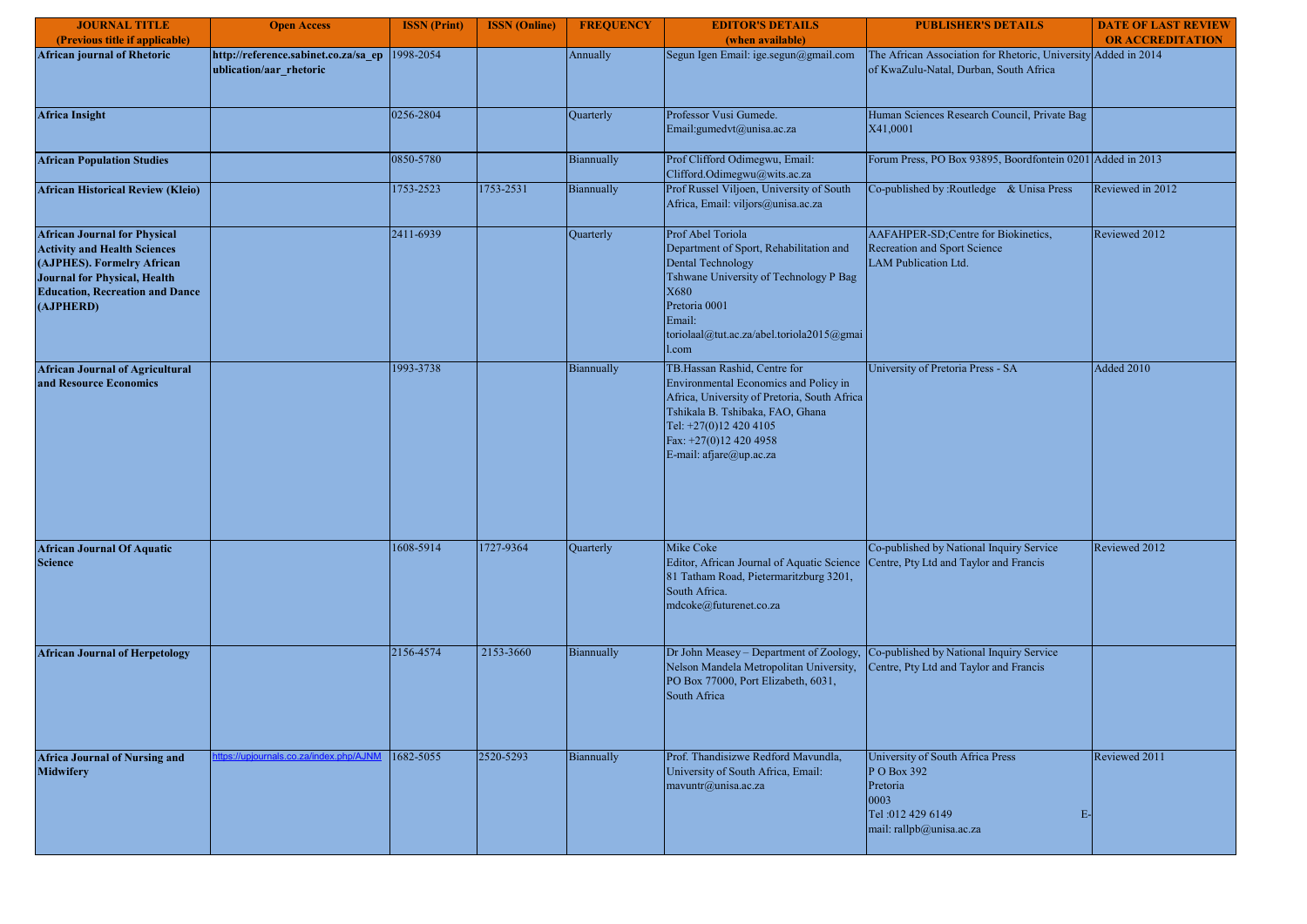| <b>JOURNAL TITLE</b>                                                                                                                                                                                                 | <b>Open Access</b>                                                                                          | <b>ISSN</b> (Print) | <b>ISSN</b> (Online) | <b>FREQUENCY</b>                             | <b>EDITOR'S DETAILS</b>                                                                                                                                                                               | <b>PUBLISHER'S DETAILS</b>                                                                                                                                                | <b>DATE OF LAST REVIEW</b> |
|----------------------------------------------------------------------------------------------------------------------------------------------------------------------------------------------------------------------|-------------------------------------------------------------------------------------------------------------|---------------------|----------------------|----------------------------------------------|-------------------------------------------------------------------------------------------------------------------------------------------------------------------------------------------------------|---------------------------------------------------------------------------------------------------------------------------------------------------------------------------|----------------------------|
| (Previous title if applicable)                                                                                                                                                                                       |                                                                                                             |                     |                      |                                              | (when available)                                                                                                                                                                                      |                                                                                                                                                                           | <b>OR ACCREDITATION</b>    |
| <b>African Journal of Research in</b><br><b>Mathematics</b> , Science and<br><b>Technology Education</b><br>(AJRMSTE) or African Journal of<br><b>Research in MST Education</b>                                      |                                                                                                             | 1811-7295           | 2469-7656            | Triannually                                  | Prof B Alant, Email: Alantb@ukzn.ac.za,<br>University of Kwa Zulu-Natal, School of<br>Education.                                                                                                      | Routledge                                                                                                                                                                 | Reviewed 2009              |
| <b>African Journal on Conflict</b><br><b>Resolution</b>                                                                                                                                                              | URL:<br><b>Yes</b><br>http://www.accord.org.za/publicatio<br>ns/ajcr                                        | 1562-6997           |                      | Biannually                                   | Prof Jannie Malan (Accord)<br>malanj@accord.org.za                                                                                                                                                    | African Centre for the Constructive Resolution<br>of Disputes(ACCORD)<br>Private Bag X018 Umhlanga Rocks 4320<br>Tel: 031 502 3908<br>Fax:031 502 4160                    | Reviewed 2009              |
| <b>African Music: Journal of the</b><br><b>International Library of African</b><br><b>Music</b>                                                                                                                      |                                                                                                             | 0065-4019           |                      | Annually                                     | Prof D Thram e-mail: d.thram@ru.ac.za;<br>tel: 046 603 8557                                                                                                                                           | International Library of African Music - SA                                                                                                                               | <b>Added 2010</b>          |
| <b>Social and Health Sciences (SaHS)-</b><br><b>Formerly African Safety</b><br>Promotion - A journal of Injury<br>and violence Prevention                                                                            |                                                                                                             | 1728-774X           |                      | Biannually                                   | Prof Ashley Van Niekerk, Unisa Institute<br>for Social Health Science PO Box 1087,<br>Lenasia, 1820, South Africa. Tell: (021)<br>938 0399, Fax: (021) 938 0381.<br>Email:Ashely.vanniekerk2mrc.ac.za | Violence, Injury and Peace Research Unit<br>(VIPRU), South African Medical Research<br>Council, SAMRC, PO Box 19070, Tygerberg,<br>Cape Town, 7505.                       | Reviewed 2010              |
| <b>African Security Review</b>                                                                                                                                                                                       |                                                                                                             | 1024-6029           | 2154-0128            | Quarterly                                    | Romi Sigsworth - Institute for Security<br><b>Studies</b>                                                                                                                                             | Routledge                                                                                                                                                                 | Reviewed 2012              |
| <b>African Sociological Review</b>                                                                                                                                                                                   |                                                                                                             | 1027-4332           |                      | Biannually                                   | Prof Olajide Oloyede, Email:<br>jide.oloyede@gmail.com,<br>Department of Anthropology & Sociology<br>University of the Western Cape, Private<br>Bag X17                                               | CODESRIA, Faculty of Humanities, Rhodes<br>University, PO Box 94, Grahamstown, 6140,<br>Email: f.hendricks@ru.ac.za                                                       |                            |
| <b>African Yearbook on International</b><br><b>Humanitarian Law</b>                                                                                                                                                  |                                                                                                             | 1997-8391           |                      | Annually                                     | Mia Swart                                                                                                                                                                                             | Juta&Co.<br>pvanaardt@juta.co.za                                                                                                                                          | added 2012                 |
| <b>Akroterion: Journal for the</b><br><b>Classics in South Africa</b>                                                                                                                                                | URL:<br><b>Yes</b><br>http://academic.sun.ac.za/akroterio<br>n/<br>URL:<br>http://akroterion.journals.ac.za | 0303-1896           |                      | Annually                                     | Prof JC Thom (SUN)<br>Fax: 021 808 3480                                                                                                                                                               | <b>Stellenbosch University Printers</b><br>Administration Building A<br>Private Bag X1, Matieland, 7602,<br>Tel: 021 808 4321; Fax: 021 808 4565<br>E-mail: nt1@sun.ac.za | Reviewed 2010              |
| Alternation: Interdisciplinary<br>Journal for the Study of the Arts<br>and Humanities in Southern Africa<br>(Formerly International Journal<br>for the Study of Southern African<br><b>Literature and Languages)</b> | ttp://alternation.ukzn.ac.za                                                                                | 1023-1757           |                      | <b>Biannually (Plus</b><br>special editions) | Prof JA Smit<br>University of KwaZulu Natal<br><b>Westville Campus</b><br>Durban 4000;<br>Tel: 031 260 7303<br>Fax: 031 260 7286                                                                      | <b>CSSALL Publisher</b><br>PO Box<br>Wandsbeck<br>1734<br>3631                                                                                                            | Reviewed 2010              |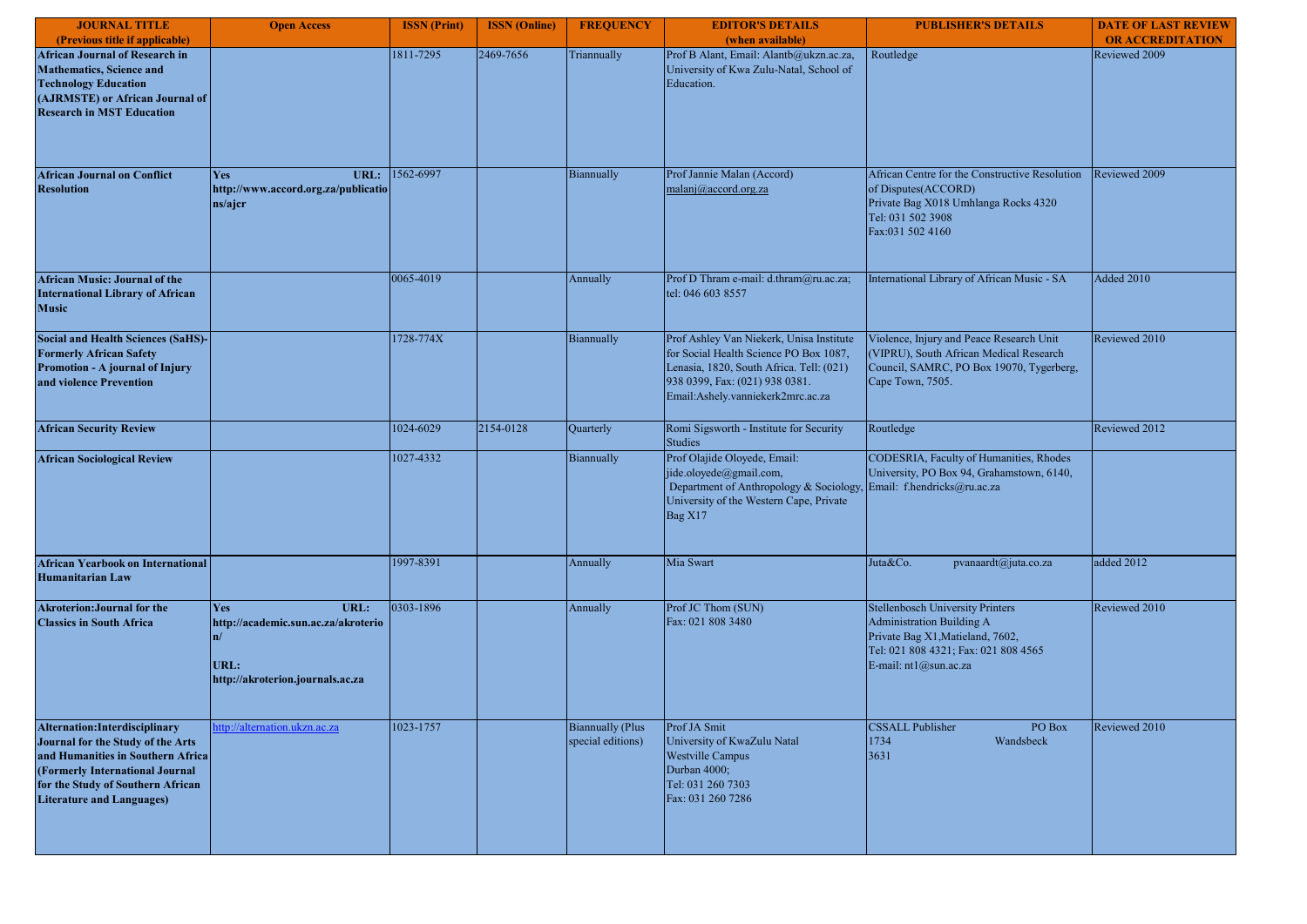| <b>JOURNAL TITLE</b>                                                                                                     | <b>Open Access</b>                                                        | <b>ISSN</b> (Print) | <b>ISSN</b> (Online) | <b>FREQUENCY</b> | <b>EDITOR'S DETAILS</b>                                                                        | <b>PUBLISHER'S DETAILS</b>                                                                                                                                                              | <b>DATE OF LAST REVIEW</b> |
|--------------------------------------------------------------------------------------------------------------------------|---------------------------------------------------------------------------|---------------------|----------------------|------------------|------------------------------------------------------------------------------------------------|-----------------------------------------------------------------------------------------------------------------------------------------------------------------------------------------|----------------------------|
| (Previous title if applicable)                                                                                           |                                                                           |                     |                      |                  | (when available)                                                                               |                                                                                                                                                                                         | <b>OR ACCREDITATION</b>    |
| <b>Annals of the Ditsong National</b><br><b>Museum of Natural History</b><br>(Annals of the Transvaal<br><b>Museum</b> ) |                                                                           | 2220-4563           |                      | Annually         | Dr Martin Krüger<br>kruger@ditsong.org<br>Po Box 413 Pretoria 0001 South Africa                | P.O.Box 413<br>Pretoria, 0001<br>Tel: 012 322 7632<br>Fax: 012 322 7939<br>E-mail:annals@nfi.co.za; perregil@nfi.museum                                                                 |                            |
| Architecture South Africa: Journal<br>of the South African Insitute of<br><b>Architects</b>                              |                                                                           | 1682-9387           |                      | Bimonthly        |                                                                                                | Picasso Headline(Pty) Ltd<br>105-107<br>Hatfield Gardens<br>Cape Town, 8001<br>Tel: 021 462 1023                                                                                        |                            |
| <b>Child Abuse Research in South</b><br>Africa (CARSA) (Child Abuse<br><b>Research - A South African</b><br>Journal)     |                                                                           | 1562-1383           | Online - ISSN 168    | Biannually       | Prof M Ovens The Editor: CARSA<br>P.O.Box 1267<br>Menlyn Central<br>Fax:012 991 0718           | South African Professional Society on the Abuse Reviewed 2009<br>of Children,<br>P.O.Box 31334<br>Totiusdal, 0134<br>Tel: 012 332 0918<br>Fax: 012 332 0161                             |                            |
| <b>Commonwealth Youth and</b><br><b>Development</b>                                                                      | ttps://upjournals.co.za/index.php/CYD                                     | 1727-7140           | 2663-6549            | Biannually       | Prof Khatija Bibi Khan, University of<br>South Africa, Email: khankb@unisa.ac.za               | University of South Africa Press<br>P O Box 392<br>Pretoria<br>0003<br>Tel: 012 429 6149<br>$E-$<br>mail: rallpb@unisa.ac.za                                                            | Reviewed 2012              |
| <b>Communicatio: South African</b><br><b>Journal for Communication</b><br><b>Theory and Research</b>                     |                                                                           | 0250-0167           | 1753-5379            | Quarterly        | Prof Pieter J Fourie Dpartment of<br>Cominication Science UNISA. Fax 012<br>429 3346           | Co-published by UNISA Press and Routledge                                                                                                                                               | Reviewed 2012              |
| <b>Communitas: Journal for</b><br><b>Community Communication and</b><br><b>Information Impact</b>                        | Yes<br>URL:<br>http://www.ufs.ac.za/templates/jour<br>nals.aspx?journal=2 |                     | 2415-0525            | Annually         |                                                                                                | Unit for Community Communication<br>Dept of Communication & Information Studies<br>University of the Free State<br>PO Box 339<br>Bloemfontein 9300<br>Email:dewetjc.hum@mail.uovs.ac.za |                            |
| <b>Constitutional Court Review</b><br>(CCR)                                                                              | http://jutalaw.co.za/products/constituti 2073-6215<br>nal-court-review    |                     |                      | Annualy          | Prof Stu Woolman. Email<br>stuart.woolman@wits.ac.za                                           | JUTA, 1st Floor, Suncalre Building, 21 Dreyer<br>Street, Claremont 7780, Cape Town                                                                                                      | Added in 2016              |
| <b>Concrete Beton Technical Journal</b><br>(Formelry Concrete Beton)                                                     |                                                                           | 1682-6116           | 2521-8263            | Quarterly        | Prof WP Boshoff. Email:<br>billy.boshoff@up.ac.za/ceo@concretesocie P.O. Box 75364<br>ty.co.za | Concrete Society of Southern Africa<br>Lynnwood Ridge, 0040<br>Tel:012 348 5305<br>E-mail: ceo@concretesociety.co.za                                                                    |                            |
| <b>Current Allergy &amp; Clinical</b><br>Immunology                                                                      |                                                                           | 1609-3607           |                      | Quarterly        | Prof Eugene G Weinberg & Prof Heather J Allergy Soc South Africa, PO Box 88,<br>Zar            | Observatory 7935, Cape Town                                                                                                                                                             |                            |
| <b>Communicare: Journal for</b><br><b>Communication Sciences in</b><br><b>Southern Africa</b>                            |                                                                           | 0259-0069           |                      | Biannually       | Prof Sonja Verwey                                                                              | School of Communication, University of<br>Johannesburg, PO Box 524                                                                                                                      |                            |
| <b>Current Writing: Text and</b><br><b>Reception</b>                                                                     |                                                                           | 1013-929X           | 2159-9130            | Biannually       | Prof Michale Chapman, University of<br>Kwazulu Natal                                           | Routledge                                                                                                                                                                               |                            |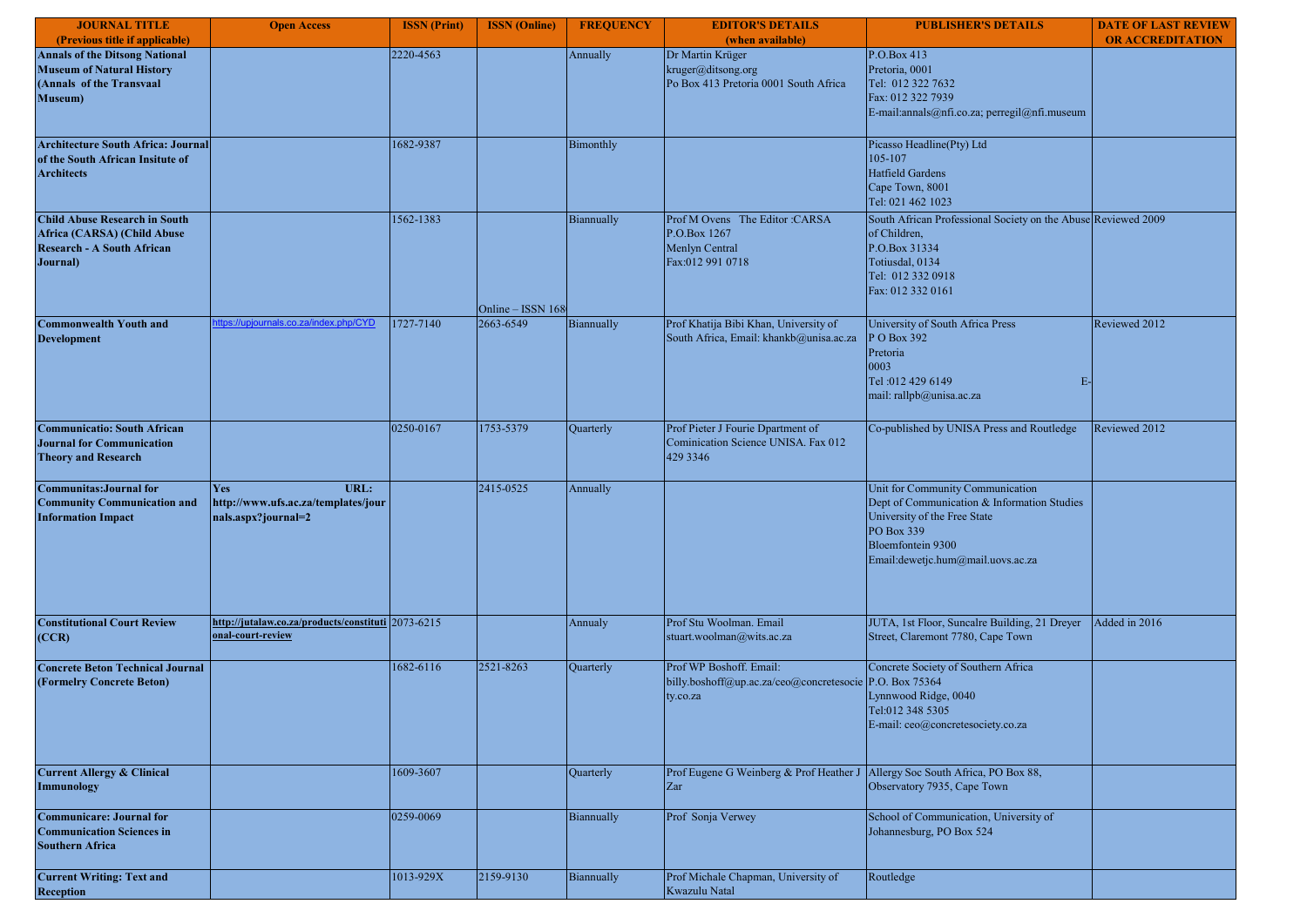| <b>JOURNAL TITLE</b>                                                               | <b>Open Access</b>                                           | <b>ISSN</b> (Print) | <b>ISSN</b> (Online) | <b>FREQUENCY</b> | <b>EDITOR'S DETAILS</b>                                                                                                                                                                                                                        | <b>PUBLISHER'S DETAILS</b>                                                                                                                       | <b>DATE OF LAST REVIEW</b> |
|------------------------------------------------------------------------------------|--------------------------------------------------------------|---------------------|----------------------|------------------|------------------------------------------------------------------------------------------------------------------------------------------------------------------------------------------------------------------------------------------------|--------------------------------------------------------------------------------------------------------------------------------------------------|----------------------------|
| (Previous title if applicable)                                                     |                                                              |                     |                      |                  | (when available)                                                                                                                                                                                                                               |                                                                                                                                                  | <b>OR ACCREDITATION</b>    |
| De Arte                                                                            | http://www.unisa.ac.za/dept/press/onj 0004-3389<br>ourn.html |                     |                      | Biannually       | Dr Estelle McDowall, University of South<br>Africa, Email: mcdowe@unisa.ac.za                                                                                                                                                                  | Co-published by UNISA Press and Routledge                                                                                                        |                            |
| <b>Durban Museum Novitiates</b>                                                    |                                                              | 0012-723X           |                      | Annually         |                                                                                                                                                                                                                                                | Durban Natural Sciences Museum<br>P.O. Box 4085<br>Durban 4000<br>Tel: 031 311 2240/1<br>Fax: 031 311 2242<br>E-mail:redmang@crsu.durban.gov.za  |                            |
| <b>Pharos Journal of Theology</b><br>(Formelry Ekklesiastikos Pharos)              | www.pharosjot.com                                            |                     | 2414-3324            | Annually         | Rev Dr S Hayes. Email:<br>africajournals@hotmail.com/shayes@dune<br>ml.org.uk                                                                                                                                                                  | Orthodox Patriarchate of Alexandria                                                                                                              | Reviewed 2010.             |
| <b>Eastern African Literary and</b><br><b>Cultural Studies</b>                     | http://www.tandfonline.com/ioi/real 2327-7408<br>20          |                     |                      | Quarterly        | Prof Tom Odhiambo. Email:<br>journal@nisc.coza                                                                                                                                                                                                 | NISC (Pty) Ltd,<br><b>Box 377</b><br>Grahamstown<br>6140<br>journal@nisc.co.za                                                                   | PO Added in 2020           |
| <b>English Academy Review</b>                                                      |                                                              | 1013-1752           | 1753-5360            | Biannually       | Cape) rchetty@uwc.ac.za                                                                                                                                                                                                                        | Rajendra Chetty (University of the Western Co-published by UNISA Press and Routledge                                                             | Reviewed 2010              |
| <b>English in Africa</b>                                                           |                                                              | 0376-8902           |                      | Biannually       | Prof M Marais; e-mail: m.marais@ru.ac.za Institute for the Study of English in Africa                                                                                                                                                          | (ISEA) - SA                                                                                                                                      | Reviewed 2011              |
| <b>Ensovoort</b>                                                                   | http://ensovoort.com.                                        | 0257-2036           | 2616-7670            | Irregular        | Dr Dan Roodt, Emial:dan@praag.org                                                                                                                                                                                                              | <b>Ensovoort Society</b><br>Posbus<br>3103, Dainfern, 2055                                                                                       |                            |
| <b>Ergonomics SA</b>                                                               |                                                              | 1010-2728           |                      | Biannually       |                                                                                                                                                                                                                                                | Ergonomics Society of South Africa,<br>Department of human Kinetics & Ergonomics<br><b>Rhodes University</b><br>P.O. Box 94<br>Grahamstown, 6140 |                            |
| <b>Esarbica Journal</b>                                                            |                                                              | 0376-4753           |                      | Annually         |                                                                                                                                                                                                                                                | National Archives and Records Service of South<br>Africa<br>P/B X236<br>Pretoria 0001                                                            |                            |
| <b>Flowering Plants of Africa (The</b><br><b>Flowering Plants of South Africa)</b> |                                                              | 0015-4504           |                      | Biennial         | Ms Alicia Grobler. Email:<br>a.grobler@sanbi.org.za.<br>South African National Biodiversity<br>Institute (SANBI)<br>Pretoria National Botanical Garden<br>2 Cussonia Avenue, Brummeria, Pretoria,<br>0184<br>Private Bag X101, Silverton, 0184 | South African National Biodiversity Insitute,<br>Private Bag X101<br>Pretoria, 0001<br>Tel: 012 804 5000<br>Fax: 012 804 3211                    | Reviewed 2010              |
| <b>French Studies in Southern Africa</b>                                           |                                                              | 0259-0247           |                      | Annually         | Prof. B De Meyer (UKZN) School of<br>Language, Literature and Linguistics,<br>Tel: 033 2605543; Fax:033 2605836<br>E-mail:demeyerb@ukzn.ac.za;                                                                                                 | Association for French Studies in South Africa                                                                                                   | Reviewed 2011              |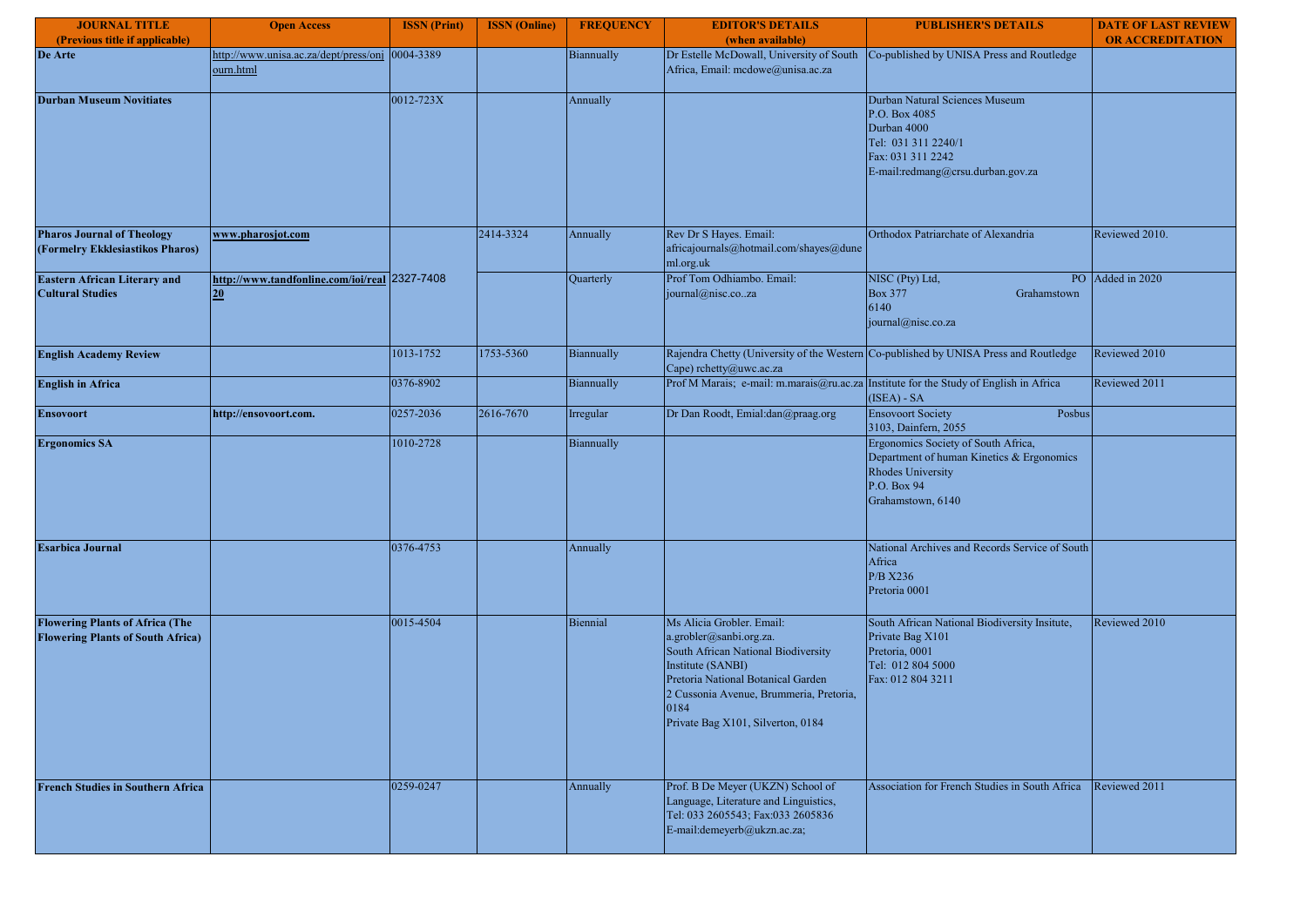| <b>JOURNAL TITLE</b>                                                                                               | <b>Open Access</b>                                                                 | <b>ISSN</b> (Print) | <b>ISSN</b> (Online) | <b>FREQUENCY</b>   | <b>EDITOR'S DETAILS</b>                                                                                              | <b>PUBLISHER'S DETAILS</b>                                                                                                                                                                                                                   | <b>DATE OF LAST REVIEW</b> |
|--------------------------------------------------------------------------------------------------------------------|------------------------------------------------------------------------------------|---------------------|----------------------|--------------------|----------------------------------------------------------------------------------------------------------------------|----------------------------------------------------------------------------------------------------------------------------------------------------------------------------------------------------------------------------------------------|----------------------------|
| (Previous title if applicable)                                                                                     |                                                                                    |                     |                      |                    | (when available)                                                                                                     |                                                                                                                                                                                                                                              | <b>OR ACCREDITATION</b>    |
| <b>Gender Questions</b>                                                                                            | tp://upjournals.co.za/index.php/GQ/.                                               | 2309-9704           | 2412-8457            | Annually           | Prof Nokuthula Mazibuko, University of<br>South Africa, Email: mazibnc@unisa.ac.za P O Box 392                       | University of South Africa Press<br>Pretoria<br>0003<br>Tel: 012 429 6149<br>E-<br>mail: rallpb@unisa.ac.za                                                                                                                                  | Added 2017                 |
| <b>Image and Text</b>                                                                                              | tp://www.imageandtext.up.ac.za/                                                    | 1020-1497           |                      | Biannual           | Fatima Cassim (UP), Email:<br>fatima.cassim@up.ac.za & Dr Rory du<br>Plessis (UP), Email:<br>rory.duplessis@up.ac.za | Department of Visual Arts<br>University of Pretoria, 0002<br>Tel:012 420 2353<br>Fax:012 420 3686<br>E-mail: image.text@up.ac.za                                                                                                             |                            |
| <b>IMIESA</b>                                                                                                      |                                                                                    | 0257-1978           |                      | Monthly            | Alastair Currie                                                                                                      | 3S Media, PO Box 92026, Norwood, 2117.<br>Email: enquirires@3smedia.co.za; Tell: (011)<br>233 2600                                                                                                                                           |                            |
| The Retail and Marketing Review<br>(International Retail and<br><b>Marketing Review)</b>                           | tp://www.unisa.ac.za/Default.asp?Cmd<br>ViewContent&ContentID=25784                | 2708-3209           |                      | Biannually         | Prof M C Cant<br>Email: cantmc@unisa.ac.za                                                                           | UNISA Department of Marketing and Retail<br>Management Department of Marketing and<br>Retail Management College of Economic and<br>Management Sciences AJH van der Waldt<br><b>Building Preller</b><br>Street Muckleneuk<br>Pretoria<br>0003 | Added in 2014              |
| The Independent journal of<br>teaching and learning                                                                | ttp://iitl.iie.ac.za                                                               | 1818-9687           | 2519-5670            | <b>Bi-Annually</b> | Prof Dolina Dowling,<br>Email: e-mail:<br>editor@iie.ac.za/ Dr Brenda van Wyk,<br>email: bvanwyk@iie.ac.za           | Inanda Greens Business Park, 54 Wierda Road<br>West, Wierda Valley, Santon, South Africa, ,<br>Tel: (011) 676 8021                                                                                                                           | Added in 2014              |
| Indilinga: African Journal of<br><b>Indigenous Knowledge Systems</b>                                               | URL: http://www.ipjp.org/ URL:<br>http://www.journals.co.za/ej/ejour<br>funda.html | 1683-0296           |                      | Biannually         | Queeneth Mkabela University of KwaZulu-Pinetown Printers<br>Natal                                                    | 16 Ivy Road<br>Pinetown, 3610                                                                                                                                                                                                                |                            |
| <b>Industrial Law Journal including</b><br><b>Industrial Law Reports</b>                                           | URL:<br>http://www.journals.co.za/ej/ejour<br>funda.html                           | 0258-249X           |                      | Quarterly          |                                                                                                                      | Industrial Law Journal, Center for Applied Legal<br>Studies,<br>University of Witwatersrand<br>Johannesburg, 2000<br>Published by Juta Law<br>P.O. Box 24299, Lansdowne, 7779                                                                |                            |
| <b>Innovation: A Journal for</b><br>Appropriate Librarianship and<br><b>Information Work in Southern</b><br>Africa |                                                                                    | 1025-8892           |                      | Biannually         |                                                                                                                      | University of KwaZulu-Natal<br>Private Bag X014<br>Scottville<br>Pietermaritzburg; 3209                                                                                                                                                      |                            |
| <b>International Journal of African</b><br><b>Higher Education</b>                                                 |                                                                                    | 2313-5069           |                      | Annually           | Prof D Teferra, Email: teferra@ukzn.ac.za                                                                            | International Network for Higher Education in<br>Africa (INHEA), University of KwaZulu-Natal,<br>Durban, South Africa/Center for International<br>Higher Education, Boston College, USA                                                      |                            |
| <b>International Journal for Religious</b><br>Freedom                                                              |                                                                                    | 2070-5484           |                      | Biannually         | Prof Dr Christof Saurer christof@iirf.eu<br>Prof Dr Thomas Schirrmacher<br>http:www.iirf.eu                          | International Institute for Religious Freedom<br>P.O. Box 1336, Sun Valley, 7985                                                                                                                                                             | added 2012                 |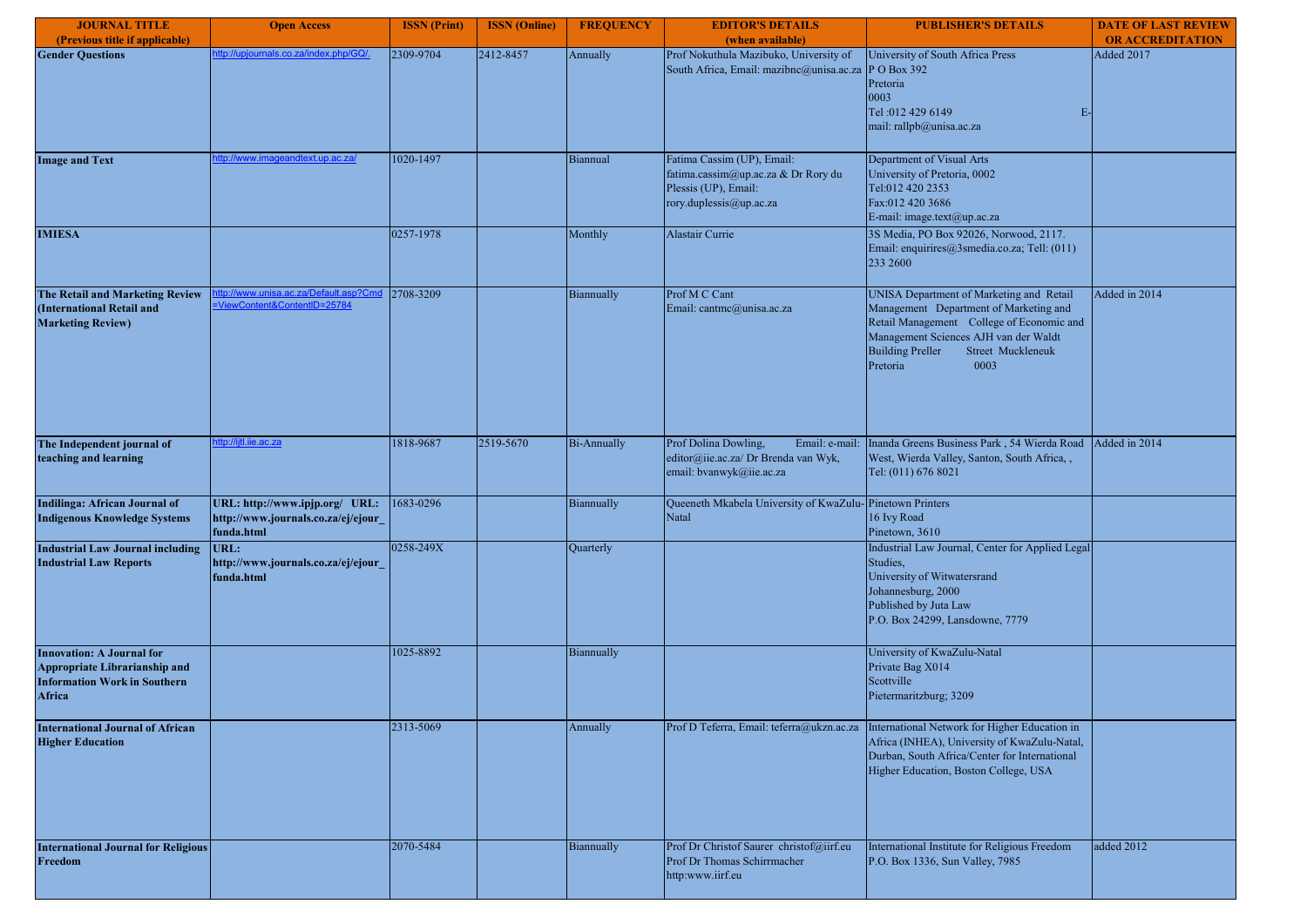| <b>JOURNAL TITLE</b>                                                                                                        | <b>Open Access</b>                                                                                                                              | <b>ISSN</b> (Print) | <b>ISSN</b> (Online) | <b>FREQUENCY</b>              | <b>EDITOR'S DETAILS</b>                                                                                                                                                                                                                                                           | <b>PUBLISHER'S DETAILS</b>                                                                                                                                                                                                                                                                                                                                               | <b>DATE OF LAST REVIEW</b> |
|-----------------------------------------------------------------------------------------------------------------------------|-------------------------------------------------------------------------------------------------------------------------------------------------|---------------------|----------------------|-------------------------------|-----------------------------------------------------------------------------------------------------------------------------------------------------------------------------------------------------------------------------------------------------------------------------------|--------------------------------------------------------------------------------------------------------------------------------------------------------------------------------------------------------------------------------------------------------------------------------------------------------------------------------------------------------------------------|----------------------------|
| (Previous title if applicable)                                                                                              |                                                                                                                                                 |                     |                      |                               | (when available)                                                                                                                                                                                                                                                                  |                                                                                                                                                                                                                                                                                                                                                                          | <b>OR ACCREDITATION</b>    |
| <b>Investment Analysts Journal</b>                                                                                          | <b>Yes</b><br>URL:<br>http://www.iassa.co.za/journals                                                                                           | 1029-3523           | 2077-0227            | Quartelry (4 Times<br>a Year) | christo.auret@wits.ac.za                                                                                                                                                                                                                                                          | Prof Christo Auret, Wits University. Email: Investment Analysts Society of South Africa.<br>Email: InvestmentAnalystsJournal@gmail.com                                                                                                                                                                                                                                   |                            |
| <b>Italian Studies in Southern Africa</b>                                                                                   |                                                                                                                                                 | 1012-2338           |                      | Biannually                    | Prof Anna Meda (UNISA)                                                                                                                                                                                                                                                            | Association of Professional Italianists<br>School of literature & Language Studies<br>University of the Witwatersrand<br>Private Bag 3; Wits 2050<br>Tel: 011 717 4211; Fax: 011 640 2359<br>E-mail:Alida.poeti@wits.ac.za                                                                                                                                               | Reviewed 2011              |
| <b>Journal of Constructioin Project</b><br><b>Management and Innovation</b><br>(JCPMI)                                      | http://reference.sabinet.co.za/sa ep<br>ublication/jcpmi                                                                                        | 2223-7852           |                      | Biannually                    | Professor Wellington Didibhuku Email:<br>didibhukut@uj.ac.za                                                                                                                                                                                                                      | University of Johannesburg                                                                                                                                                                                                                                                                                                                                               | Added in 2014              |
| <b>Journal of Student Affairs in</b><br>Africa                                                                              | ww.jsaa.ac.za                                                                                                                                   | 2311-1771           | 2307-6267            | Biannually                    | Prof T Moja. Email: tm45@nyu.edu                                                                                                                                                                                                                                                  | Sun Media                                                                                                                                                                                                                                                                                                                                                                | Added 2017                 |
| <b>Southern Journal for</b><br><b>Contemporary History (Formerly</b><br><b>Journal for Contemporary</b><br><b>History</b> ) |                                                                                                                                                 | 0258-2422           |                      | Biannually                    |                                                                                                                                                                                                                                                                                   | Department of History<br>University of the Free State<br>Tel:<br>051 401 2330; Fax: 051 448 3942<br>E-mail:barnards.hum@mail.uovs.ac.za                                                                                                                                                                                                                                  |                            |
| <b>Journal for Islamic Studies</b>                                                                                          | URL:<br><b>Yes</b><br>http://www.ufs.ac.za/templates/jour<br>nals.aspx?journal=13<br>URL:<br>http://www.journals.co.za/ej/ejour<br>contemp.html | 0257-7062           |                      | Annually                      | Prof A Tayob<br>abdulkader.tayob@.uct.ac.za                                                                                                                                                                                                                                       | Centre for Contemporary Islam<br>University of Cape Town<br>Private Bag, Rondebosch 7701<br>Tel. 021 6503399; Fax 021 6897575<br>E-mail: Abdulkader.Tayob@uct.ac.za                                                                                                                                                                                                      | Reviewed 2011              |
| Journal for Juridical Science/<br><b>Tydskrif vir Regswetenskap</b>                                                         |                                                                                                                                                 | 0258-252X           |                      | Biannually                    | C Ngwenya (UFS)<br>ngwenac.hum@ufs.ac.za                                                                                                                                                                                                                                          | Faculty of Law<br>University of the Free State<br>Bloemfontein, 9300                                                                                                                                                                                                                                                                                                     | Reviewed 2011              |
| Journal for Language Teaching /<br>Ijenali Yekufundzisa Lulwini /<br><b>Tydskrif vir Taalonderrig</b>                       |                                                                                                                                                 | 0259-9570           |                      | Biannually                    | SAALT appointed editor. Editor for the period<br>2016-2020:<br>Professor<br>Tobie van Dyk, Centre for Academic and<br>Professional Language Practice, School of<br>X6001, Potchefstroom, Tel +27(0)18-299-<br>1045, Faks/Fax +27 (0)18-299-4084, Email:<br>tobie.vandyk@nwu.ac.za | South African Association for Language Teaching<br>(SAALT) - rotating with the address of the chair of<br>Languages, North-West University, Private bag the Association. A new chair will be appointed for<br>2016/2017 at the conference in July 2016. Until end<br>of July 2016, Professor Tobie van Dyk is the<br>chairperson. See his details in the previous column |                            |
| <b>Journal for New Generation</b><br><b>Sciences</b>                                                                        |                                                                                                                                                 | 1684-4998           |                      | Biannually                    | Prof L Lategan (CUT)                                                                                                                                                                                                                                                              | Central University of Technology<br><b>Free State</b><br>P/B X20539<br>Bloemfontein                                                                                                                                                                                                                                                                                      |                            |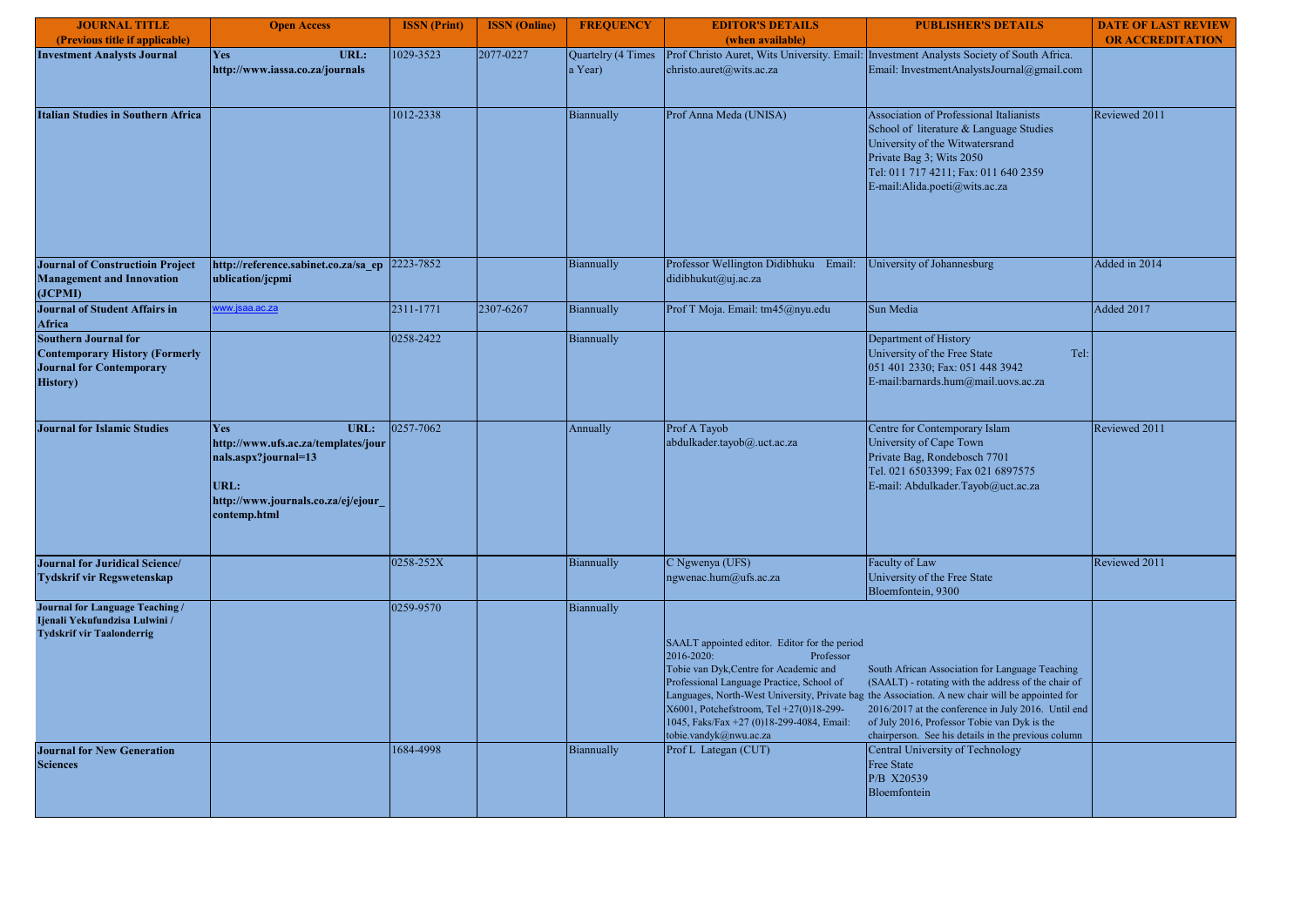| <b>JOURNAL TITLE</b>                                                                                                                                                                 | <b>Open Access</b>                                                | <b>ISSN</b> (Print) | <b>ISSN</b> (Online) | <b>FREQUENCY</b> | <b>EDITOR'S DETAILS</b>                                                                                                                                                                                                                                                                | <b>PUBLISHER'S DETAILS</b>                                                                                                 | <b>DATE OF LAST REVIEW</b> |
|--------------------------------------------------------------------------------------------------------------------------------------------------------------------------------------|-------------------------------------------------------------------|---------------------|----------------------|------------------|----------------------------------------------------------------------------------------------------------------------------------------------------------------------------------------------------------------------------------------------------------------------------------------|----------------------------------------------------------------------------------------------------------------------------|----------------------------|
| (Previous title if applicable)                                                                                                                                                       |                                                                   |                     |                      |                  | (when available)                                                                                                                                                                                                                                                                       |                                                                                                                            | <b>OR ACCREDITATION</b>    |
| Journal for Semitics/Tydskrif vir<br><b>Semitistiek</b>                                                                                                                              | tps://upjournals.co.za/index.php/JSEM                             | 1013-8471           | 2663-6573            | Biannually       | Prof W S Boshoff, University of South<br>Africa, Email: boshows@unisa.ac.za                                                                                                                                                                                                            | University of South Africa Press<br>P O Box 392<br>Pretoria<br>0003<br>Tel: 012 429 6149<br>E-<br>mail: rallpb@unisa.ac.za | Reviewed 2011              |
| <b>Journal for Studies in Economics</b><br>and Econometrics<br><b>Tydskrif vir Studies in Ekonomie</b><br>en Ekonometrie                                                             |                                                                   | 0379-6205           |                      | Triannually      | Editor/Redakteur:<br><b>Professor Willem Boshoff</b><br>University of Stellenbosch<br>Department of Economics<br>wimpie2@sun.ac.za<br>Managing Editor/Bedryfsredakteur:<br><b>GJJ Kershoff</b><br><b>Bureau for Economic Research</b><br>University of Stellenbosch;<br>gjkk@sun.ac.za | Graduate School of Business and Bureau for<br><b>Economics Research</b><br>University of Stellenbosch                      |                            |
| Journal for the Study of Religion<br>(Religion in Southern Africa)                                                                                                                   |                                                                   | 1011-7601           |                      | Biannually       | David Chidester davidc@iafrica.com                                                                                                                                                                                                                                                     | Department of Religious Studies<br><b>UCT</b><br>Private Bag<br>Rondebosch<br>7701                                         | Reviewed 2011              |
| <b>Journal for Transdisciplinary</b><br><b>Research in Southern Africa</b>                                                                                                           | ttp://www.td-sa.net                                               | 1817-4434           | 2415-2005            |                  | Continously Online Prof. Johann Tempelhoff (NWU)                                                                                                                                                                                                                                       | AOSIS (Pty) Ltd, 15 Oxford Street,<br>Durbanvilee, Cape Town, 7550                                                         | Added 2008                 |
| <b>Journal of African Elections</b>                                                                                                                                                  |                                                                   | 1609-4700           |                      | Biannually       | D. Kadima & K. Matlosa, Electoral<br>Institute of Southern Africa, Johannesburg Africa (EISA).14 Park Road                                                                                                                                                                             | Electoral Institute for Sustainable Democracy in<br>Richmond<br>Johannesburg<br>2092.011 381-6000                          |                            |
| <b>Journal of Early Christian</b><br>History: A journal for the Study of<br><b>Early Christianity and Late</b><br><b>Antiquity (Fomerly know as Acta</b><br>Patristica et Byzantina) |                                                                   | 2222-582X           |                      | Annually         | Prof Chris L de Wet,<br>University<br>of South Africa, Email:<br>dewetcl@unisa.ac.za                                                                                                                                                                                                   | Co-published by UNISA Press and Routledge                                                                                  | Reviewed 2011              |
| <b>Journal of Child and Adolescent</b><br><b>Mental Health</b>                                                                                                                       |                                                                   | 1728-0583           | 1728-0591            | Triannually      | Prof Sraya Seedat<br>sseedat@sun.ac.za<br>012<br>938 9161                                                                                                                                                                                                                              | Routledge                                                                                                                  | Reviewed 2011              |
| <b>Journal of Construction</b>                                                                                                                                                       | URL:<br><b>Yes</b><br>http://www.asocsa.org/publications.<br>html | 1994-7402           |                      | Biannually       | Dr Wellington Didibhuku Thwala<br>(UJ)Faculty of Engineering and the Built<br>Environment<br>Department of Construction Management<br>& Quantity Surveying<br>PO Box 17011<br>Doornfontein<br>2028, Fax: 011 5596630 & 0862191096                                                      | Publisher: Crown Publications CC<br>PO Box 140<br>Bedfordview, 2008<br>Fax 011 615 6108                                    | Added 2011                 |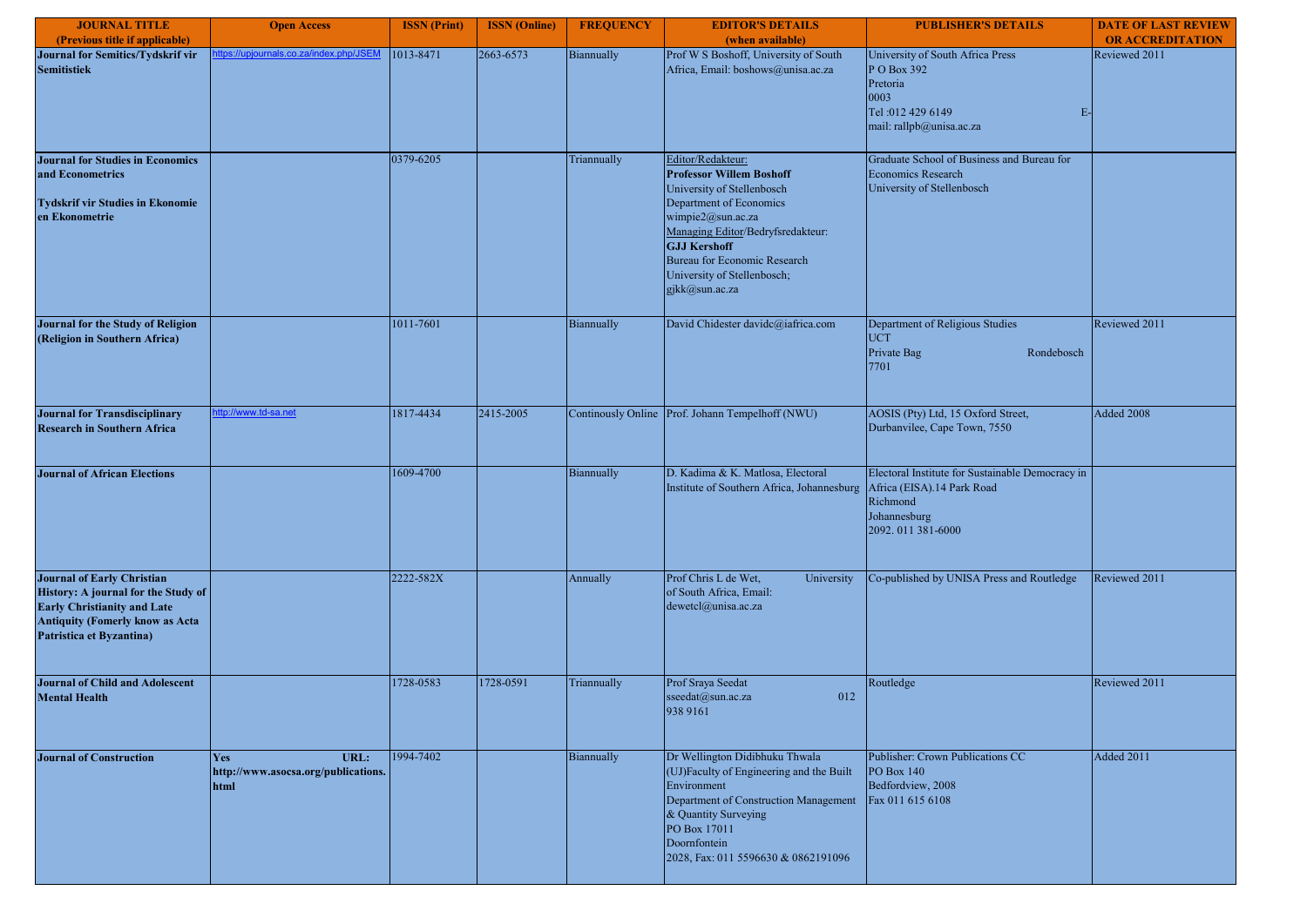| <b>JOURNAL TITLE</b>                                                                                                                                                                                             | <b>Open Access</b>                                            | <b>ISSN</b> (Print) | <b>ISSN</b> (Online) | <b>FREQUENCY</b>  | <b>EDITOR'S DETAILS</b>                                                                                         | <b>PUBLISHER'S DETAILS</b>                                                                                                                                                         | <b>DATE OF LAST REVIEW</b> |
|------------------------------------------------------------------------------------------------------------------------------------------------------------------------------------------------------------------|---------------------------------------------------------------|---------------------|----------------------|-------------------|-----------------------------------------------------------------------------------------------------------------|------------------------------------------------------------------------------------------------------------------------------------------------------------------------------------|----------------------------|
| (Previous title if applicable)                                                                                                                                                                                   |                                                               |                     |                      |                   | (when available)                                                                                                |                                                                                                                                                                                    | <b>OR ACCREDITATION</b>    |
| <b>Journal of Contemporary</b><br>Management                                                                                                                                                                     |                                                               | 1815-7440           |                      | Annually          | Dr Marthie Grobler                                                                                              | info.jcman@gmail.com                                                                                                                                                               |                            |
| <b>Journal of Contemporary Roman</b><br><b>Dutch Law</b>                                                                                                                                                         |                                                               | 1682-4490           |                      | Quarterly         |                                                                                                                 | Butterworths Publishers, 215 North Ridge Road,<br>Morningside, Durban, Tel: 031 268 3264                                                                                           |                            |
| Journal of Economic and Financial https://jefjournal.org.za<br><b>Sciences</b>                                                                                                                                   |                                                               | 1995-7076           | 2312-2803            | Continuous Online | Professor G Els                                                                                                 | AOSIS, Postnet Suite #110, Private Bag X19,<br>Durbanville, South Africa, 7551<br>Tel: 086 1000 381<br>Tel: +27 21 975 2602<br>Fax: 086 5004 974                                   | Added 2011                 |
| <b>Journal of Educational Studies</b>                                                                                                                                                                            |                                                               | 1680-7456           |                      | Biannually        |                                                                                                                 | School of Human and Social Sciences<br>University of Venda for Science & Technology<br>P/BagX5050<br>Thohoyandou<br>Tel:015 963 8115<br>E-mail:peggyd@univen.ac.za                 |                            |
| <b>Journal of Endocrinology,</b><br><b>Metabolism and Diabetes of South</b><br>Africa (JEMDSA)                                                                                                                   | URL:<br><b>Yes</b><br>http://www.jemdsa.co.za/                | 1608-9677           | 2220-1009            | Triannually       | Prof Jeffrey Wing, University of the<br>Witwatersrand, E-mail:<br>Jeffrey.Wing@wits.ac.za                       | <b>Medpharm Publications</b><br>Centurion Wine Reviewed 2011<br>and Arts Centre, 123 Amkor Road, Lyttleton<br>Mannor, 0140.<br>E-mail:<br>info@medpharm.co.za                      |                            |
| <b>Journal of Energy in Southern</b><br><b>Africa</b>                                                                                                                                                            | https://journals.assaf.org.za/jesa                            | 1021-447X           | 2413-3051            | Quarterly         | Dr Mokone J Roberts<br>Email: Mok.roberts@uct.ac.za                                                             | Energy Research Insitute, UCT<br>Private Bag, Rondebosch, 7701<br>Tel: 021 650 3894/2<br>Fax: 021 686 4838<br>E-mail: rdrummond@eng.uct.ac.za<br>http://www.eri.uct.ac.za/eri.html | Reviewed 2011              |
| Journal of Engineering, Design<br>and Technology                                                                                                                                                                 |                                                               | 1726-0531           |                      | Biannually        | Dr. Theo C. Haupt (CPUT)                                                                                        | Faculty of Engineering<br>PO Box 1906<br>Bellville; 7535<br>Tel: 021 959 6637/666;<br>Fax:021 959 6743                                                                             |                            |
| <b>Journal of Consumer Sciences</b><br>(Former Journal of Family<br><b>Ecology and Consumer Sciences)</b>                                                                                                        |                                                               | 0378-5254           |                      | Biannually        | Prof Elizabeth Kempen. Email:<br>kempeel@unisa.ac.za. Postnet Suite 175,<br>Private Bag X1, Florida Hills, 1724 | African Journals Online (AJOL)                                                                                                                                                     |                            |
| <b>African Journal of Gender and</b><br><b>Religion (Formelry Journal of</b><br><b>Constructive Theology: Gender,</b><br><b>Religion and Theology in Africa</b><br>(Journal of Gender and Religion in<br>Africa) |                                                               | 1025-5648           | 2707-2991            | Biannually        | Prof S Nadar, University of the Western<br>Cape. Email: snadar@uwc.ac.za                                        | Desmond Tutu Centre for Religion and Social<br>Justice, University of the Western Cape                                                                                             | Reviewed in 2011           |
| <b>Journal of Comperative Law in</b><br>Africa                                                                                                                                                                   | https://journals.co.za/content/journ 2311-6889<br>al/jlc jcla |                     |                      | Bi-annually       | Prof Ada Ordor. Email:<br>Ada.ordor@uct.ac.za                                                                   | Juta and Company (Pty) Ltd<br>PO Box 14373<br>Lansdowne<br>7779                                                                                                                    | Added in 2020              |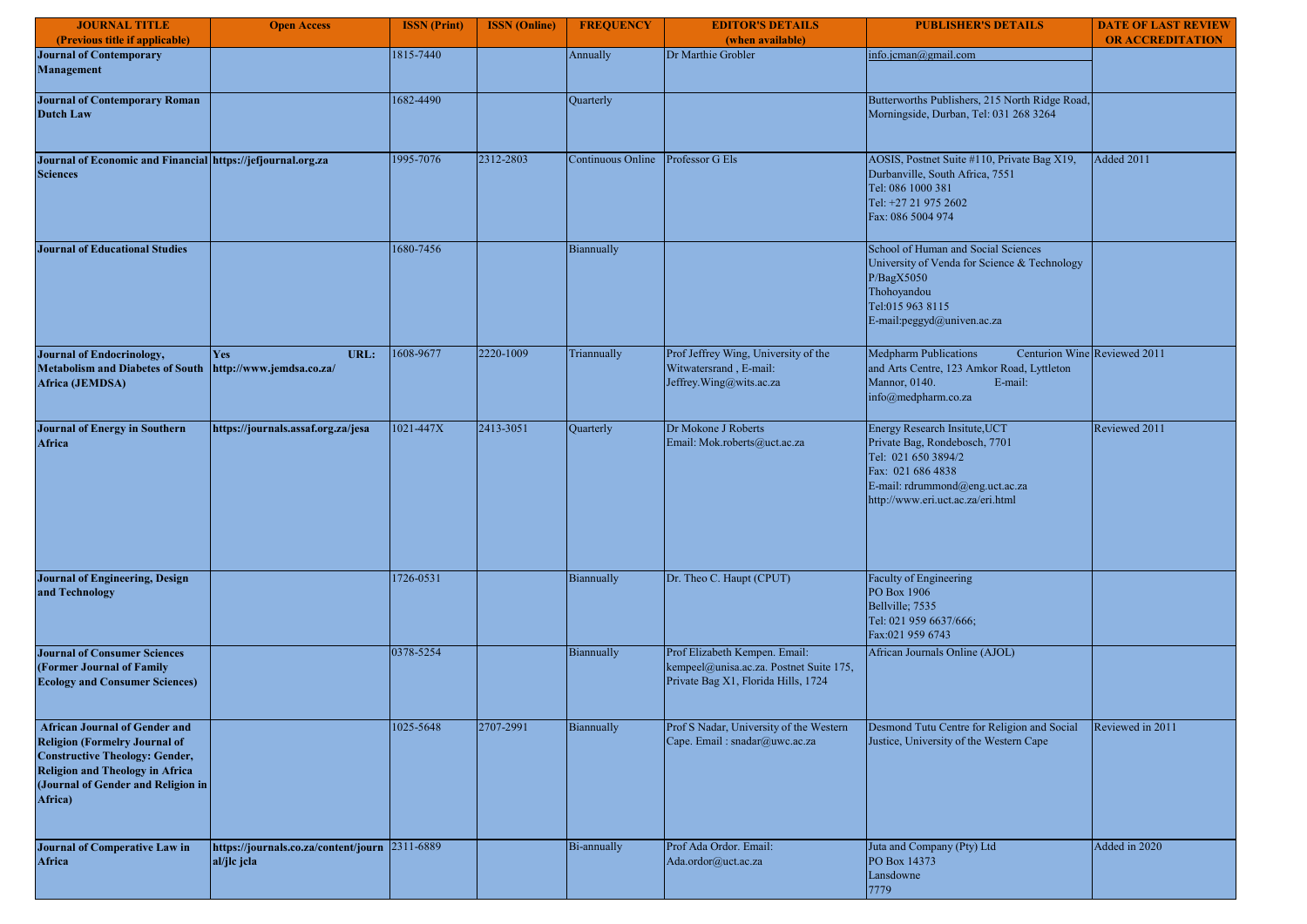| <b>JOURNAL TITLE</b>                                                                                                        | <b>Open Access</b>                                                                                                                                                      | <b>ISSN</b> (Print) | <b>ISSN</b> (Online) | <b>FREQUENCY</b>                    | <b>EDITOR'S DETAILS</b>                                                                                          | <b>PUBLISHER'S DETAILS</b>                                                                                                                                                                    | <b>DATE OF LAST REVIEW</b> |
|-----------------------------------------------------------------------------------------------------------------------------|-------------------------------------------------------------------------------------------------------------------------------------------------------------------------|---------------------|----------------------|-------------------------------------|------------------------------------------------------------------------------------------------------------------|-----------------------------------------------------------------------------------------------------------------------------------------------------------------------------------------------|----------------------------|
| (Previous title if applicable)                                                                                              |                                                                                                                                                                         |                     |                      |                                     | (when available)                                                                                                 |                                                                                                                                                                                               | <b>OR ACCREDITATION</b>    |
| <b>Journal of Literary Studies</b>                                                                                          |                                                                                                                                                                         | 0256-4718           | 1753-5387            | Quarterly                           | Prof Andries Oliphant-UNISA, Prof Rory<br>Ryan-UJ                                                                | Co-published by UNISA Press and Routledge                                                                                                                                                     |                            |
| <b>Journal of Northwest Semitic</b><br><b>Languages</b>                                                                     |                                                                                                                                                                         | 0259-0131           |                      | Biannually                          | Prof C Van der Merwe; email:<br>evdm@sun.ac.za; Tell: 021 808 3203                                               | Department of Ancient Studies, Stellenbosch<br>University, Private Bag X1, Matieland, 7602                                                                                                    | <b>Added 2010</b>          |
| <b>Journal of Public Administration</b>                                                                                     |                                                                                                                                                                         | 0036-0767           |                      | Quarterly + $2$<br>special editions | Prof. M.H. Maserumule, Tshwane<br>University of Technology, Email:<br>maserumulemh@tut.ac.za                     | South African Association of Public<br>Administration & Management, PO Box 1069,<br>Soshanguve, 0152 Tel: (012)3829769 Fax:<br>(012)3829042<br>E-mail:<br>saapam@tut.ac.za                    | Reviewed 2012              |
| Journal of South African Law/<br>Tydskrif vir die Suid Afrikaanse<br><b>Reg(TSAR)</b>                                       |                                                                                                                                                                         | 0257-7747           |                      | Quarterly                           | Prof JC Sonnekus (UJ)                                                                                            | Juta Law                                                                                                                                                                                      | Reviewed 2011              |
| <b>Journal of the Musical Arts In</b><br><b>Africa</b>                                                                      |                                                                                                                                                                         | 1812-1004           | 2070-626x            | Annually                            | Dr Rebekka Sandmeier                                                                                             | Co-published by National Inquiry Service<br>Centre, Pty Ltd and Routledge                                                                                                                     |                            |
| Journal of the Southern African<br><b>Association for Research in</b><br><b>Mathematics and Science</b><br><b>Education</b> |                                                                                                                                                                         | 1028-8457           |                      | Annually                            | Prof IM Christiansen<br>University of KwaZulu-Natal<br>Private Bag x01<br>Scottsville<br>3209; Fax: 033 260 5080 | <b>SAARMSTE</b><br>P.O. Box 42<br>Kloof, 3640                                                                                                                                                 | Reviewed 2009              |
| <b>Journal of Theology for Southern</b><br>Africa                                                                           |                                                                                                                                                                         | 0047-2867           |                      | Annually                            | Prof. Gerald West                                                                                                | Prof S. Degruchy<br>JTSA School of Theology, University of KZN<br>Room 111A; New Arts Building; Golf Rd;<br>Scottsville, 3209<br>Tel:033 260 6106; Fax:033 260 5858<br>E-mail:jtsa@ukzn.ac.za | Reviewed 2011              |
| Journal of Vocational, Adult and<br><b>Continuing Education and</b><br><b>Training</b>                                      | http://jovacet.ac.za/index.php?jour<br>nal=JOVACET                                                                                                                      | 2663-3639           | 2663-3647            | Annually                            | Prof. J Papier. Email: jpapier@uwc.ac.za                                                                         | Compresss.dsl, The Stables, 39 Myburgh Street, Added 2021<br>Somerset West, 7120.Email:<br>felicity@compressdsl.com                                                                           |                            |
| <b>Journal of Transport and Supply</b><br><b>Chain Management</b>                                                           | YES, URL: http://www.jtscm.co.za                                                                                                                                        | 2310-8789           | 1995-5235            | Continuous Online                   | Stephen Kruger. Email: stephenk@uj.ac.za                                                                         | AOSIS, Postnet Suite #110, Private Bag X19,<br>Durbanville, South Africa, 7551<br>Tel: 086 1000 381<br>Tel: +27 21 975 2602<br>Fax: 086 5004 974                                              | Added 2010                 |
| <b>LitNet Akademies</b>                                                                                                     | URL:<br>Yes<br>http://www.journals.co.za/ej/ejour<br>litnet.html<br>URL: http://www.litnet.co.za/cgi-<br>bin/giga.cgi?cmd=cause_dir_news&<br>$cat=201$ &cause $id=1270$ | 1995-5928           |                      | Triannually                         | Prof Etienne van Heerden<br>UCT etiennev@mweb.co.za                                                              | 8 Louw Street<br>Stellenbosch, 7600<br>Tel: 021 886 5169; Fax: 086 512 6782<br>www.litnet.co.za                                                                                               | Added 2008                 |
| <b>Journal of Medical Laboratory</b><br><b>Science and Technology (Formelry</b><br><b>Medical Technology SA)</b>            |                                                                                                                                                                         | 2664-2549           | 2708-3063            | Biannually                          | Dr Glenda Davison. Email:<br>DavisonG@cput.ac.za                                                                 | Medpharm Publications                                                                                                                                                                         | Reviewed 2011              |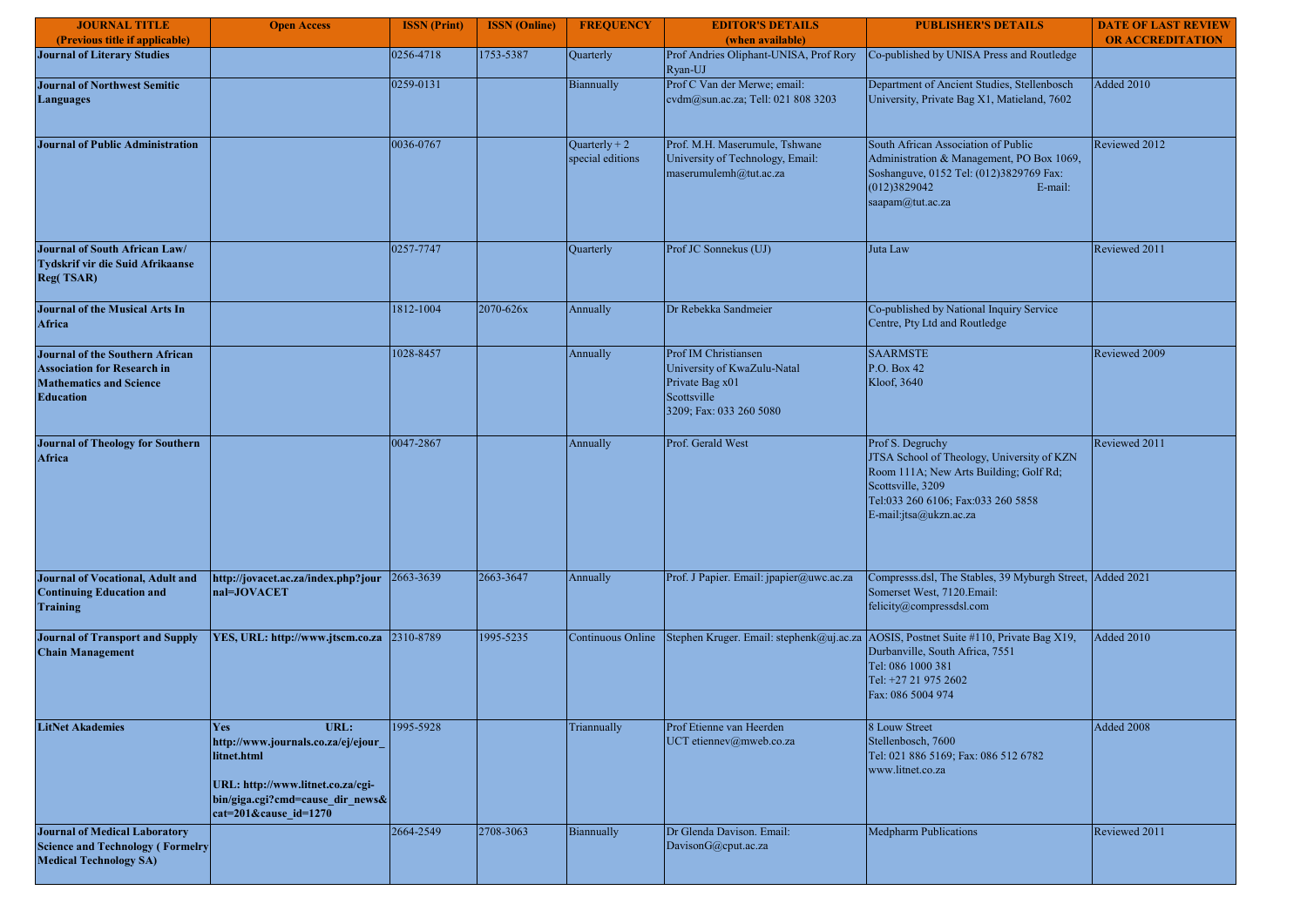| <b>JOURNAL TITLE</b>                                                                                                                       | <b>Open Access</b>                            | <b>ISSN</b> (Print) | <b>ISSN</b> (Online) | <b>FREQUENCY</b> | <b>EDITOR'S DETAILS</b>                                                                                                         | <b>PUBLISHER'S DETAILS</b>                                                                                                                                          | <b>DATE OF LAST REVIEW</b> |
|--------------------------------------------------------------------------------------------------------------------------------------------|-----------------------------------------------|---------------------|----------------------|------------------|---------------------------------------------------------------------------------------------------------------------------------|---------------------------------------------------------------------------------------------------------------------------------------------------------------------|----------------------------|
| (Previous title if applicable)                                                                                                             |                                               |                     |                      |                  | (when available)                                                                                                                |                                                                                                                                                                     | <b>OR ACCREDITATION</b>    |
| <b>Meditari: Accountancy Research</b>                                                                                                      |                                               | 2049-372x           |                      | Biannually       | Elmar Venetr<br>elmar.venter@up.ac.za                                                                                           | gsmith@emeraldinsight.com                                                                                                                                           |                            |
| <b>Mousaion</b>                                                                                                                            | ttps://upjournals.co.za/index.php/LIS         | 0027-2639           | 2663-659X            | Biannually       | Prof Thomas Van der Walt, University of<br>South Africa, Email: vdwaltb@unisa.ac.za                                             | University of South Africa Press<br>P O Box 392<br>Pretoria<br>0003<br>Tel: 012 429 6149<br>$E-$<br>mail: rallpb@unisa.ac.za                                        |                            |
| <b>Musicus</b>                                                                                                                             |                                               | 0256-8837           |                      | Annaully         | Mr Sean Adams. Email:<br>adamssa@unisa.ac.za                                                                                    | <b>UNISA Press</b>                                                                                                                                                  |                            |
| <b>Muziki: Journal of Music</b><br><b>Research in Africa</b>                                                                               |                                               | 1812-5980           | 1753-593X            | Biannually       | Prof Marc Duby. University of South<br>Africa. Email: dubym@unisa.ac.za                                                         | Co-published by UNISA Press and Routledge                                                                                                                           |                            |
| <b>Indago: (Formelry Navorsinge van</b><br>die Nasionale Museum<br><b>Bloemfontein</b> )                                                   |                                               | 0067-9208           |                      | Irregular        |                                                                                                                                 | National Museum<br>P.O. Box 266<br>Bloemfontein, 9300<br>E-mail: library@nasmus.co.za                                                                               |                            |
| <b>New Agenda: South African</b><br><b>Journal of Social and Economic</b><br><b>Policy</b>                                                 |                                               | 1607-2820           |                      | Quarterly        |                                                                                                                                 | PO Box 12491<br>Mill Street, 8010                                                                                                                                   |                            |
| <b>New Contree: A Journal of</b><br><b>Historical and Human Sciences for</b><br><b>Southern Africa</b>                                     | http://dspace.nwu.ac.za/handle/103<br>94/4969 | 0379-9867           |                      | Triannually      | Prof Elize S Van Eeden, Email<br>elize.vanEeden@nwu.ac.za                                                                       | New Contre<br>School of Basic<br>Sciences<br>North West University<br>Vaal Triangle Campus<br>PO Box 1174<br>Vanderbijlpark<br>1900                                 |                            |
| Nomina Africana: Journal of the<br><b>Names Society of Southern</b><br>Africa/Tydskrif van die<br>Naamkundevereniging van Suider<br>Afrika |                                               | 1012-0254           |                      | Biannually       |                                                                                                                                 | University of Natal<br>Pietermaritzburg<br>Private bag X01<br>Scottsville, 3209                                                                                     |                            |
| <b>Obiter</b>                                                                                                                              |                                               | 1682-5853           |                      | Biannually       | Hilda Fisher (NMMU)<br>hilda.fisher@nmmu.ac.za<br>Law Faculty<br>PO Box 77000<br>Nelson Mandela Metropolitan University<br>6031 | NMMU, Summerstrand Campus, Faculty of<br>Law<br>P.O.Box 1600<br>Port Elizabeth, 6000<br>Tel:041 504 2199<br>Fax:041 504 2818<br>E-mail:Adriaan.VanDerWalt@upe.ac.za |                            |
| <b>Occupational Health Southern</b><br>Africa                                                                                              | www.occhealth.co.za                           | 1024-6274           | 2226-6097            | Bimonthly        | Prof Gill Nelson; Email<br>gill.nelson@wits.ac.za                                                                               | Kevin Beaumont Technique P.O.Box 626<br>Kloof<br>3640                                                                                                               | Reviewed 2011              |
| <b>Orion: Journal of the Operations</b><br><b>Research of South Africa</b>                                                                 | Yes<br>URL:<br>http://orion.journals.ac.za    | 0259-191X           |                      | Biannually       | Prof JH van Vuuren, Deot of Logistics,<br>Univ of Stellenbosch, Private Bag x1,<br>7602, Matieland                              | Operations Research Society of South Africa                                                                                                                         |                            |
| Palaeontologia Africana                                                                                                                    |                                               | 0078-8554           |                      | Annually         |                                                                                                                                 | Bernard Price Institute for Palaeontological<br>Research,<br>University of the Witwatersrand<br>Private Bag X1, 2050                                                |                            |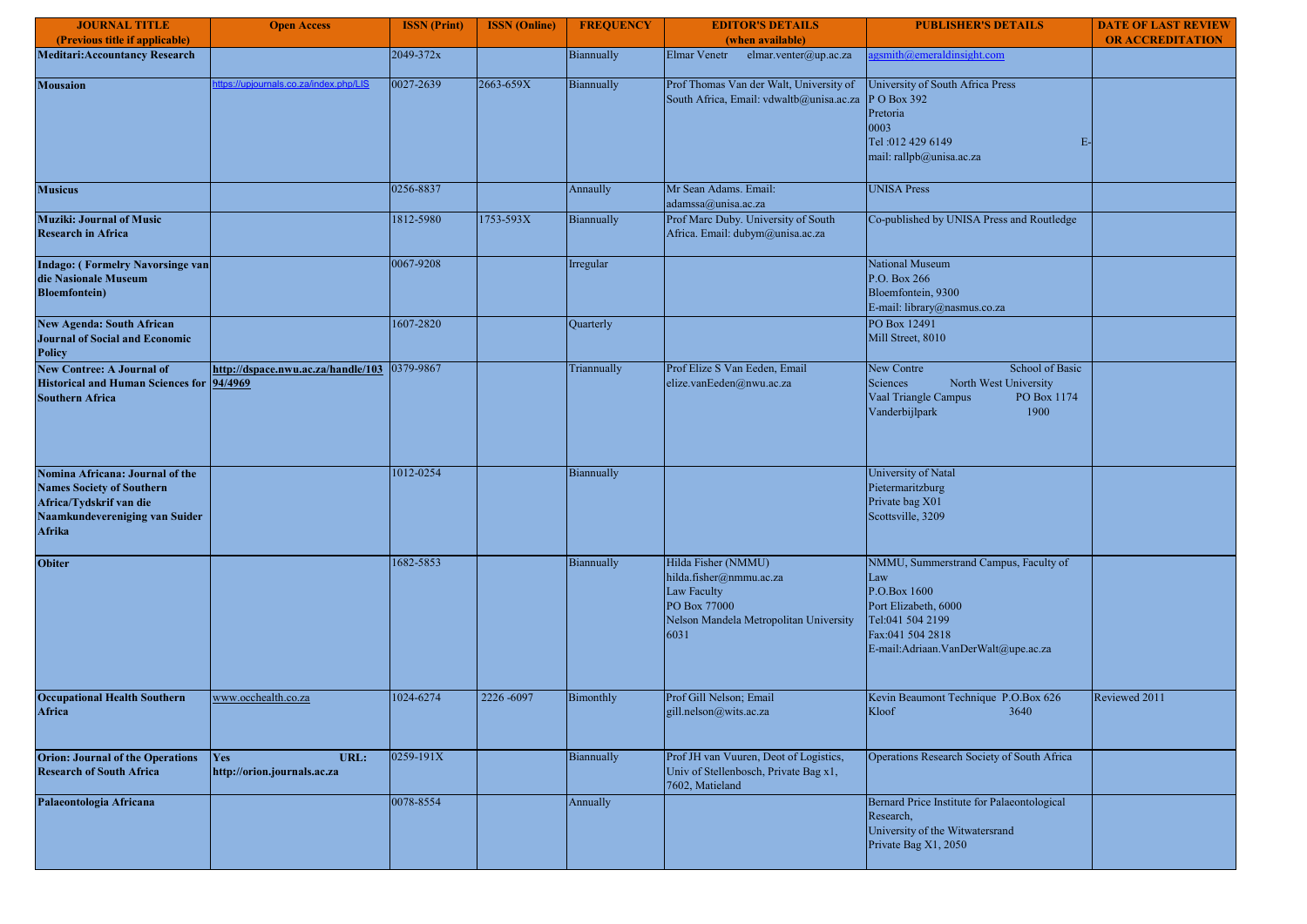| <b>JOURNAL TITLE</b>                                                                                        | <b>Open Access</b>                                                                                                                            | <b>ISSN</b> (Print) | <b>ISSN</b> (Online) | <b>FREQUENCY</b>  | <b>EDITOR'S DETAILS</b>                                                                                                                                                                                           | <b>PUBLISHER'S DETAILS</b>                                                                                                                                                  | <b>DATE OF LAST REVIEW</b> |
|-------------------------------------------------------------------------------------------------------------|-----------------------------------------------------------------------------------------------------------------------------------------------|---------------------|----------------------|-------------------|-------------------------------------------------------------------------------------------------------------------------------------------------------------------------------------------------------------------|-----------------------------------------------------------------------------------------------------------------------------------------------------------------------------|----------------------------|
| (Previous title if applicable)                                                                              |                                                                                                                                               |                     |                      |                   | (when available)                                                                                                                                                                                                  |                                                                                                                                                                             | <b>OR ACCREDITATION</b>    |
| Per Linguam: A Journal of<br><b>Language Learning</b>                                                       | <b>Yes</b><br>URL:<br>http://perlinguam.journals.ac.za                                                                                        | 0259-2312           |                      | Biannually        | Christa van der Walt Department of<br><b>Curriculum Studies</b><br><b>Faculty of Education</b><br>University of Stellenbosch<br>Private Bag X1, Matieland, 7599<br>Tel: 021 808 2284<br>E-mail: cvdwalt@sun.ac.za | Department of Curriculum Studies<br>Faculty of Education<br>University of Stellenbosch<br>Private Bag X1, Matieland, 7599<br>Tel: 021 808 2284<br>E-mail: cvdwalt@sun.ac.za |                            |
| <b>Pins: Psychology in Society</b>                                                                          | <b>Yes</b><br>http://www.scielo.org.za/scielo.php?<br>script=sci_serial&pid=1015-<br>6046&lng=en&nrm=iso                                      | 1015-6046           |                      | Biannually        | Professor Floretta Boonzaier.<br>Department of Psychology<br>University of Cape Town<br>Private Bag X3<br>Rondebosch<br>7701<br>Email: floretta.boonzaier@uct.ac.za.                                              | <b>PINS</b><br>66 Jupiter Road<br>Westville<br>Email:PINSEditorial@gmail.com<br>3629.                                                                                       |                            |
| Politeia                                                                                                    | tps://upjournals.co.za/index.php/Po                                                                                                           | 0256-8845           | 2663-6689            | Triannually       | Dr Thabisi Hoeane, Department of Politcal UNISA Press<br>Sciences, Unisa, PO Box 392, Unisa, 0003.<br>Email: hoeant@unisa.ac.za                                                                                   |                                                                                                                                                                             |                            |
| <b>Progressio</b>                                                                                           | .co.za/index.php/Pr<br>sio                                                                                                                    | 0256-8853           | 2663-5895            | Biannually        | Dr Maria Madiope, University of South<br>Africa. Email: madiom@unisa.ac.za                                                                                                                                        | <b>UNISA Press</b>                                                                                                                                                          | Added 2010                 |
| <b>Psychoanalytic Practice (Formelry</b><br>Psycho-analytic Psychotherapy in<br><b>South Africa)</b>        |                                                                                                                                               | 2709-6971           | 2709-698X            | Quarterly         | Dr Katherine Bain. Email:<br>katherine.bain@wits.ac.za                                                                                                                                                            | P.O. Box 16115<br>Vlaeberg, 8018<br>http://www.psa.org.za                                                                                                                   |                            |
| <b>Pythagoras</b>                                                                                           | YES, URL:<br>http://www.pythagoras.org.za                                                                                                     | 1012-2346           | 2223-7895            | Continuous Online | Prof Alwyn Oliver                                                                                                                                                                                                 | AOSIS, Postnet Suite #110, Private Bag X19,<br>Durbanville, South Africa, 7551<br>Tel: 086 1000 381<br>Tel: +27 21 975 2602<br>Fax: 086 5004 974                            |                            |
| <b>South Africa (Former Quarterly</b><br><b>Bulletin of the National Library of</b><br><b>South Africa)</b> | Bulletin of the National Library of  http://www.nlsa.ac.za/publications. 2313-2590<br>html                                                    |                     |                      | Biannually        | Prof Chris Saunders, University of Cape<br>Town, Private Bag X 3, Rondebosch 7701<br>Email: Chris. Saunders@uct.ac.za                                                                                             | NLSA Centre for the Book, P.O Box 15254,<br>Vlaeberg, 8018                                                                                                                  | Added in 2013              |
| Religion & Theology: A Journal of Yes                                                                       | URL:<br>Contemporary Religious Discourse http://www.journals.co.za/ej/ejour<br>iscrime.html<br>http://www.iss.co.za/pgcontent.php<br>?UID=649 | 1023-0807           |                      | Quarterly         |                                                                                                                                                                                                                   | PO Box 392; Pretoria; 0003; Tel: 012 429 3081;<br>Fax: 012 429 3449                                                                                                         |                            |
| <b>SA Bone and Joint Surgery</b>                                                                            |                                                                                                                                               | 1024-6274           |                      | Quarterly         |                                                                                                                                                                                                                   | Cannon Medical Media Publication<br>P.O.Box 2433<br>Randburg, 2125<br>Tel: 011 791 2615, Fax: 011 791 2618<br>E-mail: cmm@iafrica.com                                       |                            |
| <b>SA Heart</b>                                                                                             | URL:<br><b>Yes</b><br>http://www.saheart.org/journal/ind<br>ex.php?journal=SAH                                                                | 1996-6741           |                      | Quarterly         | Ntobeko Ntusi. Email:<br>Ntobeko.Ntusi@uct.ac.za                                                                                                                                                                  | Greenroom Design Studio<br>POBox 15, Mutual Park, 7451<br>Email: ilze@greenroomcreative.co.za                                                                               | Added 2009                 |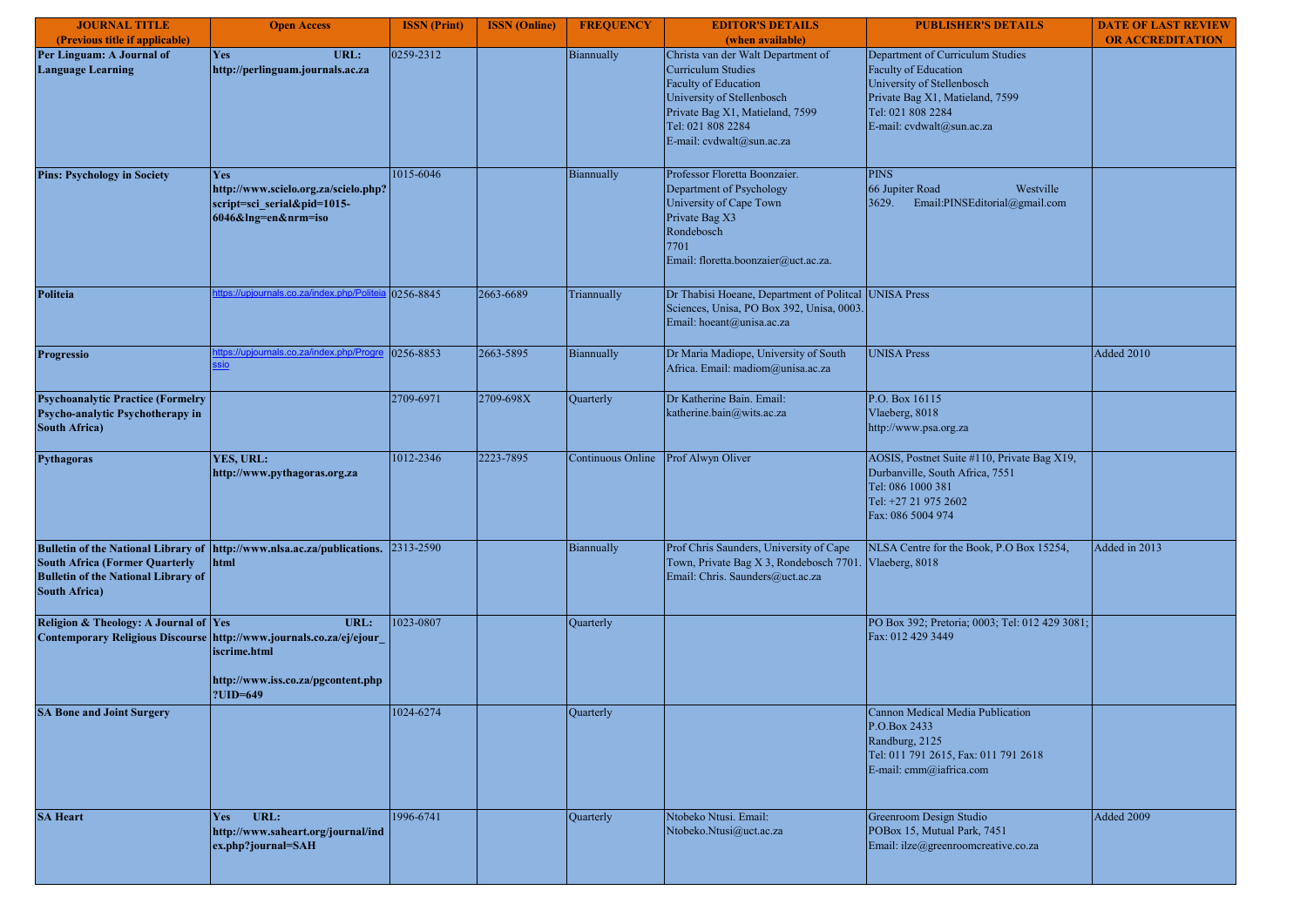| <b>JOURNAL TITLE</b>                                                                                                                        | <b>Open Access</b>                                           | <b>ISSN</b> (Print) | <b>ISSN</b> (Online) | <b>FREQUENCY</b>  | <b>EDITOR'S DETAILS</b>                                                                                         | <b>PUBLISHER'S DETAILS</b>                                                                                                                                                          | <b>DATE OF LAST REVIEW</b> |
|---------------------------------------------------------------------------------------------------------------------------------------------|--------------------------------------------------------------|---------------------|----------------------|-------------------|-----------------------------------------------------------------------------------------------------------------|-------------------------------------------------------------------------------------------------------------------------------------------------------------------------------------|----------------------------|
| (Previous title if applicable)                                                                                                              |                                                              |                     |                      |                   | (when available)                                                                                                |                                                                                                                                                                                     | <b>OR ACCREDITATION</b>    |
| <b>South African Intellectual</b><br><b>Property Law Journal (SAIPLJ)</b>                                                                   |                                                              | 2309-4532           |                      | Annually          |                                                                                                                 | Prof B Neube. Email: editoriplj@uct.ac.za Juta and Company, 1st Floor Sunclare Building, Added 2017<br>21 Dreyer Street, Claremont                                                  |                            |
| <b>South African Ophthalmology</b><br>Journal(SAOJ)                                                                                         | https://journals.co.za/content/journ 2218-8304<br>al/nm_saoj |                     |                      | Quarterly         | Prof Nagib du Toit. Email:<br>Nagib.dutoit@uct.ac.za                                                            | New Media,a division of Media24 (Pty)Ltd<br><b>PO</b> Box 440<br><b>Green Point</b><br>Cape Town<br>8051                                                                            | Added in 2020              |
| <b>SA Journal of Accounting</b><br><b>Research</b>                                                                                          |                                                              | 1029-1954           |                      | Annually          | EO Uliana, UCT                                                                                                  | SA Journal of Accounting Research<br>P.O. Box 59873<br>Kengray, 2100<br>Tel: 011 621 6723/ 6600<br>Fax: 011 621 6827/5543<br>E-mail: sajar@saica.co.za                              |                            |
| <b>SA Journal of Human Resource</b><br>Management                                                                                           | YES, URL:<br>http://www.sajhrm.co.za/                        | 1683-7584           | 2071-078X            | Continuous Online | Prof Karel Stanz                                                                                                | AOSIS, Postnet Suite #110, Private Bag X19,<br>Durbanville, South Africa, 7551<br>Tel: 086 1000 381<br>Tel: +27 21 975 2602<br>Fax: 086 5004 974                                    |                            |
| <b>SA Mercantile Law</b>                                                                                                                    |                                                              | 1015-0099           |                      | Triannually       | Porf Philip Stoop                                                                                               | Juta and Co<br>Email:<br>pvanaardt@juta.co.za                                                                                                                                       |                            |
| <b>Safundi: Journal of South African</b><br>and American Studies                                                                            |                                                              | 1753-3171           |                      | Quarterly         | Andrew Offenburger<br>(offenburger@safundi.com) & Prof C<br>Saunders<br><b>UCT</b><br>Private bag<br>Rondebosch | Routledge                                                                                                                                                                           |                            |
| <b>SAMUS: South African Music</b><br><b>Studies (Formerly South Africa</b><br><b>Journal of Musicology)</b>                                 |                                                              | 2223-635X           |                      | Annually          |                                                                                                                 | Musicological Society of Southern Africa<br>P.O.Box 3452<br>Matieland; 7602<br>Tel:021 808 2350; Fax:021 808 2340<br>E-mail:ig@sun.ac.za                                            |                            |
| Scientia Militaria: South african<br><b>Journal of Military Studies</b>                                                                     | URL:<br><b>Yes</b><br>http://scientiamilitaria.journals.ac.z | 1022-8136           |                      | Biannually        | Dr A Esterhuyse                                                                                                 | Faculty of Military Science (Military Academy)<br>University of Stellenbosch<br>Private Bag X2, Saldanha, 7395<br>Tel: 022 714 3104, Fax: 022 714 3060<br>E-mail: ian@ma2.sun.ac.za | Reviewed 2010              |
| <b>Scrutiny2 (Unisa English Studies)</b>                                                                                                    |                                                              | 1812-5441           | 1753-5409            | Biannually        | Dr d'Abdon and Dr A Kreuiter                                                                                    | Co-published by UNISA Press and Routledge                                                                                                                                           |                            |
| <b>Shakespeare in Southern Africa</b>                                                                                                       |                                                              | 1011-582X           |                      | Annually          | <b>Brian Pearce</b>                                                                                             |                                                                                                                                                                                     |                            |
| <b>Southern African Journal of Social</b><br><b>Work and Social Development</b><br>(Formelry Social Work<br><b>Practitioner Researcher)</b> | ps://upiournals.co.za/index.php                              | 0520-0097           | 2415-5829            | Triannually       |                                                                                                                 | P.O.Box 424<br>Auckland Park, 2006                                                                                                                                                  |                            |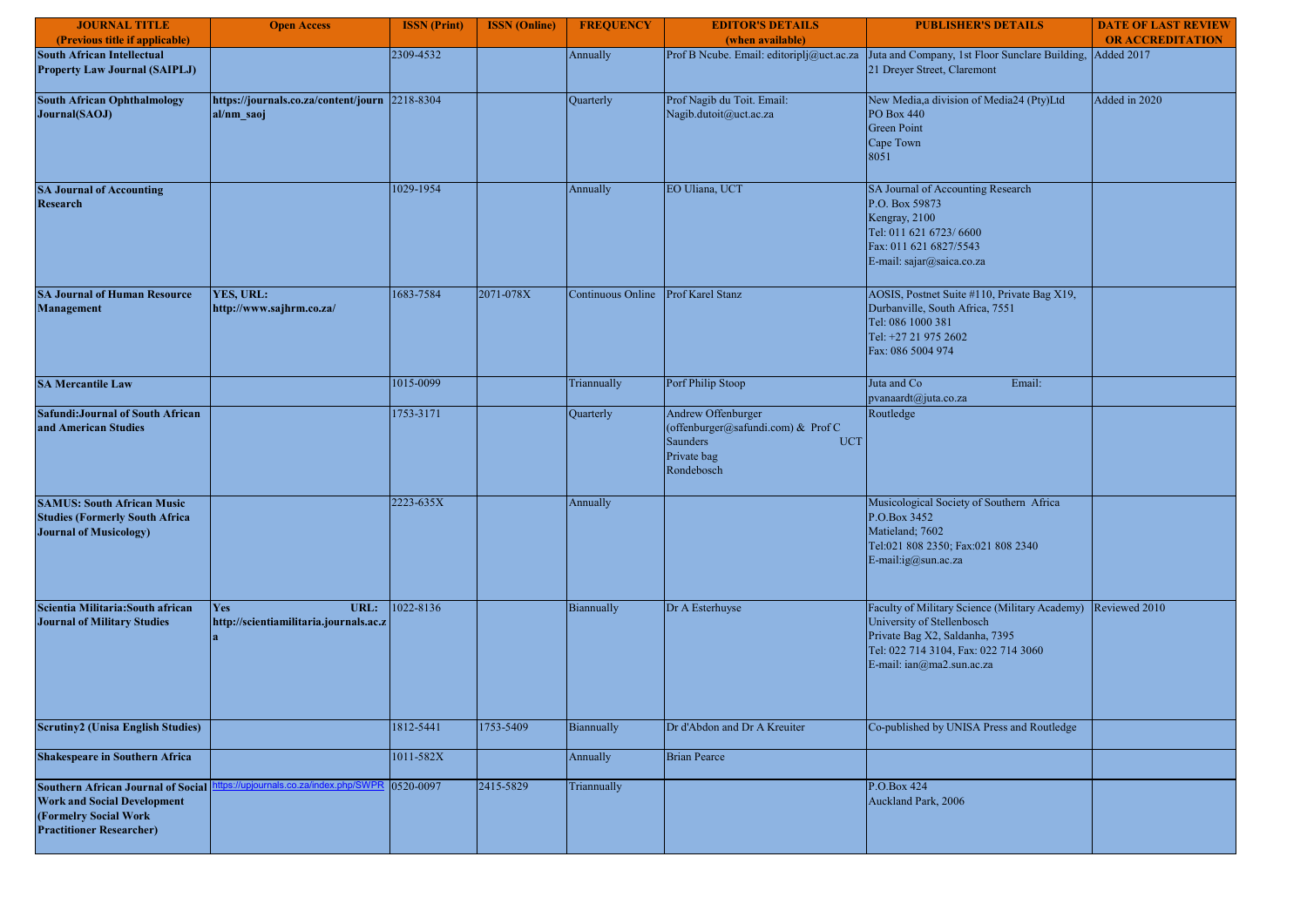| <b>JOURNAL TITLE</b><br>(Previous title if applicable)                                                                        | <b>Open Access</b>                     | <b>ISSN</b> (Print)  | <b>ISSN</b> (Online) | <b>FREQUENCY</b>  | <b>EDITOR'S DETAILS</b><br>(when available)                                                 | <b>PUBLISHER'S DETAILS</b>                                                                                                                       | <b>DATE OF LAST REVIEW</b><br><b>OR ACCREDITATION</b> |
|-------------------------------------------------------------------------------------------------------------------------------|----------------------------------------|----------------------|----------------------|-------------------|---------------------------------------------------------------------------------------------|--------------------------------------------------------------------------------------------------------------------------------------------------|-------------------------------------------------------|
| <b>South African Actuarial Journal</b>                                                                                        |                                        | 977-1680-2170-<br>02 |                      | Annually          | Dr Conrad Beyers, University of Pretoria,<br>Email: conrad.beyers@up.ac.za                  | Acturial Society of South Africa<br>P.O. Box 4464<br>Cape Town, 8000<br>http://www.assa.org.za                                                   |                                                       |
| South African Baptist Journal of<br><b>Theology</b>                                                                           |                                        | 1019-7990            |                      | Annually          |                                                                                             | P.O.Box 38473<br>Gatesville, 7766<br>Tel: 021 637 9020/1<br>Fax: 021 633 2626<br>E-mail: baptcol@bigfoot.com                                     | Reviewed 2010                                         |
| <b>South African Family Practice</b>                                                                                          | Yes<br>URL: http://safpj.co.za         | 2078-6190            | 2078-6204            | Continuous Online | Dr Klaus von Pressentin email:<br>editor@safpj.co.za                                        | AOSIS, Postnet Suite #110, Private Bag X19,<br>Durbanville, South Africa, 7551<br>Tel: 086 1000 381<br>Tel: +27 21 975 2602<br>Fax: 086 5004 974 |                                                       |
| <b>South African Journal for Science</b><br>and Technology /<br>Suid-Afrikaanse Tydskrif vir<br>Natuurwetenskap en Tegnologie | YES, URL: http://www.satnt.ac.za       | 0254-3486            | 2222-4173            | Continuous Online | Prof Kobus Maree                                                                            |                                                                                                                                                  |                                                       |
| <b>South African Journal of Art</b><br><b>History</b>                                                                         |                                        | 0258-3542            |                      | Irregular         | Estelle Alma Maré                                                                           | Art Historical Work Group of South Africa<br>Department of Art History and Fine Arts<br><b>UNISA, P.O.Box 392</b><br>Pretoria, 0003              |                                                       |
| <b>South African Journal of Bioethics</b><br>and Law                                                                          | Yes<br>URL:<br>http://www.sajbl.org.za | 1999-7639            |                      | Biannually        | Prof Ames Dhai                                                                              | Health & Medical Publishing Group, Private<br>Bag X1, Pinelands, 7430. Contact person:<br>Claudian@hmpg.co.za                                    | Added 2010                                            |
| <b>South African Journal of Chemical</b><br><b>Engineering</b>                                                                |                                        | 1026-9185            |                      | Biannually        |                                                                                             | P.O.Box 808<br>Pinegowerie, 2123<br>Tel: 011 782 4183, Fax: 011 782 4188<br>www.saiche.co.za                                                     |                                                       |
| South African Journal of Clinical Yes<br><b>Nutrition</b>                                                                     | URL:<br>http://www.sajcn.co.za         | 1607-0658            | 2221-1268            | Quarterly         | Prof Demetre Labadarios.Human Sciences<br>Research Council, Email<br>editor@sajcn.co.za     | <b>Medpharm Publications</b><br>and Arts Centre, 123 Amkor Road, Lyttleton<br>Mannor, 0140.<br>E-mail:<br>info@medpharm.co.za                    | Centurion Wine Reviewed 2010                          |
| <b>South African Journal of Criminal</b><br><b>Justice</b>                                                                    |                                        | 1011-8527            |                      | Triannually       | Prof SV Hoctor, School of Law, UKZN,<br>$\label{eq:Email} \text{Email: HoctorS@ukzn.ac.za}$ | Juta Law<br>P.O. Box 24299<br>Lansdowne, 7779<br>Cape Town                                                                                       |                                                       |
| <b>South African Journal of Cultural</b><br>History/ Suid-Afrikaanse Tydskrif<br>vir Kultuurgeskiedenis                       |                                        | $1011 - 3053$        |                      | Biannually        | Prof Elize S Van Eeden. Email:<br>Elize.VanEeden@nwu.ac.za                                  | North West University, Vaal Triangle Campus,<br>PO BOX 1174, Vanderbijlpark 1900                                                                 |                                                       |
| <b>South African Journal of</b><br><b>Environmental Law and Law</b><br><b>Policy</b>                                          |                                        | 1023-1765            |                      | Biannually        | Prof MA Kidd (UKZN)                                                                         | School of Law<br>University of Kwazulu-Natal<br>Golf Road, Scottsville, 3209<br>Tel: 033 260 5036<br>Fax:033 260 5015<br>E-mail:ielaw@ukzn.ac.za | Reviewed 2009                                         |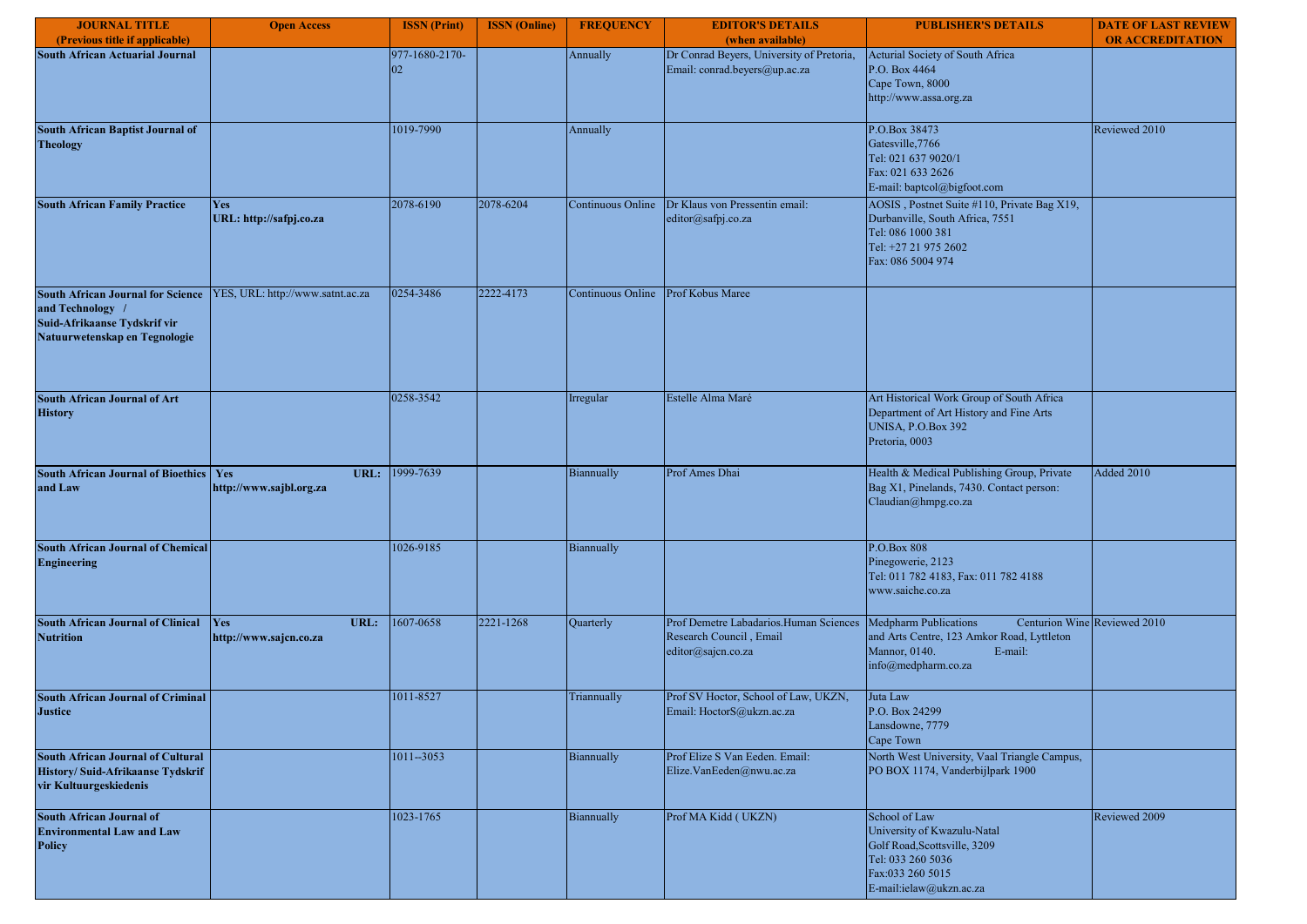| <b>JOURNAL TITLE</b>                                                                                                                                    | <b>Open Access</b>                                               | <b>ISSN</b> (Print) | <b>ISSN</b> (Online) | <b>FREQUENCY</b>  | <b>EDITOR'S DETAILS</b>                                                                                                                                                  | <b>PUBLISHER'S DETAILS</b>                                                                                                                                       | <b>DATE OF LAST REVIEW</b>        |
|---------------------------------------------------------------------------------------------------------------------------------------------------------|------------------------------------------------------------------|---------------------|----------------------|-------------------|--------------------------------------------------------------------------------------------------------------------------------------------------------------------------|------------------------------------------------------------------------------------------------------------------------------------------------------------------|-----------------------------------|
| (Previous title if applicable)                                                                                                                          |                                                                  |                     |                      |                   | (when available)                                                                                                                                                         |                                                                                                                                                                  | <b>OR ACCREDITATION</b>           |
| South African Journal of Higher<br><b>Education</b>                                                                                                     | <u>p://www.journals.ac.za/index.php.</u>                         | 1011-3487           | 1753-5913            | Quarterly         | Yusef Waghid<br>South African Journal of Higher Education Service<br>Faculty of Education<br>Stellenbosch University                                                     | Stellenbosch University Library and Information                                                                                                                  |                                   |
|                                                                                                                                                         |                                                                  |                     |                      |                   | PO Box 3003<br>Matieland<br>7602<br>Tel: +27 21 808 3927<br>Fax: +27 21 889 7737                                                                                         |                                                                                                                                                                  |                                   |
|                                                                                                                                                         |                                                                  |                     |                      |                   |                                                                                                                                                                          |                                                                                                                                                                  |                                   |
| <b>African Journal of Employee</b><br><b>Relations (Formelry South African</b><br><b>Journal of Labour Relations)</b>                                   | tps://upjournals.co.za/index.php/AJER                            | 0379-8410           | 2520-3223            | Annually          | Prof A Grobler, University of South Africa,<br>Graduate School of Business Leadership<br>(SBL), PO BOX 392, UNISA, 0003. Tel:<br>011 652 0277, Email: grobla@unisa.ac.za |                                                                                                                                                                  |                                   |
| <b>South African Journal of</b><br><b>Philosophy</b>                                                                                                    |                                                                  | 0258-0136           | 2073-4867            | Quarterly         | Prof Andrea Hurst, NMMU                                                                                                                                                  | Routledge                                                                                                                                                        |                                   |
| <b>South African Journal of</b><br>Physiotherapy                                                                                                        | <u>tp://www.sajp.co.za</u>                                       | 0379-6175           | 2410-8219            | Continuous Online | Prof Aimee Stewart email:<br>editor@safp.co.za                                                                                                                           | AOSIS OpenJournals, Postnet Suite #110,<br>Private Bag X19, Durbanville, South Africa,<br>7551<br>Tel: 086 1000 381<br>Tel: +27 21 975 2602<br>Fax: 086 5004 974 | Reviewed 2010                     |
| <b>South African Journal of Plant and</b><br><b>Soil</b>                                                                                                |                                                                  | 0257-1862           | 2167-034x            | Quarterly         | Dr Vicki Tolmay, Dr Sunette Lawrie                                                                                                                                       | Co-published by National Inquiry Services<br>Centre, Pty Ltd and Taylor and Francis                                                                              | Reviewed 2009                     |
| <b>South African Museums</b><br><b>Association Bulletin (SAMAB)</b>                                                                                     |                                                                  | 0370-8314           |                      | Annually          | Dr B Benson, Department of Police<br>Practice, UNISA. Email:<br>bensobc@unisa.ac.za                                                                                      | <b>SAMAB</b><br>P.O.Box 29294<br>Sunnyside, Pretoria, 0132                                                                                                       |                                   |
| <b>South African Journal of</b><br><b>Psychology</b>                                                                                                    |                                                                  | 0081-2463           |                      | Quarterly         | Prof Kobus Maree (University of Pretoria)<br>kobus.maree@up.ac.za<br>012 420<br>2130                                                                                     | PsySSA, PO Box 989, Houghton, 2041                                                                                                                               | ISI to be removed on DHET<br>List |
| South African Journal of<br>Geomatics (formelry South African http://www.sajg.org.za/index.html<br><b>Journal of Surveying and Geo-</b><br>Information) | Yes<br>URL:                                                      | 2225-8531           |                      | Triannually       | Prof Julian Smit: Email: editor@sajg.org.za CONSAS Conference                                                                                                            | Van der Sterr<br><b>Building</b><br>Rhodes Drive, Mowbrary<br>7785, South Africa                                                                                 |                                   |
| <b>South African Health Review</b>                                                                                                                      | ttp://www.hst.org.za                                             | 1025-1715           |                      | Annually          | Ashnie Padarath and Sharon Fonn Ashnie Health Systems Trust 34 Essec Terrace<br>Padarath and Rene English                                                                | Westville 3630 Durban hst@hst.org.za<br>031 266 9090                                                                                                             | Added in 2014                     |
| The African Vision and Eye Health YES, URL:<br>(Fomerly South African<br><b>Optometrist)</b>                                                            | http://www.saoptometrist.co.za and<br>http://www.avehjournal.org | 2413-3183           | 2410-1516            | Continuous Online | Prof A. Rubin & Dr F. Oderinlo                                                                                                                                           | AOSIS OpenJournals, Postnet Suite #110,<br>Private Bag X19, Durbanville, South Africa,<br>7551<br>Tel: 086 1000 381<br>Tel: +27 21 975 2602<br>Fax: 086 5004 974 |                                   |
| <b>South African Review of Sociology</b><br>(Society in Transition)                                                                                     |                                                                  | 2152-8586           | 2072-1978            | Triannually       | Dr Grace Khunou, Prof Kammila Naidoo,<br>Prof Marlize Rabe, Prof Tina Uys                                                                                                | Co-published by UNISA Press and Routledge                                                                                                                        | Reviewed 2010                     |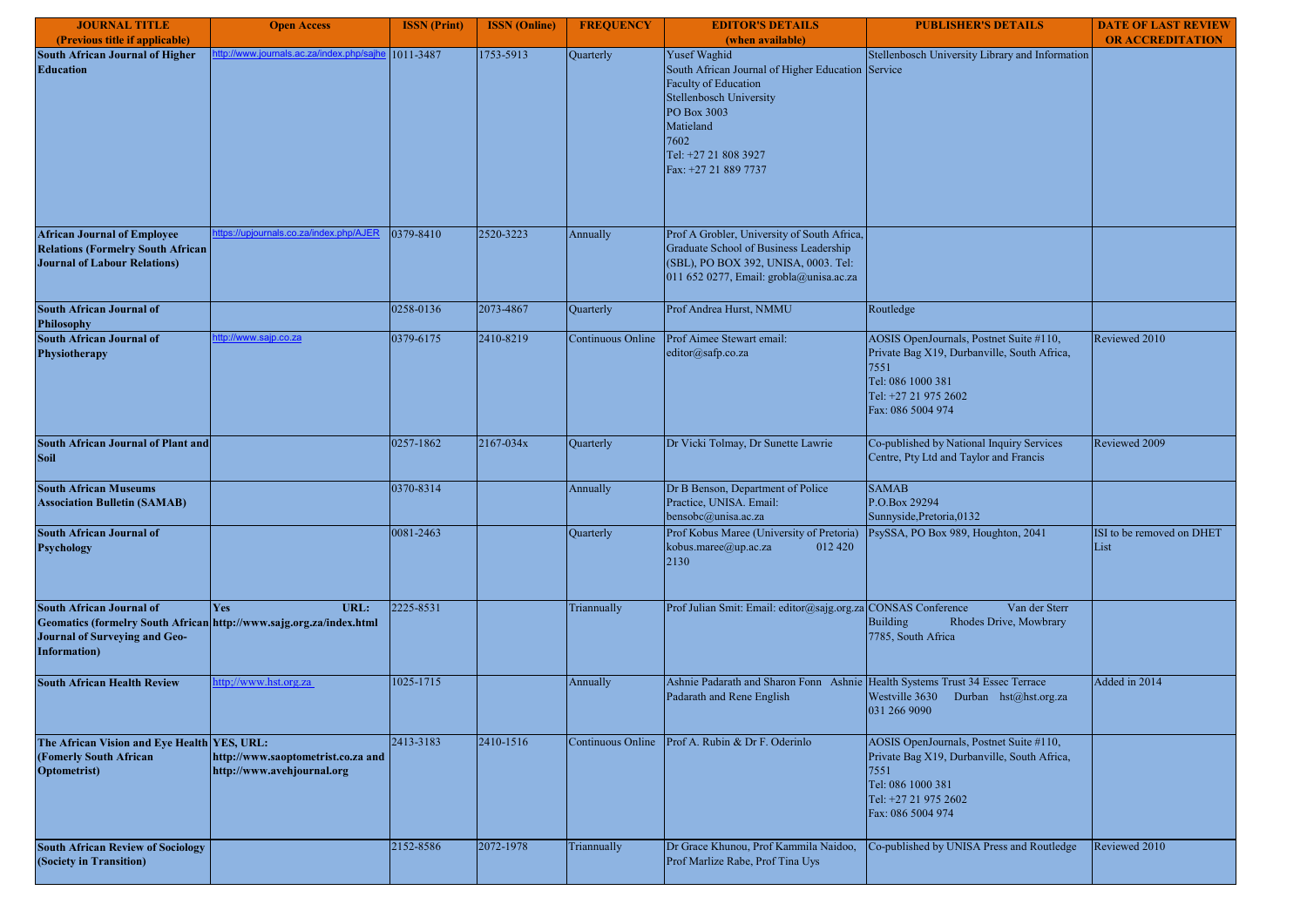| <b>JOURNAL TITLE</b>                                                                                                                             | <b>Open Access</b>                                                                                                  | <b>ISSN</b> (Print) | <b>ISSN</b> (Online) | <b>FREQUENCY</b> | <b>EDITOR'S DETAILS</b>                                                                                               | <b>PUBLISHER'S DETAILS</b>                                                                                                                                                                                                  | <b>DATE OF LAST REVIEW</b> |
|--------------------------------------------------------------------------------------------------------------------------------------------------|---------------------------------------------------------------------------------------------------------------------|---------------------|----------------------|------------------|-----------------------------------------------------------------------------------------------------------------------|-----------------------------------------------------------------------------------------------------------------------------------------------------------------------------------------------------------------------------|----------------------------|
| (Previous title if applicable)                                                                                                                   |                                                                                                                     |                     |                      |                  | (when available)                                                                                                      |                                                                                                                                                                                                                             | <b>OR ACCREDITATION</b>    |
| <b>Southern African Journal of</b><br><b>Gynaecological Oncology</b><br>(Formerly South African Society of jgo<br><b>Gynaecologic Oncology</b> ) | Yes<br>URL:<br>http://www.sajgo.co.za/index.php/sa<br>'URL:<br>http://www.journals.co.za/ej/ejour_<br>mp sajgo.html | 2074-2835           | 2220-105x            | Biannually       | Prof G Dreyer<br>University<br>of Pretoria<br>E-mail:<br>gretadreyer@mweb.co.za                                       | Medpharm Publications Centurion Wine and<br>Arts Centre, 123 Amkor Road, Lyttleton<br>Mannor, 0140 info@medpharm.co.za                                                                                                      | added 2012                 |
| <b>South African Statistical Journal</b>                                                                                                         |                                                                                                                     | 0038-271X           |                      | Biannually       |                                                                                                                       | University of the Witwatersrand<br>Private Bag 3<br>Wits; 2050                                                                                                                                                              |                            |
| <b>South African Theatre Journal</b>                                                                                                             |                                                                                                                     | 1013-7548           | 2163-7660            | Triannually      | Prof Temple Haupfleisch, Dr Petrus du<br>Preez                                                                        | Routledge                                                                                                                                                                                                                   |                            |
| <b>South African Yearbook of</b><br><b>International Law</b>                                                                                     |                                                                                                                     | 0379-8895           |                      | Annually         | diretladi2012@gmail.com) and Prof MP<br>Ferreira-Snyman, UNISA (Email:<br>ferremp@unisa.ac.za)                        | Prof D Tladi, University of Pretoria (Emial: The Verloren van Themmat Centre for Public<br><b>Law Studies</b><br><b>UNISA</b><br>P.O.Box 392<br>Pretoria, 0003                                                              |                            |
| <b>Southern African Business Review</b>                                                                                                          | //upjournals.co.za/index.ph                                                                                         |                     | 1998-8125            | Annually         | Prof N martins, University of South Africa.<br>Email: editor.sabr@unisa.ac.za                                         | UNISA Press<br>P.O.Box 392<br><b>UNISA Press</b><br>Pretoria, 0003                                                                                                                                                          | Reviewed 2011              |
| <b>Southern African Field</b><br><b>Archaeology</b>                                                                                              |                                                                                                                     | 1019-5785           |                      | Annually         |                                                                                                                       | <b>Albany Museum</b><br>Somerset Street, Grahamstown, 6139<br>Tel: 046 622 2312, Fax: 046 622 2398<br>E-mail: amlw@warthog.ru.ac.za                                                                                         |                            |
| <b>Southern African Humanities</b><br>(Natal Museum Journal of<br><b>Humanities</b> )                                                            |                                                                                                                     | 1681-5564           |                      | Annually         | editor@nmsa.org.za                                                                                                    | www.nmsa.org.za                                                                                                                                                                                                             |                            |
| <b>Southern African Journal for</b><br><b>Folklore Studies</b>                                                                                   | tps://upjournals.co.za/index.php/SAJF9                                                                              | 1016-8427           | 2663-6697            | Biannually       | Prof Stanely Madonsela. Department of<br>African Languages, University of South<br>Africa. Email: madonfs@unisa.ac.za | Southern African Folklore Society<br>Office of the Scientific Editor<br>Southern African Journal for Folklore Studies,<br>Postnet Suite 15 Private Bag X25<br>Sunnyside, 0132                                               |                            |
| Southern African Journal of<br><b>Accountability and Auditing</b><br><b>Research</b>                                                             |                                                                                                                     | 1028-9011           |                      | Annually         | Prof Lourens Erasmus. Email:<br>erasmlj1@unisa.ac.za. Tell: 012 429 8844                                              | The Southern African Institute of Government<br>Auditors (SAIGA), 5 Bauhinia Street, Block A,<br>Cambridge Officepark Technopark, Highveld<br>Centurion<br>Tel: 012 004 0741; Fax: 012 362 1418<br>E-mail:admin@saiga.co.za |                            |
| <b>Southern African Journal of</b><br><b>Anaesthesia and Analgesia</b>                                                                           | Yes<br>URL:<br>http://www.sajaa.co.za                                                                               | 2220-1181           | 2220-1173            | Quarterly        | Prof Bruce Biccard, University of Cape<br>Town, E-mail: bruce.biccard@uct.ac.za                                       | Medpharm Publications Centurion Wine and<br>Arts Centre, 123 Amkor Road, Lyttleton<br>Mannor, 0140<br>info@medpharm.co.za                                                                                                   | Reviewed 2011              |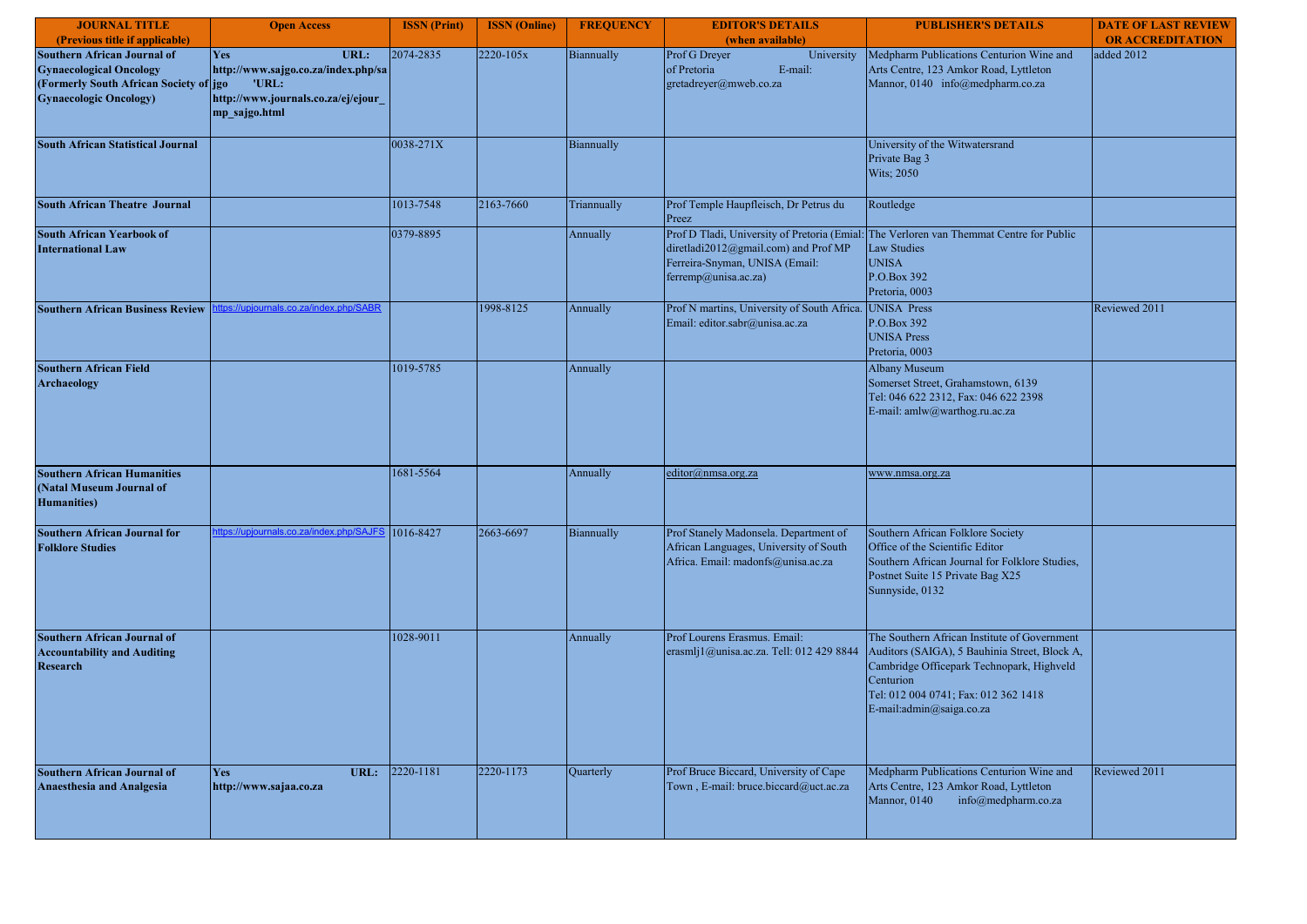| <b>JOURNAL TITLE</b>                                                                                                                                   | <b>Open Access</b>                                                                         | <b>ISSN</b> (Print) | <b>ISSN</b> (Online) | <b>FREQUENCY</b>                      | <b>EDITOR'S DETAILS</b>                                                                                                                                                                    | <b>PUBLISHER'S DETAILS</b>                                                                                                                                                           | <b>DATE OF LAST REVIEW</b> |
|--------------------------------------------------------------------------------------------------------------------------------------------------------|--------------------------------------------------------------------------------------------|---------------------|----------------------|---------------------------------------|--------------------------------------------------------------------------------------------------------------------------------------------------------------------------------------------|--------------------------------------------------------------------------------------------------------------------------------------------------------------------------------------|----------------------------|
| (Previous title if applicable)                                                                                                                         |                                                                                            |                     |                      |                                       | (when available)                                                                                                                                                                           |                                                                                                                                                                                      | <b>OR ACCREDITATION</b>    |
| <b>Southern African Journal of</b><br><b>Demography</b>                                                                                                |                                                                                            | 1682-4482           |                      | Biannually                            |                                                                                                                                                                                            | The Demographic Association of South<br>Africa; c/o Postnet Suite #175<br>Private Bag X855<br>Pretoria; 0001<br>Tel: 012 331 6492;<br>Fax: 012 331 6494<br>E-mail:melpot@iafrica.com |                            |
| <b>Southern African Journal of</b>                                                                                                                     | tps://sajesbm.co.za                                                                        | 2522-7343           | 2071-3185            | Continuously online Prof AJ Antonites |                                                                                                                                                                                            | AOSIS OpenJournals, Postnet Suite #110,                                                                                                                                              | Added 2010                 |
| <b>Entrepreneurship and Small</b><br><b>Business Management</b>                                                                                        |                                                                                            |                     |                      |                                       |                                                                                                                                                                                            | Private Bag X19, Durbanville, South Africa,<br>7551<br>Tel: 086 1000 381<br>Tel: +27 21 975 2602<br>Fax: 086 5004 974                                                                |                            |
| <b>Southern African Journal of</b>                                                                                                                     | URL:<br><b>Yes</b><br>Environmental Education (SAJEE) https://www.ajol.info/index.php/saje | 1810-0333           | 2411-5959            | Annually                              | Prof E Rosenberg, Email:<br>e.rosenberg@ru.ac.za. Tell (046) 603 8389 c/o Rhodes University                                                                                                | Environmental Education Association of SA;<br>PO Box 94, Makhanda, Eastern Cape, 6139<br>Tel: (046) 603 8389<br>Email: eeasa@eeasa.org.za<br>Email: c.royle@ru.ac.za                 | Assaf review: 2019/2020    |
| <b>Southern African Journal of</b><br><b>Infectious Diseases (Formelry</b><br><b>Southern African Journal of</b><br><b>Epidemiology and Infection)</b> | http://www.sajid.co.za                                                                     | 2312-0053           | 2313-1810            |                                       | Continuously online Prof Charles Feldman, University of the<br>Witwatersrand, E-mail: editor@sajid.co.za                                                                                   | AOSIS OpenJournals, Postnet Suite #110,<br>Private Bag X19, Durbanville, South Africa,<br>7551<br>Tel: 086 1000 381<br>Tel: +27 21 975 2602<br>Fax: 086 5004 974                     | Reviewed 2011              |
| <b>Southern African Journal of</b><br><b>Medieval and Renaissance Studies</b>                                                                          |                                                                                            | 1017-3455           |                      | Annually                              |                                                                                                                                                                                            | Southern African Journal of Medieval and<br>Renaissance Studies<br>Department of English<br>University of the Witwatersrand<br>Private Bag 3<br><b>Wits, 2050</b>                    |                            |
| <b>Southern African Linguistics And</b><br><b>Applied Language Studies</b>                                                                             |                                                                                            | 1607-3614           | 1727-9461            | Quarterly                             | Prof Leketi Makalela, WITS                                                                                                                                                                 | Routledge                                                                                                                                                                            |                            |
| <b>Southern African Public Law (SA</b><br><b>Public Law)</b>                                                                                           | tps://upiournals.co.za/index.php/S                                                         | 2219-6412           | 2522-6800            | Biannually                            | Professor M Beukes (UNISA)<br>Department of Public, Constitutional &<br><b>International Law</b><br>Tel: +27 12 4298335 Fax: +27 12 4298587 8359; Fax: 012 429 8587<br>Beukem1@unisa.ac.za | VerLoren van Themaat Centre for Public Law<br><b>Studies</b><br>UNISA, P.O. Box<br>392, Pretoria, 0003<br>Tel: 012 429                                                               |                            |
| <b>Southern African Review of</b><br><b>Education</b>                                                                                                  |                                                                                            | 1563-4418           |                      | Annually                              | Prof Azeem Badroodien. Email:<br>azeem.badroodien@uct.ac.za                                                                                                                                | Southern African Comparative and History of<br><b>Education Society</b><br>University of Pretoria<br>Faculty of Education<br>Groenkloof Campus, Pretoria,0001                        |                            |
| <b>Speculum Juris</b>                                                                                                                                  |                                                                                            | 0584-8652           |                      | Biannually                            |                                                                                                                                                                                            | Lexis Nexis Butterworths                                                                                                                                                             | Reviewed 2010              |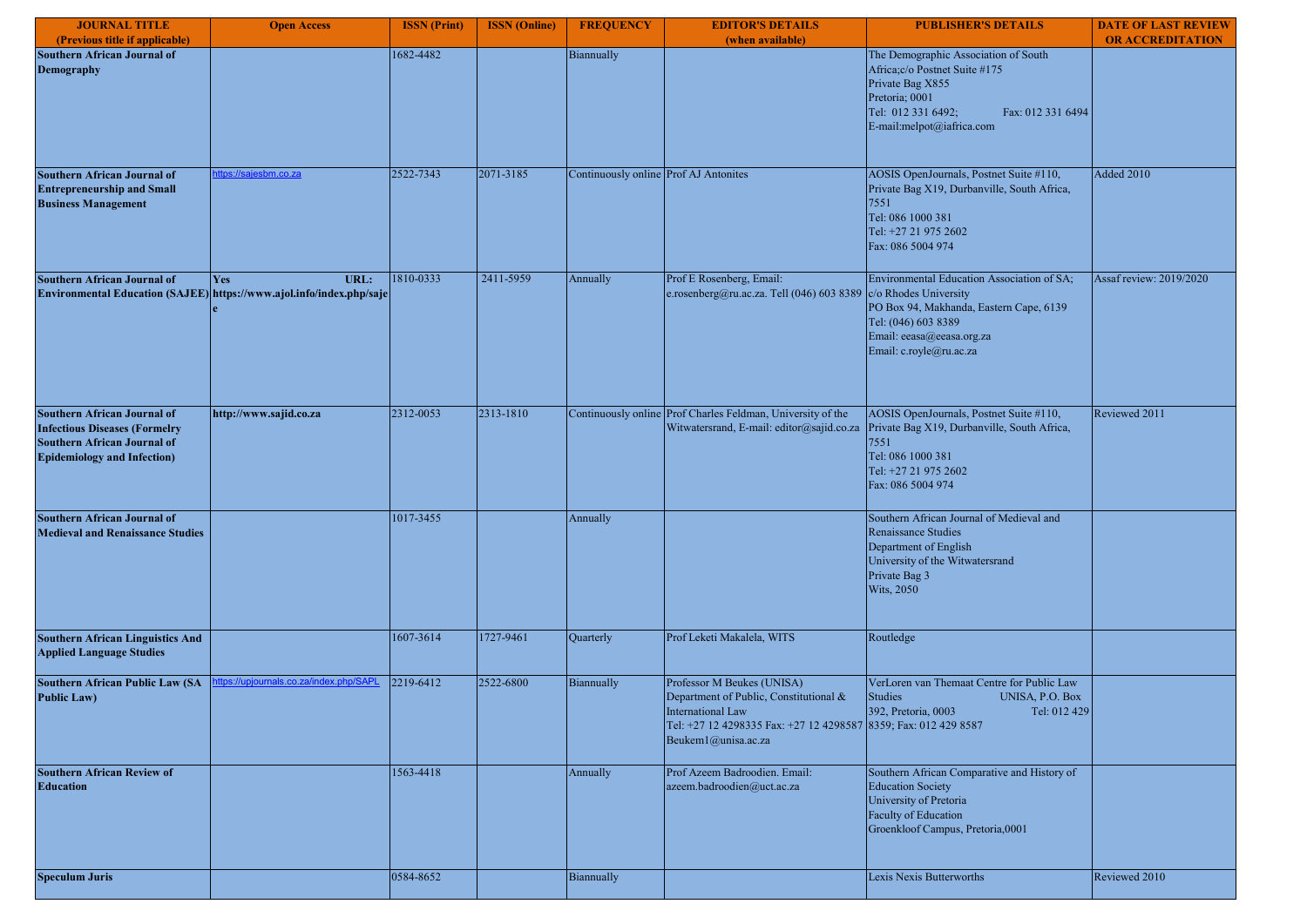| <b>JOURNAL TITLE</b>                                                                                                                            | <b>Open Access</b>                                                              | <b>ISSN</b> (Print) | <b>ISSN</b> (Online) | <b>FREQUENCY</b> | <b>EDITOR'S DETAILS</b>                                                                                                                                                                                    | <b>PUBLISHER'S DETAILS</b>                                                                                                                                       | <b>DATE OF LAST REVIEW</b> |
|-------------------------------------------------------------------------------------------------------------------------------------------------|---------------------------------------------------------------------------------|---------------------|----------------------|------------------|------------------------------------------------------------------------------------------------------------------------------------------------------------------------------------------------------------|------------------------------------------------------------------------------------------------------------------------------------------------------------------|----------------------------|
| (Previous title if applicable)                                                                                                                  |                                                                                 |                     |                      |                  | (when available)                                                                                                                                                                                           |                                                                                                                                                                  | <b>OR ACCREDITATION</b>    |
| <b>Spil:Stellenbosch Papers in</b><br><b>Linguistics</b>                                                                                        | Yes<br>URL:<br>http://spil.journals.ac.za/                                      | 1027-3417           |                      | Annually         |                                                                                                                                                                                                            | Department of General Linguistics<br>University of Stellenbosch<br>Private Bag X1<br>Matieland, 7602,<br>Stellenbosch                                            |                            |
| <b>Stellenbosch Law Review</b>                                                                                                                  |                                                                                 | 1016-4359           |                      | Triannually      | Lourens du Plessis                                                                                                                                                                                         | Ria de Kock: Juta<br>P.O.Box 24299<br>Lansdowne; 7779<br>Tel: 021 797 5101,<br>E-mail: cserv@juta.co.za                                                          |                            |
| Stilet: Tydskrif vir die Afrikaanse<br>Letterkundevereniging                                                                                    |                                                                                 | 1013-4573           |                      | Biannually       | Dr M.P. (Thys) Human<br>thysh@uj.ac.za<br>Department Afrikaans, University of<br>Johannesburg, Auckland Park campus,<br>PO Box 524, Auckland Park, 2006<br>Tel: 011 559-2778, Fax: 011 559-3061            | Afrikaanse Letterkundevereeniging<br>P.O.Box 339<br>Bloemfontein, 9300                                                                                           |                            |
| Theologia Viatorum: Journal of<br><b>Theology and Religion in Africa</b>                                                                        | https://theologiaviatorum.org/inde 0378-4142<br>x.php/tv                        |                     | 2664-2980            |                  | Continuously online Dr. Simon Moripe, Email:<br>editor@theologiaviatorum.org                                                                                                                               | AOSIS OpenJournals, Postnet Suite #110,<br>Private Bag X19, Durbanville, South Africa,<br>7551<br>Tel: 086 1000 381<br>Tel: +27 21 975 2602<br>Fax: 086 5004 974 |                            |
| <b>African Review of Economics &amp;</b><br><b>Finance (The Journal of the</b><br><b>African Centre for Economics &amp;</b><br><b>Finance</b> ) | http://www.african-review.com/                                                  | 2042-1478           |                      | Biannually       | Prof Paul Alagidede<br><b>Graduate School of Business</b><br>Administration, University of the<br>Witwatersrand, PO Box 98, WITS, 2050<br>Email: Paul.Alagidede@wits.ac.za;<br>Contact no: (011) 717 3996. | Department of Economics and Economic<br>Hiostory, Rhodes Univesity, PO Box 94,<br>Grahamstown, 6140                                                              | Added in 2013              |
| <b>Transformation in Higher</b><br><b>Education</b>                                                                                             | https://thejournal.org.za/index.php/ 2415-0991<br>thejournal                    |                     |                      | Annually         | Prof. P du Preez                                                                                                                                                                                           | <b>AOSIS (PTY) Ltd</b><br>Postnet Suite #110<br>Private Bag X19<br>Durbanville, Cape Town<br>South Africa ,7550                                                  | Added in 2021              |
| <b>Town and Regional Planning</b>                                                                                                               | URL:<br>Yes<br>http://apps.ufs.ac.za/kovsiejournals/<br>default.aspx?journal=17 | 1012-280x           |                      | Biannually       | Prof JJ Steyn, Department of urban and<br>regional planning (UFS). Email:<br>steynjj@ufs.ac.za                                                                                                             | SUN Media, Bloemfontein,<br>Email:admin@sunbloem.co.za                                                                                                           |                            |
| <b>Transactions of the Royal Society</b><br>of South Africa                                                                                     |                                                                                 | 0035-919X           | 2154-0098            | Triannually      | Prof Bert Klumperman. Email:<br>bklump@sun.ac.za                                                                                                                                                           | Co-published by Taylor and Francis and UNISA<br>Press                                                                                                            |                            |
| Tydskrif vir Christelike Wetenskap                                                                                                              |                                                                                 | 1013-1116           |                      | Biannually       | Prof. D.F.M. Strauss                                                                                                                                                                                       | Vereniging vir Christelike Hoer<br>Onderwys, UOVS<br>P.O.Box 339<br>Bloemfontein, 9300                                                                           | Reviewed 2011              |
| Tydskrif vir Nederlands en<br><b>Afrikaans</b>                                                                                                  |                                                                                 | 1022-6966           |                      | Biannually       | Dr Marni Bonthuys, University of the<br>Western Cape. Email:<br>mbonthuys@uwc.ac.za                                                                                                                        | <b>AOSIS (PTY) Ltd</b><br>Postnet Suite #110<br>Private Bag X19<br>Durbanville, Cape Town<br>South Africa, 7550                                                  | Reviewed 2011              |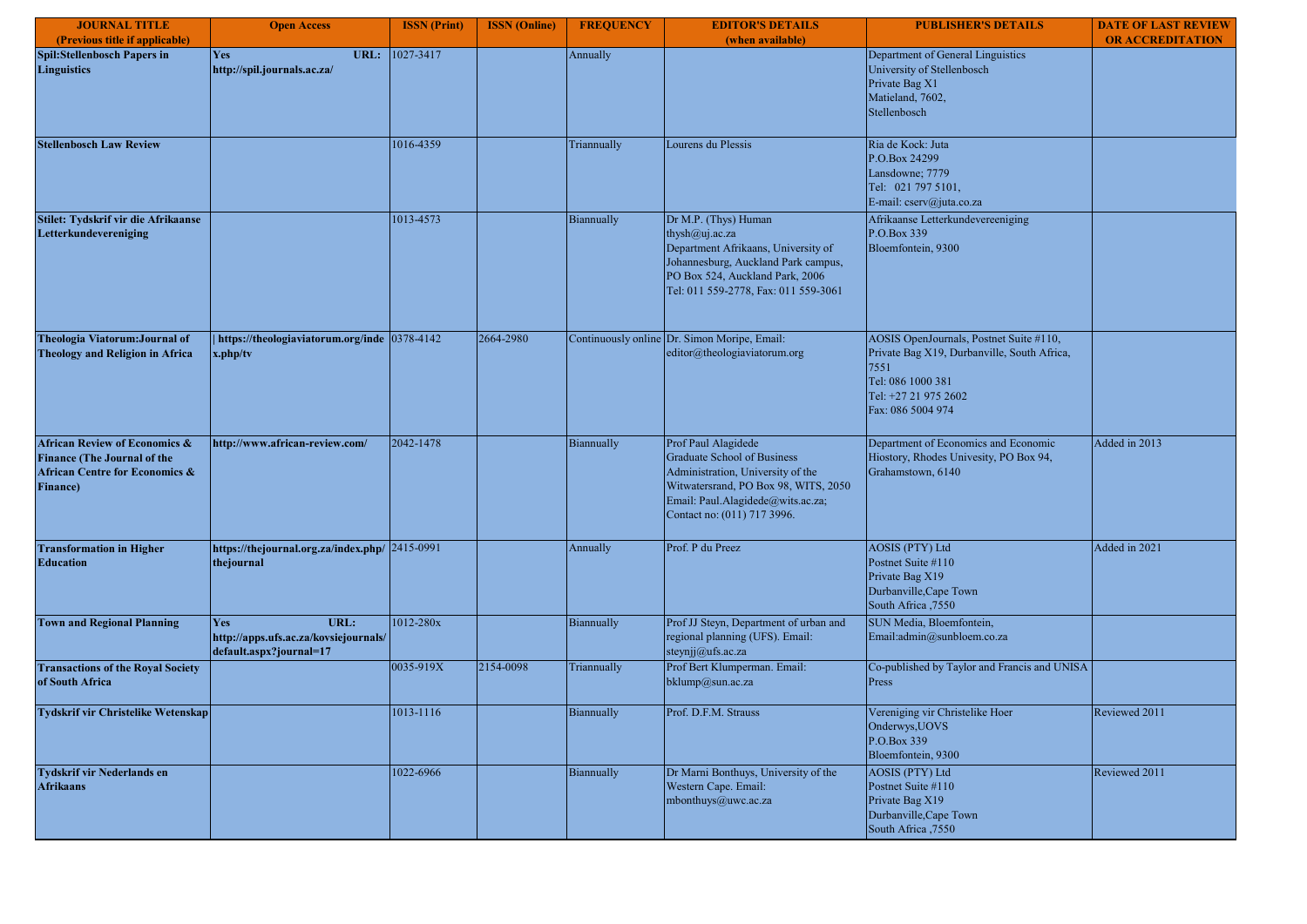| <b>JOURNAL TITLE</b>                                          | <b>Open Access</b> | <b>ISSN</b> (Print)  | <b>ISSN</b> (Online) | <b>FREQUENCY</b>                                      | <b>EDITOR'S DETAILS</b>                                              | <b>PUBLISHER'S DETAILS</b>                                                                                                         | <b>DATE OF LAST REVIEW</b>                              |
|---------------------------------------------------------------|--------------------|----------------------|----------------------|-------------------------------------------------------|----------------------------------------------------------------------|------------------------------------------------------------------------------------------------------------------------------------|---------------------------------------------------------|
| (Previous title if applicable)                                |                    |                      |                      |                                                       | (when available)                                                     |                                                                                                                                    | <b>OR ACCREDITATION</b>                                 |
| Vir die Musiekleier /To the<br><b>Director of Music</b>       |                    | 1999-3412            |                      | Annually                                              | Editor: Professor G Els. Email:<br>gideone@uj.ac.za                  | Southern African Church<br>and Concert Organist Society (SAKOV)<br>Postnet Suite 011<br>Private Bag X21<br><b>QUEENSWOOD, 0121</b> | Added 2011                                              |
|                                                               |                    |                      |                      | <b>Journals Removed in 2011</b>                       |                                                                      |                                                                                                                                    |                                                         |
| <b>JOURNAL TITLE</b>                                          | <b>ISSN</b>        | <b>ISSN</b> (Online) | 'FREQUENCY           | <b>EDITOR'S</b>                                       | <b>PUBLISHER'S DETAILS</b>                                           | <b>DATE OF LAST REVIEW OR</b>                                                                                                      | <b>Reason</b>                                           |
| (Previous title if applicable)                                |                    |                      |                      | <b>DETAILS</b><br>(when available)                    |                                                                      | <b>ACCREDITATION</b>                                                                                                               |                                                         |
| Cabo                                                          | 0379-4830          |                      | 'Annually            |                                                       | Historical Society of Cape Town,<br>P.O. Box 157<br>Newlands<br>7735 | Reviewed 2009 (Removed 2011)                                                                                                       | Policy requirements not met                             |
|                                                               |                    |                      |                      | <b>Journals Removed in 2012</b>                       |                                                                      |                                                                                                                                    |                                                         |
| <b>JOURNAL TITLE</b><br>(Previous title if applicable)        | <b>ISSN</b>        | <b>ISSN</b> (Online) | 'FREQUENCY           | <b>EDITOR'S</b><br><b>DETAILS</b><br>(when available) | <b>PUBLISHER'S DETAILS</b>                                           | <b>DATE OF LAST REVIEW OR</b><br><b>ACCREDITATION</b>                                                                              | <b>Reason</b>                                           |
|                                                               |                    |                      |                      |                                                       |                                                                      |                                                                                                                                    |                                                         |
| <b>JOURNAL TITLE</b>                                          | <b>ISSN</b>        | <b>ISSN</b> (Online) | 'FREQUENCY           | <b>EDITOR'S</b>                                       | 1:2012<br><b>PUBLISHER'S DETAILS</b>                                 | <b>DATE OF LAST REVIEW OR</b>                                                                                                      | <b>Reason</b>                                           |
| (Previous title if applicable)                                |                    |                      |                      | <b>DETAILS</b><br>(when available)                    |                                                                      | <b>ACCREDITATION</b>                                                                                                               |                                                         |
| <b>Art South Africa</b>                                       | 1684-6133          |                      |                      | Prof Law-Viljoen                                      | Art SA                                                               | Reviewed 2012 and Removed 2013                                                                                                     | Does not meet some of the<br>requirements of the Policy |
| Africanus: Journal of Development 0304-615x<br><b>Studies</b> |                    |                      |                      | Dr du Plessis                                         | <b>UNISA Press</b>                                                   | Reviewed 2012 and Removed 2013                                                                                                     | Does not meet some of the<br>requirements of the Policy |
|                                                               |                    |                      |                      | <u>Iournals removed in 2014</u>                       |                                                                      |                                                                                                                                    |                                                         |
| <b>JOURNAL TITLE</b><br>(Previous title if applicable)        | <b>ISSN</b>        | <b>ISSN</b> (Online) | 'FREQUENCY           | <b>EDITOR'S</b><br><b>DETAILS</b><br>(when available) | <b>PUBLISHER'S DETAILS</b>                                           | <b>DATE OF LAST REVIEW OR</b><br><b>ACCREDITATION</b>                                                                              | <b>Reason</b>                                           |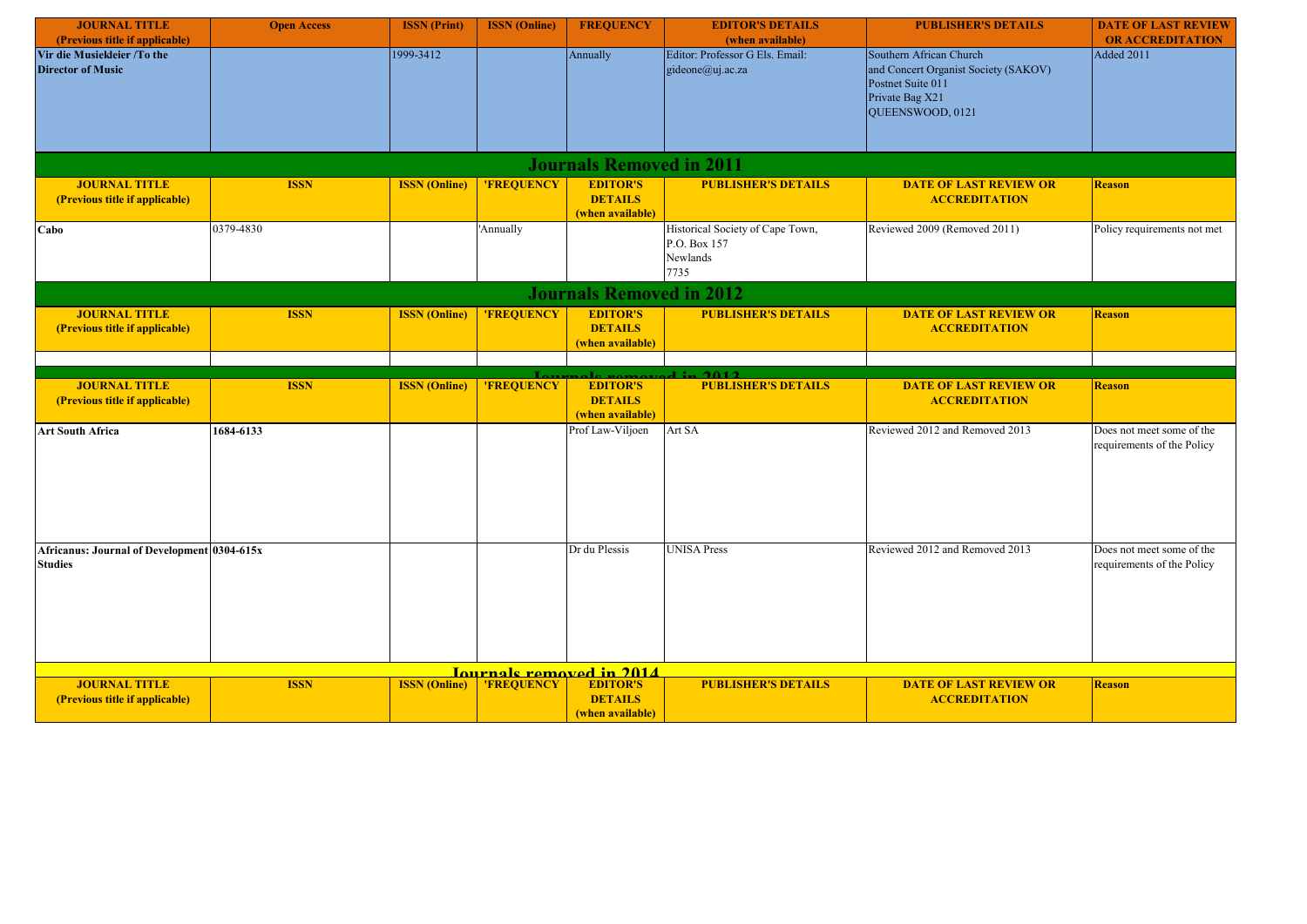| <b>JOURNAL TITLE</b>                                                                                                                     | <b>Open Access</b> | <b>ISSN</b> (Print) | <b>ISSN</b> (Online) | <b>FREQUENCY</b>                                           | <b>EDITOR'S DETAILS</b>                                                                                                                                  | <b>PUBLISHER'S DETAILS</b> | <b>DATE OF LAST REVIEW</b>                                                                                  |
|------------------------------------------------------------------------------------------------------------------------------------------|--------------------|---------------------|----------------------|------------------------------------------------------------|----------------------------------------------------------------------------------------------------------------------------------------------------------|----------------------------|-------------------------------------------------------------------------------------------------------------|
| (Previous title if applicable)                                                                                                           |                    |                     |                      |                                                            | (when available)                                                                                                                                         |                            | <b>OR ACCREDITATION</b>                                                                                     |
| Slavic Almanac: The South African   '1025-3386<br>year book for Slavic, Central and<br><b>East European Studies (Slavic</b><br>Almanach) |                    |                     | <b>Biannually</b>    | Agata<br>Krzychylkiewicz,<br>University of South<br>Africa | UNISA Press                                                                                                                                              | Reviewed in 2010           | Unisa will no longer offer<br>tution in the field of Russian<br>or Eastern European Studies<br>as from 2015 |
|                                                                                                                                          |                    |                     |                      |                                                            |                                                                                                                                                          |                            |                                                                                                             |
|                                                                                                                                          |                    |                     |                      | <u>Iournals removed in 2015</u>                            |                                                                                                                                                          |                            |                                                                                                             |
| <b>Journal of the Mine Ventilation</b><br><b>Society of South Africa</b>                                                                 | 0368-3206          |                     | Quarterly            | Prof M Eng                                                 | Mine Ventilation Society of South Africa<br>P.O. Box 93480<br>Yeoville, 2143<br>E-mail: minevent@global.co.za;<br>http://www.home.global.co.za/~minevent | Reviewed in 2014           | Does not meet some of the<br>requirements of the Policy                                                     |
| Nidan: Journal for the Study of<br><b>Hinduism</b>                                                                                       | 1016-5320          |                     | Annually             | Prof P Kumar                                               | University of KwaZulu-Natal<br>School of Religion and Theology<br>Private Bag X54001<br>Durban, 4001                                                     | Reviewed in 2014           | Does not meet some of the<br>requirements of the Policy                                                     |
|                                                                                                                                          |                    |                     |                      | <u>Journals removed in 2016</u>                            |                                                                                                                                                          |                            |                                                                                                             |
| <b>South African Rorschach Journal</b>                                                                                                   | 1728-1989          |                     | Biannually           |                                                            | PO Box 74043<br>Lynwood Ridge; 0040; Pretoria<br>Tel: 012 803 3219<br>Fax: 012 420 2404                                                                  |                            | The journal is no longer being<br>published regularly                                                       |
| <b>Marine Orthology</b>                                                                                                                  | 1018-3337          |                     | Biannually           | Tony Gaston<br>marine.ornithology<br>@ec.gc.ca             | Marine Orthology<br>P.O. Box 843<br>Wellington, 7654<br>http://www.marineornithology.org                                                                 |                            | Journal is now published<br>outside South Africa                                                            |
|                                                                                                                                          |                    |                     |                      | <b>JOURNALS REMOVED IN 2019</b>                            |                                                                                                                                                          |                            |                                                                                                             |
| <b>JOURNAL TITLE</b><br>(Previous title if applicable)                                                                                   | <b>ISSN</b>        |                     | <b>ISSN</b> (Online) | 'FREQUENCY                                                 | <b>EDITOR'S DETAILS</b><br>(when available)                                                                                                              | <b>PUBLISHER'S DETAILS</b> | <b>Reason</b>                                                                                               |